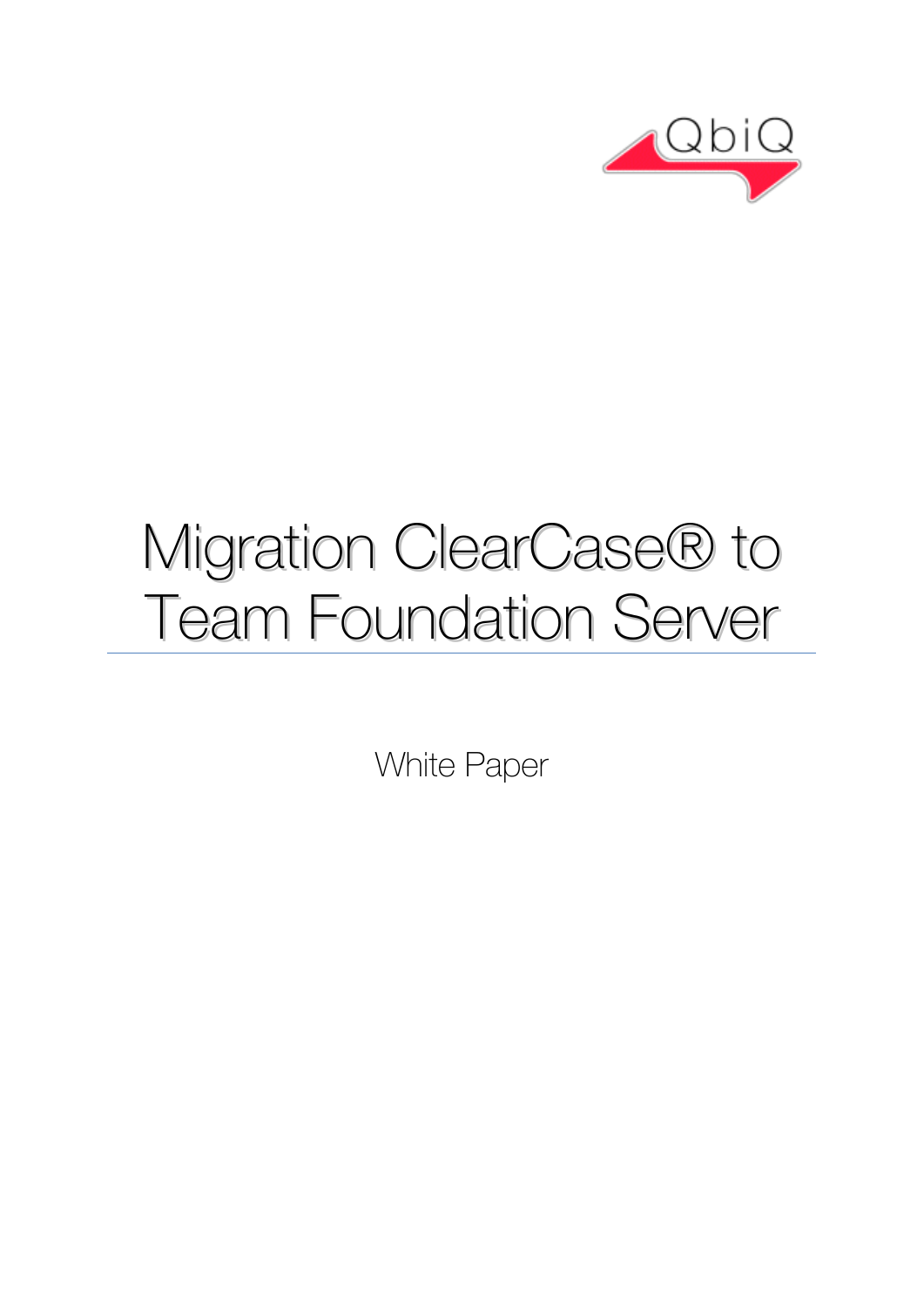#### Authors

Noel McKenna **Consultant** M. Sc. Computer Science and Applications Fa. QbiQ AG Noel.McKenna@qbiq.de

Christopher Rogall **Consultant** Computer Scientist Fa. QbiQ AG Christopher.Rogall@qbiq.de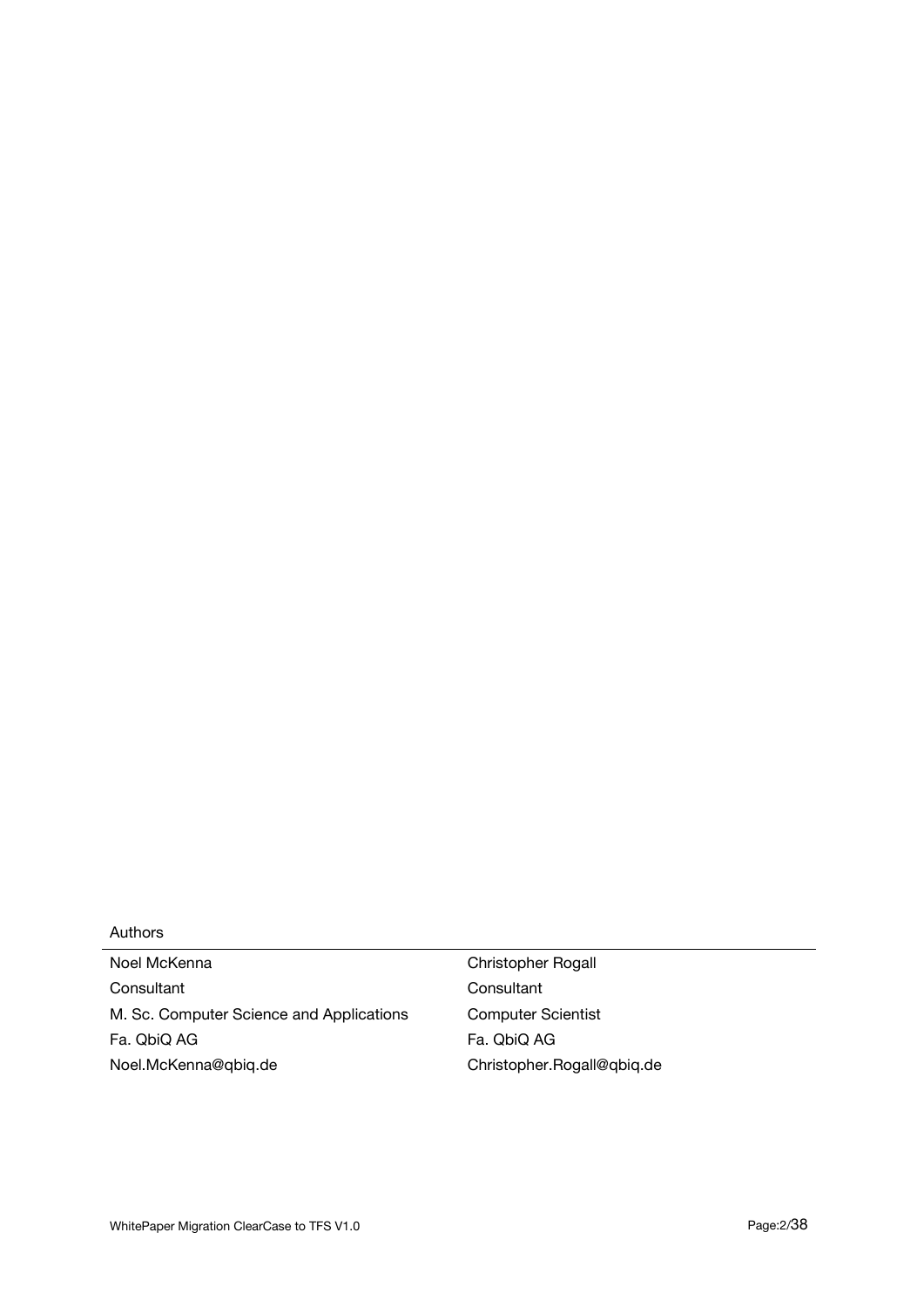# Table of contents:

| 1              |       |                                                                         |  |
|----------------|-------|-------------------------------------------------------------------------|--|
|                | 1.1   |                                                                         |  |
|                | 1.2   |                                                                         |  |
|                | 1.3   |                                                                         |  |
| $\mathbf{2}$   |       |                                                                         |  |
| 3              |       |                                                                         |  |
|                | 3.1   |                                                                         |  |
|                | 3.1.1 |                                                                         |  |
|                | 3.1.2 |                                                                         |  |
|                | 3.2   |                                                                         |  |
|                | 3.2.1 |                                                                         |  |
|                | 3.2.2 |                                                                         |  |
|                | 3.2.3 |                                                                         |  |
|                | 3.3   |                                                                         |  |
|                | 3.3.1 |                                                                         |  |
|                | 3.3.2 |                                                                         |  |
| $\overline{4}$ |       |                                                                         |  |
|                | 4.1   |                                                                         |  |
|                | 4.2   |                                                                         |  |
|                | 4.3   |                                                                         |  |
|                | 4.4   |                                                                         |  |
|                | 4.4.1 |                                                                         |  |
|                | 4.4.2 |                                                                         |  |
|                | 4.4.3 | Step-by-Step guide to Migrating from ClearCase to TFS using the GUI  14 |  |
|                | 4.4.4 |                                                                         |  |
|                | 4.4.5 |                                                                         |  |
|                | 4.4.6 |                                                                         |  |
|                | 4.4.7 |                                                                         |  |
| 5              |       |                                                                         |  |
|                | 5.1   |                                                                         |  |
|                | 5.1.1 |                                                                         |  |
|                | 5.1.2 |                                                                         |  |
|                | 5.1.3 |                                                                         |  |
|                | 5.1.4 |                                                                         |  |
|                | 5.1.5 |                                                                         |  |
|                | 5.1.6 |                                                                         |  |
|                | 5.2   |                                                                         |  |
|                | 5.2.1 |                                                                         |  |
|                | 5.2.2 |                                                                         |  |
|                | 5.2.3 |                                                                         |  |
|                | 5.2.4 |                                                                         |  |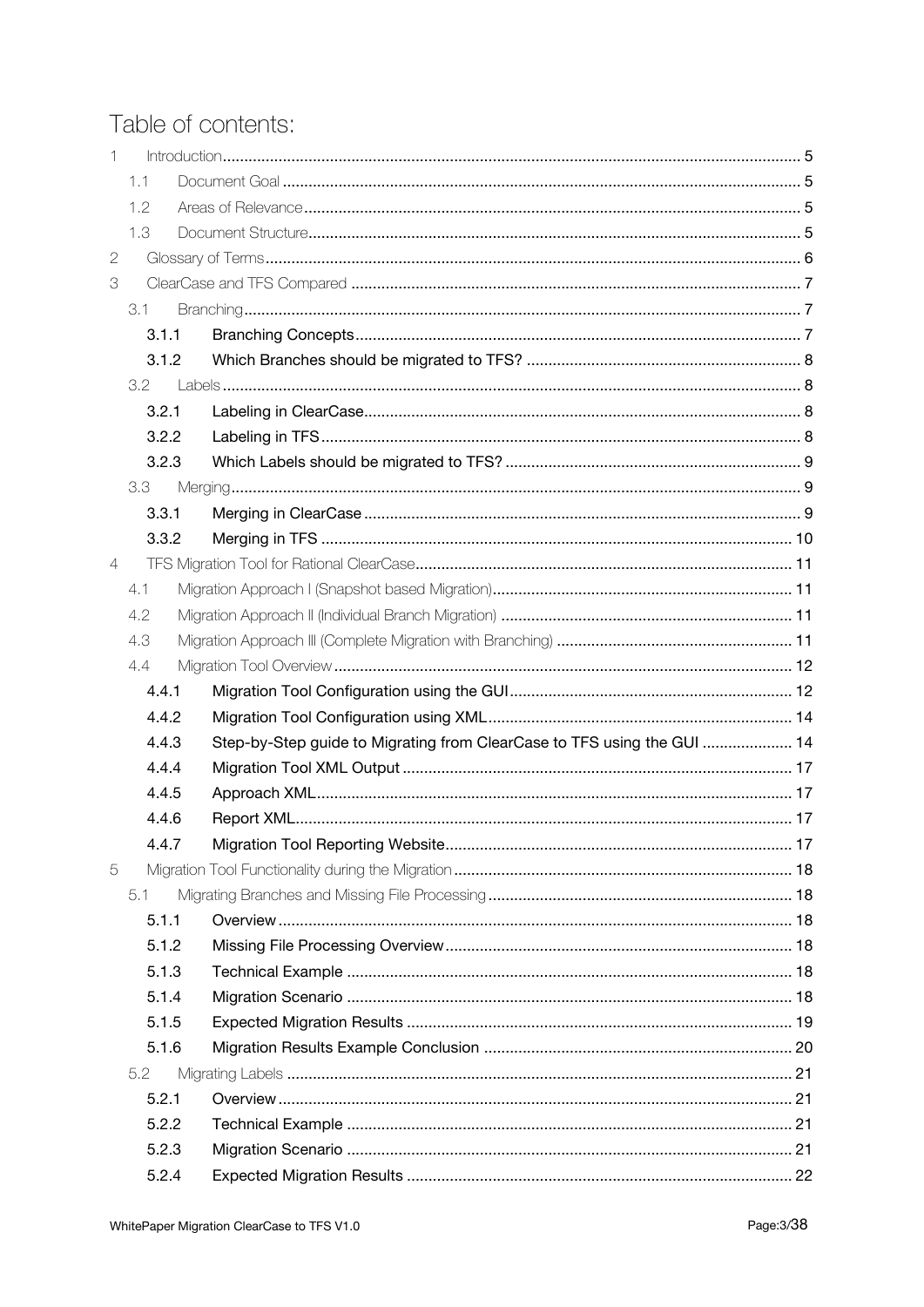|                | 5.2.5 |  |
|----------------|-------|--|
|                | 5.3   |  |
|                | 5.3.1 |  |
|                | 5.3.2 |  |
|                | 5.3.3 |  |
|                | 5.3.4 |  |
|                | 5.4   |  |
|                | 5.4.1 |  |
|                | 5.4.2 |  |
|                | 5.4.3 |  |
|                | 5.4.4 |  |
|                | 5.5   |  |
|                | 5.5.1 |  |
|                | 5.5.2 |  |
|                | 5.5.3 |  |
|                | 5.5.4 |  |
|                | 5.6   |  |
|                | 5.6.1 |  |
|                | 5.6.2 |  |
|                | 5.6.3 |  |
|                | 5.6.4 |  |
|                | 5.7   |  |
|                | 5.7.1 |  |
|                | 5.7.2 |  |
|                | 5.7.3 |  |
|                | 5.7.4 |  |
|                | 5.8   |  |
|                | 5.8.1 |  |
|                | 5.8.2 |  |
|                | 5.8.3 |  |
|                | 5.8.4 |  |
|                | 5.8.5 |  |
|                | 5.8.6 |  |
|                | 5.8.7 |  |
|                | 5.8.8 |  |
| 6              |       |  |
|                | 6.1   |  |
|                | 6.2   |  |
|                | 6.2.1 |  |
|                | 6.2.2 |  |
| $\overline{7}$ |       |  |
| 8              |       |  |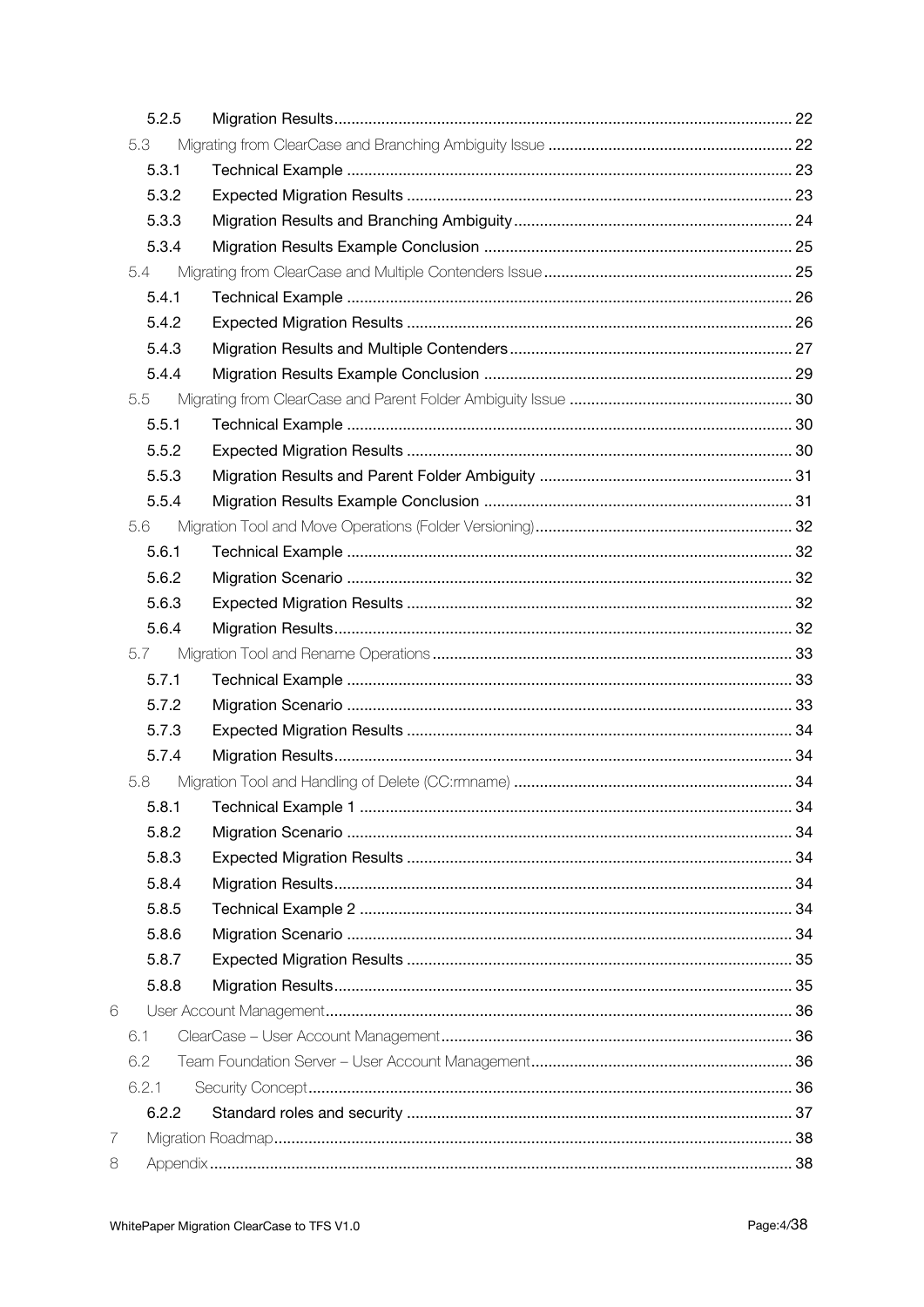## <span id="page-4-0"></span>1 Introduction

## <span id="page-4-1"></span>1.1 Document Goal

The goal of this document is to create a white paper that is to provide guidance on:

- the migration of an existing Rational® ClearCase® repository or Versioned Object Base (VOB) to Microsoft's platform for Source Code and Version Control – Microsoft® Team Foundation Server® (TFS)
- the migration of an existing ClearCase work environment to a Microsoft TFS work environment
- the necessary organizational steps to be taken and their order of execution  $\bullet$

These will combine to result in a smooth and efficient transfer of organizational productivity from the ClearCase environment to the TFS environment

## <span id="page-4-2"></span>1.2 Areas of Relevance

This white paper will cover the following migration topics:

- Comparison of ClearCase and TFS concepts
- Team Foundation Server Migration Tool for Rational ClearCase

The focus of this white paper is to outline a strategy for the migration of the data from ClearCase to a TFS.

#### <span id="page-4-3"></span>1.3 Document Structure

The following contains an overview of the document structure:

- $\bullet$ Chapter 2 includes a glossary of the terms and abbreviations that are used throughout this document.
- Chapter 3 will feature an analysis of the some ClearCase concepts and their TFS counterparts, and their relevance in a migration.
- Chapter 4 will focus on the Migration Tool for Rational ClearCase.
- Chapter 5 will feature an analysis and consideration of the Migration Tool functionality and contain an analysis of the issues as they relate to user management.
- Chapter 6 will focus on the User Account Management.  $\bullet$
- Chapter 7 will present the Migration Roadmap.  $\bullet$
- Chapter 8 includes the General Recommendations.
- Chapter 9 will show the linked appendix. $\bullet$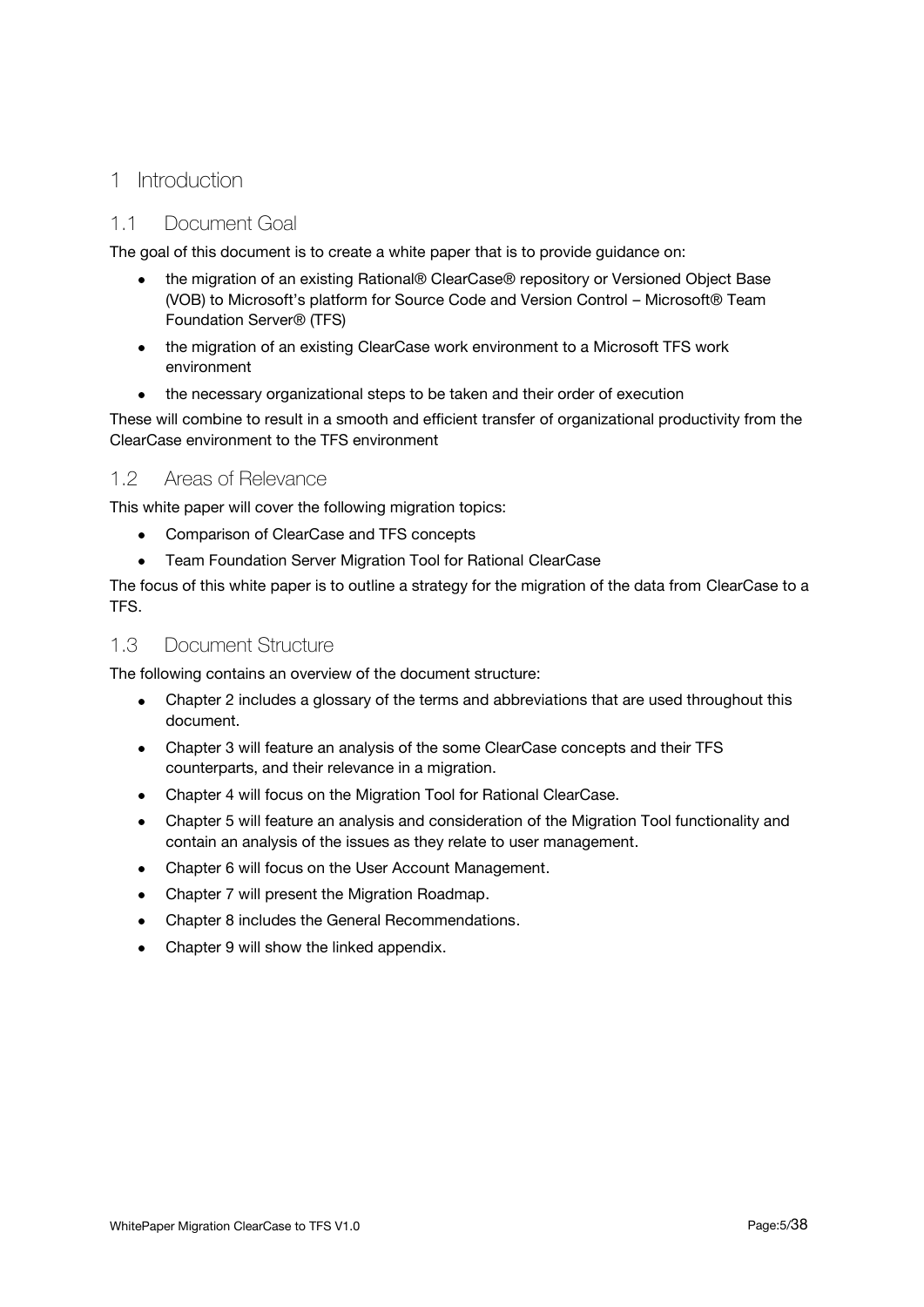# <span id="page-5-0"></span>2 Glossary of Terms

The following is a list of terms and abbreviations that are used in this paper.

<span id="page-5-1"></span>

| <b>Term</b>                                                          | <b>Description</b>                                                                                                                                                                                                                                                                                                                                                                                                                                                    |
|----------------------------------------------------------------------|-----------------------------------------------------------------------------------------------------------------------------------------------------------------------------------------------------------------------------------------------------------------------------------------------------------------------------------------------------------------------------------------------------------------------------------------------------------------------|
| <b>Rational®</b><br><b>ClearCase®</b>                                | Rational ClearCase - a solution that provides version control, workspace<br>management, parallel development support and build auditing                                                                                                                                                                                                                                                                                                                               |
| Microsoft <sup>®</sup> Team<br>Foundation<br><b>Server®</b><br>(TFS) | Microsoft Team Foundation Server or TFS - a Microsoft solution for source<br>control, data collection, reporting and project tracking. Team Foundation<br>Server is a Microsoft offering for source control, data collection, reporting, and<br>project tracking, and is intended for collaborative software development<br>projects. It is available either as stand-alone software or as the server side<br>back end platform for Visual Studio Team System (VSTS). |
| <b>VSTS</b>                                                          | Visual Studio Team System is a set of software development, collaboration,<br>metrics, and reporting tools from Microsoft.                                                                                                                                                                                                                                                                                                                                            |
| <b>VOB</b>                                                           | Versioned Object Base is a repository that stores versions of file elements,<br>directory elements, derived objects, and metadata associated with these<br>objects. With MultiSite, a VOB can have multiple replicas, at different sites.                                                                                                                                                                                                                             |
| <b>Branch</b>                                                        | Branches organize the different versions of files, directories and objects that<br>are placed under version control. A branch is an object that specifies a linear<br>sequence of versions of an element                                                                                                                                                                                                                                                              |
| Label                                                                | A label is a clearly marked a name brand, known as the target.                                                                                                                                                                                                                                                                                                                                                                                                        |
| Merge                                                                | Merge/Merging is the act of reconciling multiple changes made to different<br>copies of the same file. Most often, it is necessary when a file is modified by<br>two people on two different computers at the same time. Later, these changes<br>are merged, resulting in a single new file that contains both sets of changes.                                                                                                                                       |
| <b>GUI</b>                                                           | Graphical User Interface is a type of user interface which allows people to<br>interact with a computer and computer-controlled devices.                                                                                                                                                                                                                                                                                                                              |
| <b>XML</b>                                                           | EXtensible Markup Language is a general-purpose specification for creating<br>custom markup languages.                                                                                                                                                                                                                                                                                                                                                                |
| <b>MVFS</b>                                                          | MultiVersion File System is a virtual file system which displays specific<br>versions of data stored in ClearCase. In particular, it supports dynamic views<br>which can show an arbitrary combination of local and remote files.                                                                                                                                                                                                                                     |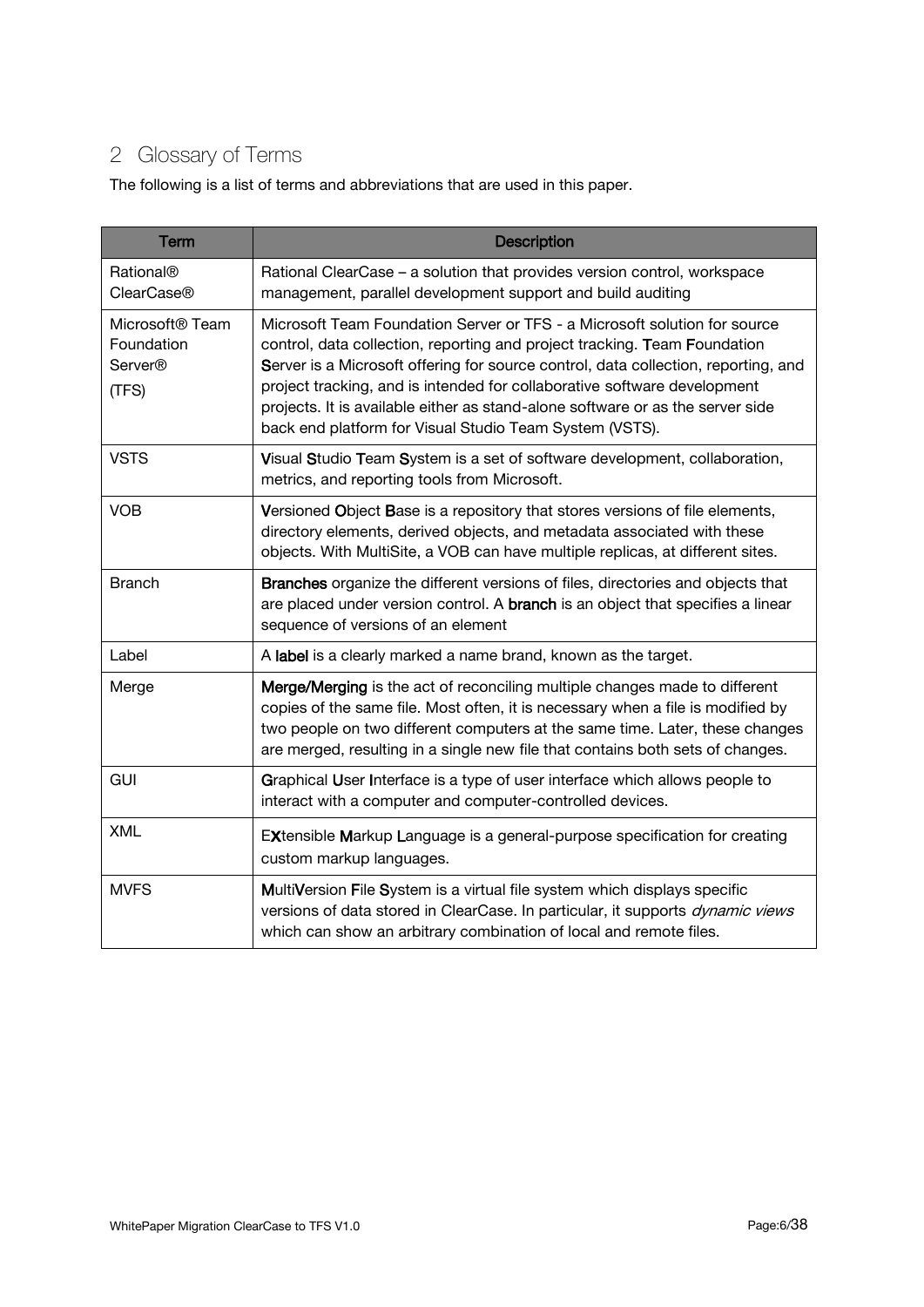## <span id="page-6-0"></span>3 ClearCase and TFS Compared

ClearCase and TFS are version control systems that enable users to manage critical parts of the Software Development Cycle (SDLC):

- Version Control  $\bullet$
- Work Item Tracking
- Reporting  $\bullet$

Both systems function as repositories storing elements and the associated history data.

#### <span id="page-6-1"></span>3.1 Branching

<span id="page-6-2"></span>3.1.1 Branching Concepts

TFS and ClearCase use very different branching models.

In ClearCase branch instances are created just-in-time. Just-in-time branching means that an element will be branched only when it is checked out to be modified in an appropriate view by means of the '-mkbranch' rule in the config spec.

Elements that are not checked in such a view will not be branched

The branch in ClearCase will only contain the elements that have been checked out onto it.

File before check out onto branch File checked out onto branch



Team Foundation Server branches in "path space", which is analogous to copying a folder in Windows Explorer. However, unlike copying, branching maintains the history relating the source to the target to allow merging future changes.

In TFS, a branch (directory) contains the entire contents of the source. All of the files/folders located in the source are branched at the time of branch creation.

Branches in ClearCase are represented as folders in TFS. That is to say, what a view and a config spec make visible in ClearCase, is made visible in a folder in TFS. The versions of the elements that have a branch applied to them in ClearCase are migrated to a folder in TFS that possesses the same name as the ClearCase branch.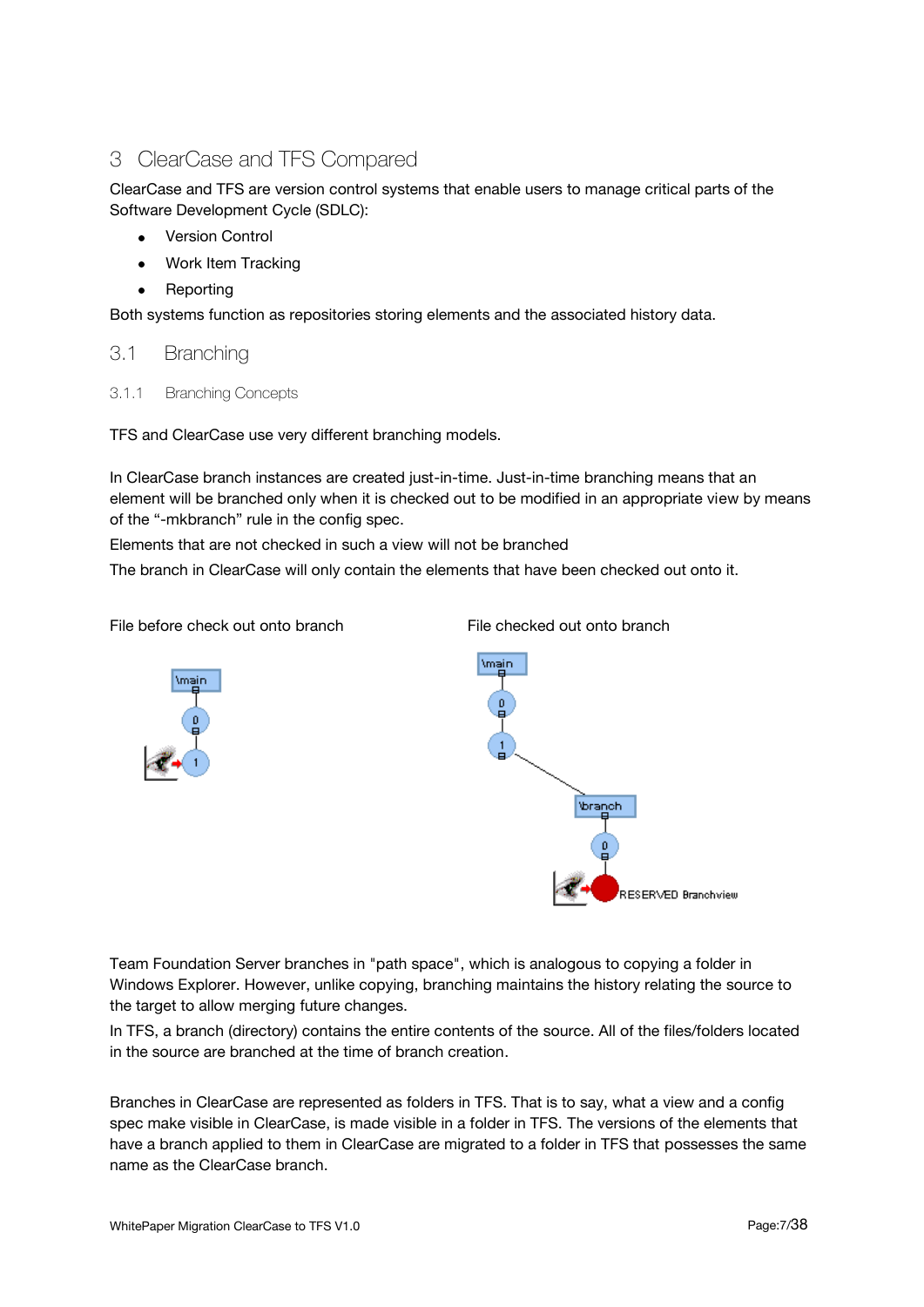#### <span id="page-7-0"></span>3.1.2 Which Branches should be migrated to TFS?

In some cases, ClearCase VOBs can contain a very large number of branches. This is often because many users will create many short lived branches used to fix bugs or add new features.

In TFS, the branching guidance is to keep a smaller number of branches, typically, MAIN, DEV, PRODUCTION, and the feature branches off of MAIN<sup>1</sup>:

- $\bullet$ DEV – activity around new feature development and bug fixing
- MAIN (also called TEST or INTEGRATION) activity around ensuring product stabilization  $\bullet$ and readiness for release
- PRODUCTION activity around providing sustained engineering services for released products



In order to keep the time to migrate files at a reasonable level, and to avoid a complex branching structure in TFS, the guidance for migrating branches is to migrate those ClearCase branches that are synonymous to MAIN, DEV, and PRODUCTION. It may also be desirable to migrate some specific feature, release, or bugfix branches, but the rule of thumb should be to minimize the number of branches migrated to TFS.

## <span id="page-7-1"></span>3.2 Labels

The labelling concepts in ClearCase and TFS are similar.

#### <span id="page-7-2"></span>3.2.1 Labeling in ClearCase

Labels are used to annotate element versions and to mark important configurations. Labels are usually applied to set of elements to mark an important project milestone or the starting point of a branch<sup>2</sup>.

#### <span id="page-7-3"></span>3.2.2 Labeling in TFS

Labeling in TFS results in the saving of a snapshot of the source coded based on either:

- Workspace version  $\bullet$
- Timestamp

 $\overline{a}$ 

Each label is uniquely stored in TFS, enabling users to easily retrieve this source code snapshot. Example of such a snapshot scenario would be for a successful software build.

<sup>1</sup> Team Foundation Server Branching Guidance – John Jacob, Mario Ridriguez and Graham Barry Microsoft Corporation

<sup>2</sup> Redbooks: Software Configuration Management A Clear Case for IBM Rational ClearCase and ClearQuest UCM – IBM.com/redbooks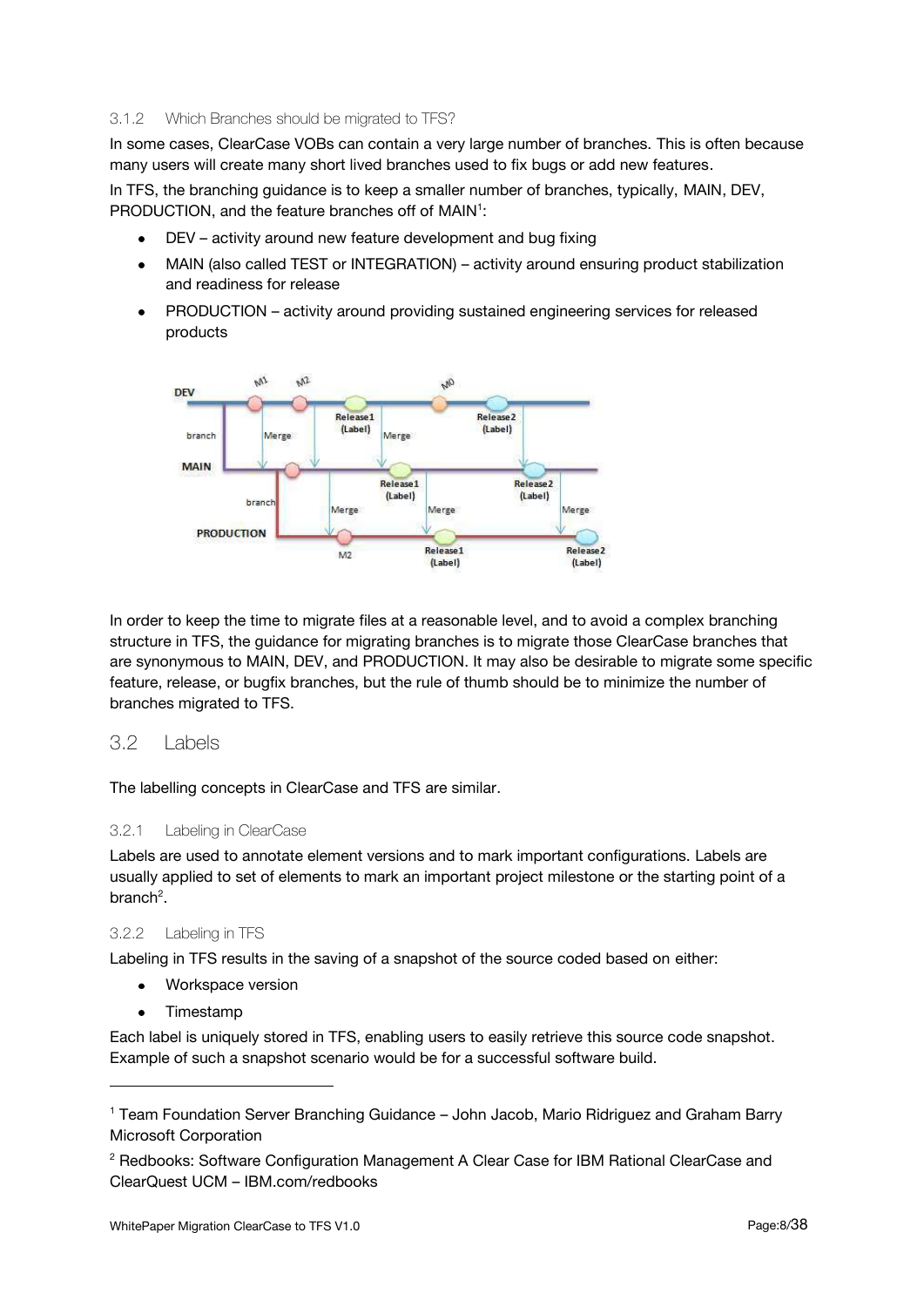Depending on the permissions granted to specific users, labels can be:

- modified files can be changed, added and removed from the label<sup>3</sup>
- moved a label may be moved from one version of a file or folder to another version of the  $\bullet$ file or folder

The overuse of labels in TFS is with regard to the following observations not advisable:

- $\bullet$ Team Foundation Server does not retain a history of changes made to the label.
- Given certain permissions, labels might be deleted or otherwise invalidated by changes, and there is no way of auditing those changes.
- There can be contention for a given label if more than one person wants to use and modify the label or the files contained in the label

#### <span id="page-8-0"></span>3.2.3 Which Labels should be migrated to TFS?

It is recommended to use labeling in TFS only in cases where a short term snapshot of the source code is required. Long term use of labels in TFS is only recommended when permissions are strictly enforced. This strict enforcement ensures that changes to the labels are avoided, and even if the changes are necessary, they are at least controlled. During the migration it is possible to select all or a subset of existing labels for migration. The continued usage of these labels must be controlled in TFS. For development activities that use a snapshot of source code over a longer time period, it is recommended to use Branching in TFS.

## <span id="page-8-1"></span>3.3 Merging

The merge strategies in TFS and ClearCase are similar.

Merging in version control is the process of combining changes that have transpired in two distinct branches. A merge operation takes changes that have occurred in the source branch and integrates them into the target branch. Merging integrates all types of changes in the source branch including name changes, file edits, file additions, file deletions, and un-deletions.

#### <span id="page-8-2"></span>3.3.1 Merging in ClearCase

A merge combines the contents of at least two or more versions of the same file or of the same directory into a single version of a new file or directory. The ClearCase merge algorithm uses the following files during a merge<sup>4</sup>:

- Contributors, which are typically one version from each branch you are merging. (It is possible to merge up to 15 contributors.) The user specifies which versions are to be merged.
- The base contributor, which is typically the closest common ancestor of the contributors. (For selective merges, subtractive merges, and merges in an environment with complex branch structures, the base contributor may not be the closest common ancestor.) The merge algorithm determines which contributor is the base contributor.
- The target contributor, which is typically the latest version on the branch that will contain the results of the merge. The user determines which version is the target contributor.
- The merge output file or directory, which contains the results of the merge and is usually checked in as a successor to the target contributor. By default, the merge output file is the

 $\overline{a}$ 

<sup>&</sup>lt;sup>3</sup> Team Foundation Server Branching Guidance – John Jacob, Mario Ridriguez and Graham Barry Microsoft Corporation

<sup>4</sup> Software development with base ClearCase [http://publib.boulder.ibm.com/infocenter/cchelp/v7r0m0/index.jsp?topic=/com.ibm.rational.clearcase](http://publib.boulder.ibm.com/infocenter/cchelp/v7r0m0/index.jsp?topic=/com.ibm.rational.clearcase.hlp.doc/cc_main/about_merge_base_cc.htm) [.hlp.doc/cc\\_main/about\\_merge\\_base\\_cc.htm](http://publib.boulder.ibm.com/infocenter/cchelp/v7r0m0/index.jsp?topic=/com.ibm.rational.clearcase.hlp.doc/cc_main/about_merge_base_cc.htm)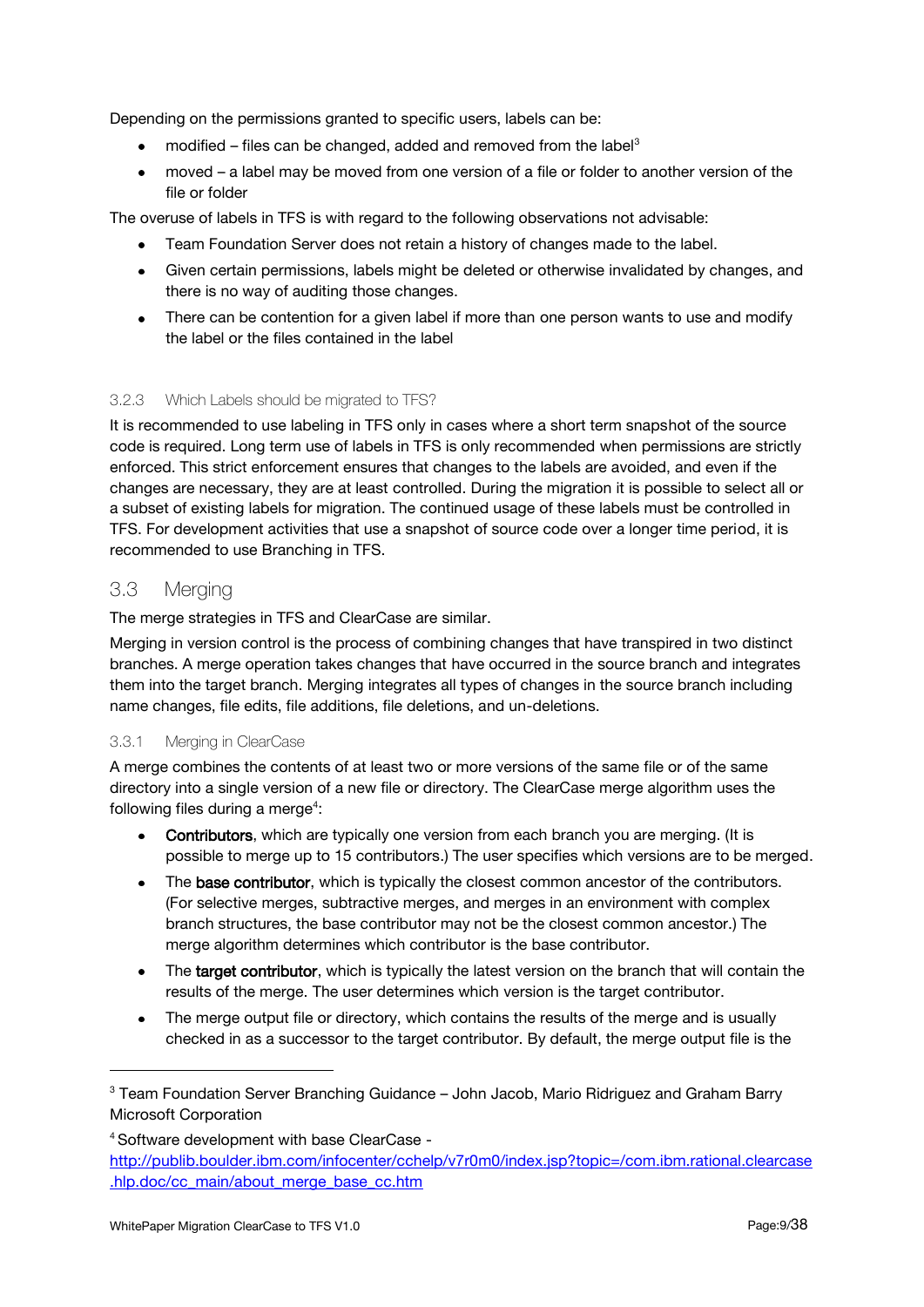checked-out version of the target contributor, but it is possible to choose a different file to hold the merge output.

In the diagram below, the contributor branch is r1\_fix, version 4 of this branch is selected as the contributor version



#### <span id="page-9-0"></span>3.3.2 Merging in TFS

Merging is the logical corollary to branching in Team Foundation Server<sup>5</sup>. The merge engine is able to do its work because Team Foundation Server keeps a record of all changes including the relationships of a child branch to the parent branch.

If items are modified in both the source and target branches, a version conflict will be filed and the user is prompted to resolve those conflicts. In this case the conflict resolution dialog will launch a graphical three-way merge tool that assists the user in completing the merging activities. Once a branch has been created, moving changes from the source branch to the target branch or from the target branch back to the source branch is straightforward. Team Foundation Server maintains the relationships of branched items and the merge history.

When merging across branches, all of the changes that have been made in the source and target branches are merged. This includes additions, deletions, un-deletions, and moves (which is effectively a rename operation). For example, if an item in the source branch has been renamed from A.TXT to B.TXT, when performing a merge that change will also rename the corresponding item in the target branch.

The merge becomes part of a set of pending changes that are contained within the users individual workspace. The entire set of merged changes is committed atomically as a single changeset. For more information regarding the topic changeset and its role in TFS see Appendix 2.

-

<sup>5</sup> Team Foundation Server Branching Guidance – John Jacob, Mario Ridriguez and Graham Barry Microsoft Corporation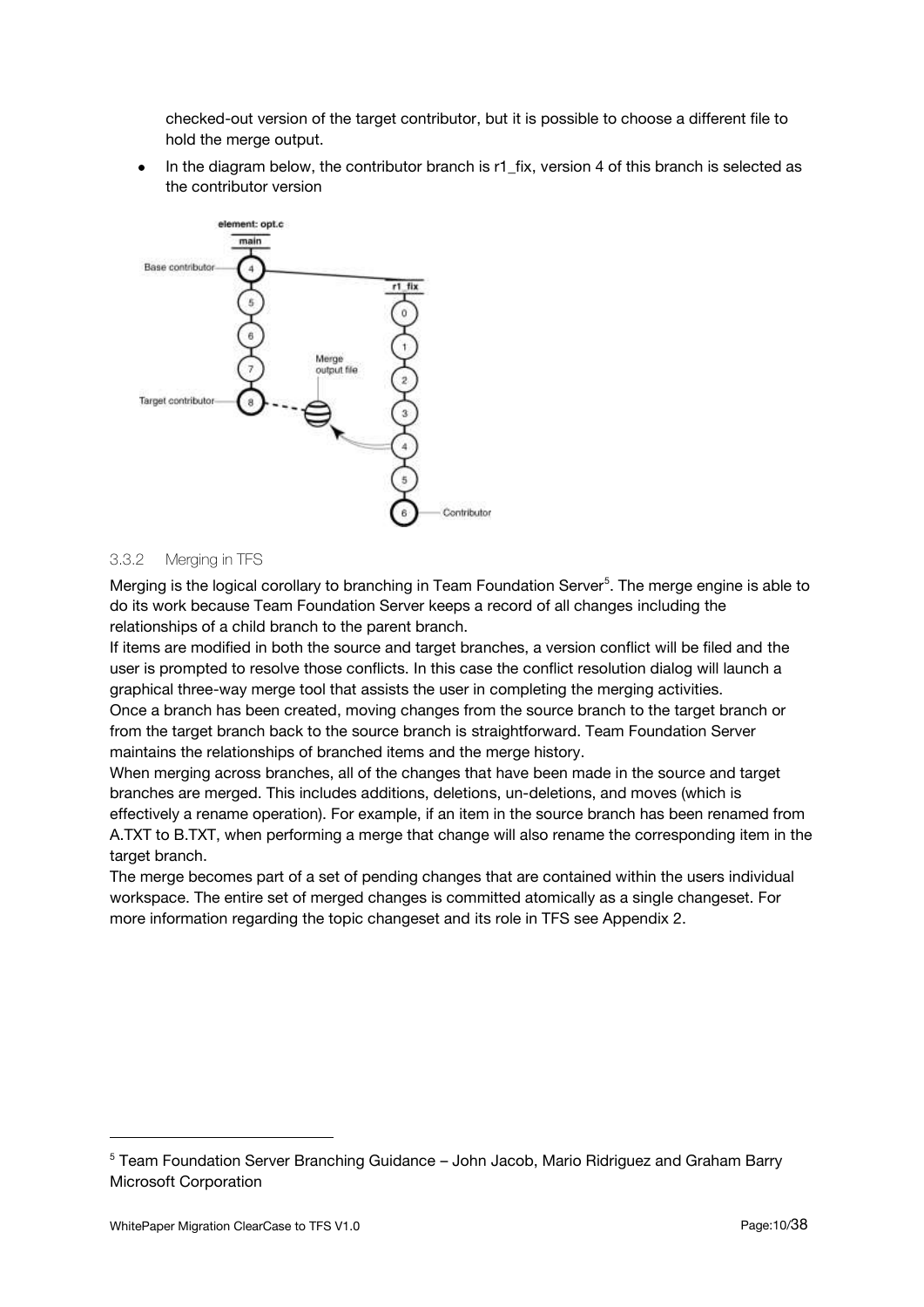# <span id="page-10-0"></span>4 TFS Migration Tool for Rational ClearCase

The TFS Migration Tool for Rational ClearCase migrates existing repositories in ClearCase to TFS<sup>6</sup>. The tool supports a total of three migration approaches:

- 1. Approach I Snapshot Based Migration
- 2. Approach II Selected Branch Migration without Branch Relationship
- 3. Approach III Selected Label and Branch Migration with Branch Relationships

## <span id="page-10-1"></span>4.1 Migration Approach I (Snapshot based Migration)

Only a single visible version of the files / folders selected for the migration is transferred to TFS. Other versions of the elements and the metadata (labels, branches etc.) associated with elements are not migrated.

A config spec is provided to the tool prior to the execution of the migration. The elements that are made visible in ClearCase using this config spec are then migrated to TFS.

## <span id="page-10-2"></span>4.2 Migration Approach II (Individual Branch Migration)

All versions of the selected files / folders selected for the migration are transferred to TFS. The branches that are selected branches are also migrated to TFS. Labels are not migrated to TFS. No information regarding the relationship between files / folders belonging to the various branches is migrated.

The user selects the files/folders to be migrated along with the branches that are to be migrated. For each selected branch a config spec is provided to the tool prior to the execution of the migration, these config spec(s) are used by the tool to identify and migrate the versions of the elements that do have the selected branch applied to them– Missing File Processing. See Chapter 4 for more information.

## <span id="page-10-3"></span>4.3 Migration Approach III (Complete Migration with Branching)

Using this approach, the complete migration of the selected files/folders takes place along with all the metadata along the branching structure of the selected branches. Selected labels are also migrated. All the versions and all the version history is migrated to TFS. See section 3.2 [Migration Approach II \(Individual Branch Migration\)](#page-10-2) for a brief overview on branch

## Migration Approach III is the focus of this Whitepaper.

migration.

 $\overline{a}$ 

<sup>&</sup>lt;sup>6</sup> TFS Migration Too for Rational ClearCase User Guide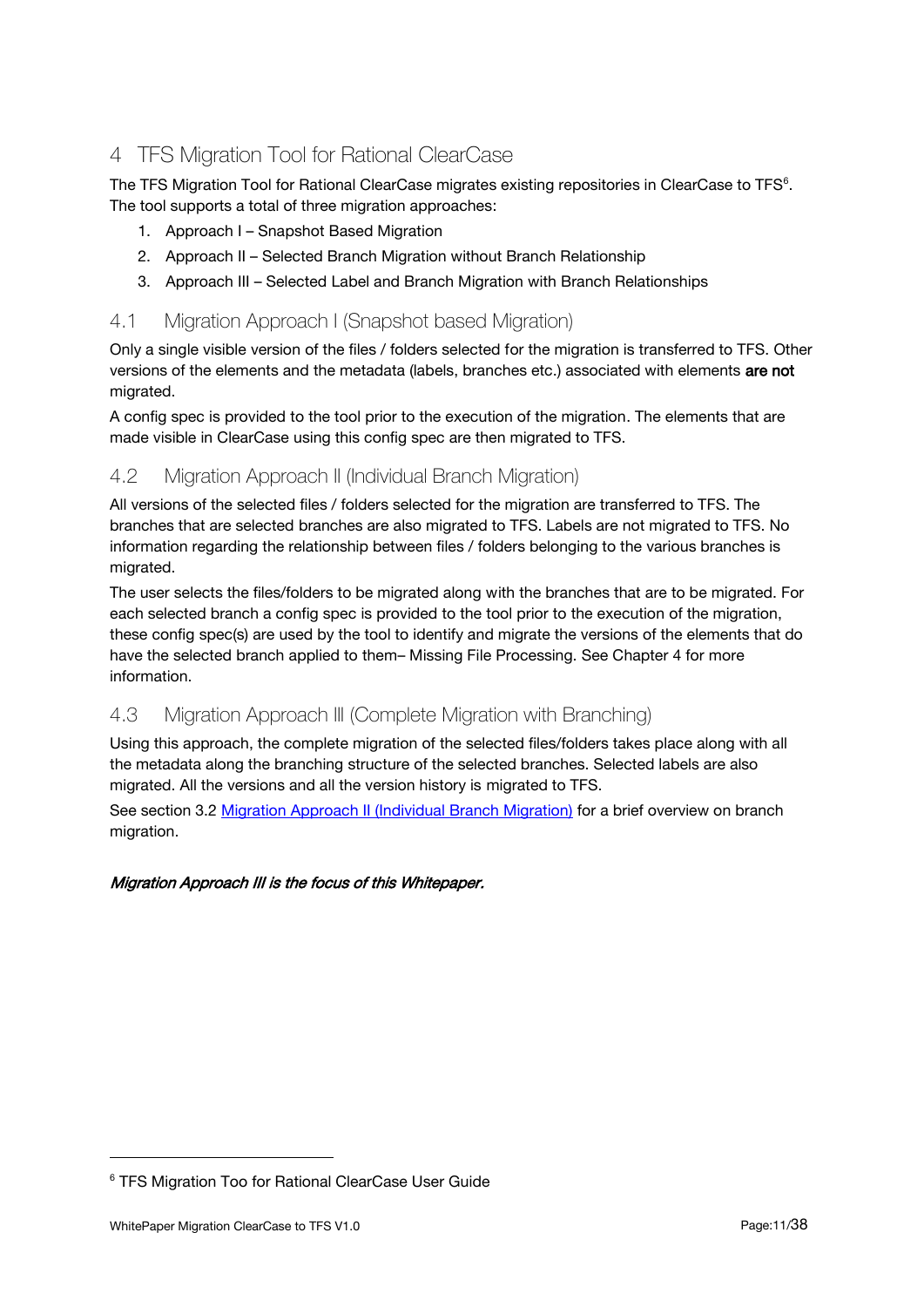## <span id="page-11-0"></span>4.4 Migration Tool Overview

The tool can be run using the Migration Tool User Interface:

| 195 Mgration Tool for National DearCase |                                                                                                                                                                                                                                                    |
|-----------------------------------------|----------------------------------------------------------------------------------------------------------------------------------------------------------------------------------------------------------------------------------------------------|
| <b>ClearCast</b>                        | TFS Migration Tool for Rational ClearCase<br>TPS/Ngration Tustifier Rational ClearCase vil. 0 is a tool<br>that raig aber data from ClearCase to Tears Foundation.<br>Service and also allows two way synchronization for<br>considered map adams. |
|                                         | Careel.<br><b>MARIN</b>                                                                                                                                                                                                                            |

#### <span id="page-11-1"></span>4.4.1 Migration Tool Configuration using the GUI

Configuring the Migration Tool prior to running the migration of sources from a ClearCase VOB to TFS:



On selecting the Settings option, the user may configure the Migration Tool:

| Migration Settings         | <b>HAME</b>                                                                           |
|----------------------------|---------------------------------------------------------------------------------------|
|                            | DewCate Server   Team Fixiodation Server   Moute: Database Server   Beltjing          |
| Vest Tape:                 | Dynamic                                                                               |
| <b>MVFS Dies:</b>          | Īм                                                                                    |
| Taxedy view stonge deeches | Wildeforms o                                                                          |
|                            | Specific temporary work space tolder: C. 1D oktawn to and Excelsive gam's Destruction |
|                            |                                                                                       |
|                            |                                                                                       |
|                            |                                                                                       |
|                            |                                                                                       |
|                            | ы<br>(Ewwass)<br><b>Date</b>                                                          |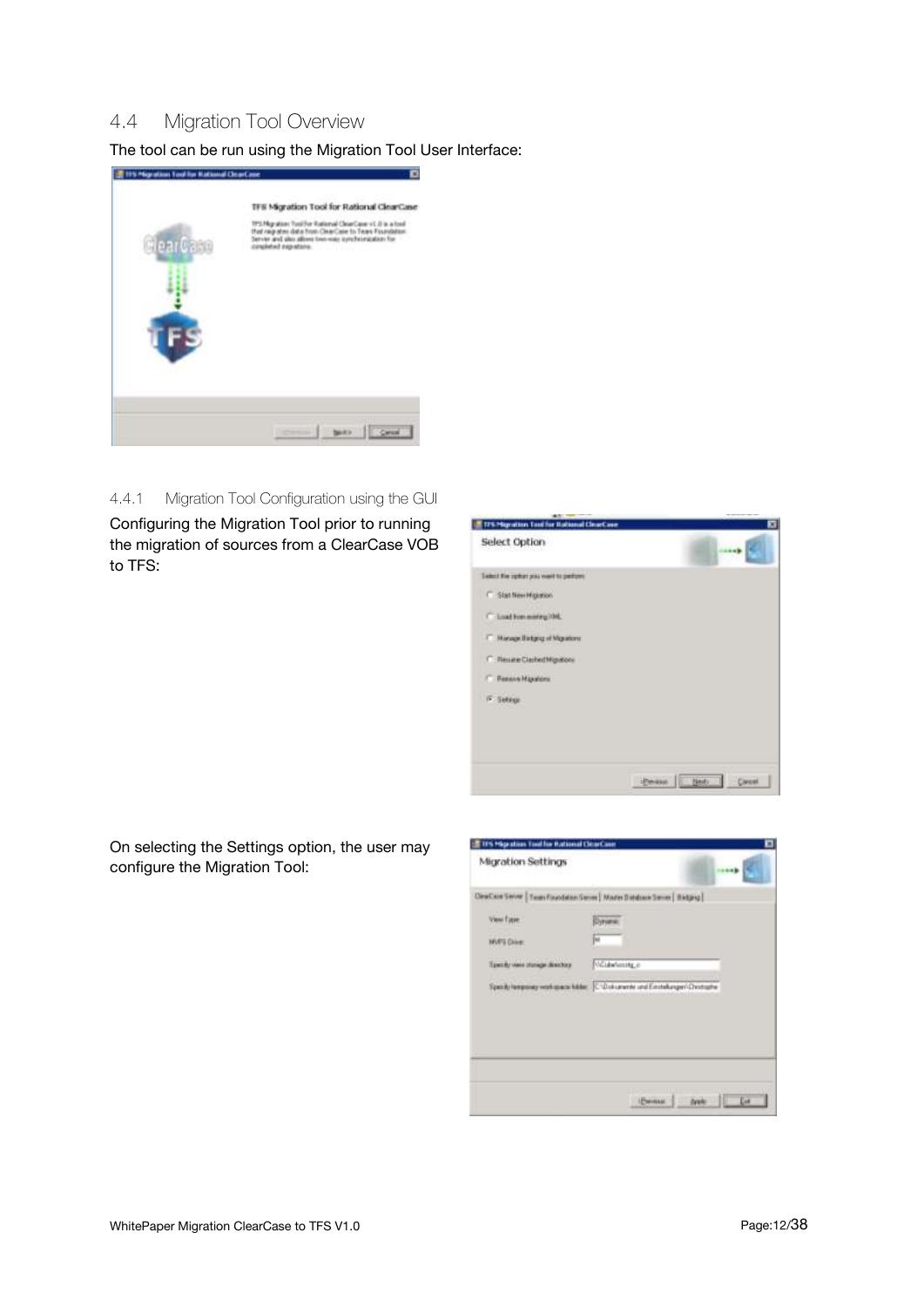## The ClearCase Server settings to be configured are:

| <b>Setting</b>                   | <b>Description</b>                                                                                                    |
|----------------------------------|-----------------------------------------------------------------------------------------------------------------------|
| View Type                        | Only Dynamic view is created by the tool for the purposes<br>of migration.                                            |
| <b>MVFS Drive</b>                | The drive to use to connect to the view being created,                                                                |
| ClearCase View Storage Directory | The ClearCase view is created here during the migration                                                               |
| Temporary Workspace Folder       | The location where the Migration Tool will download the<br>files from TFS during syncing between TFS and<br>ClearCase |

## The Team Foundation Server settings to be configured are:

| Setting                    | <b>Description</b>                                                                                                                                                                                  |
|----------------------------|-----------------------------------------------------------------------------------------------------------------------------------------------------------------------------------------------------|
| Temporary Workspace Folder | The location where the Migration Tool will create the<br>Team Foundation Workspace during the migration. This<br>location will be used for downloading files from ClearCase<br>during the migration |

### The Migration settings to be configured are:

| Setting                   | <b>Description</b>                                                                                           |
|---------------------------|--------------------------------------------------------------------------------------------------------------|
| Database Server Name      | The database server that will be used for the migration.                                                     |
| Authentication            | The authentication type for connecting to the database<br>server - only Windows Authentication is supported. |
| Database Timeout Interval | The time for which the database server will be polled<br>when trying to establish a connection.              |

## The Bridging settings to be configured are:

| Setting           | <b>Description</b>                                        |
|-------------------|-----------------------------------------------------------|
| Bridging Interval | The time interval in which the migration will be bridged. |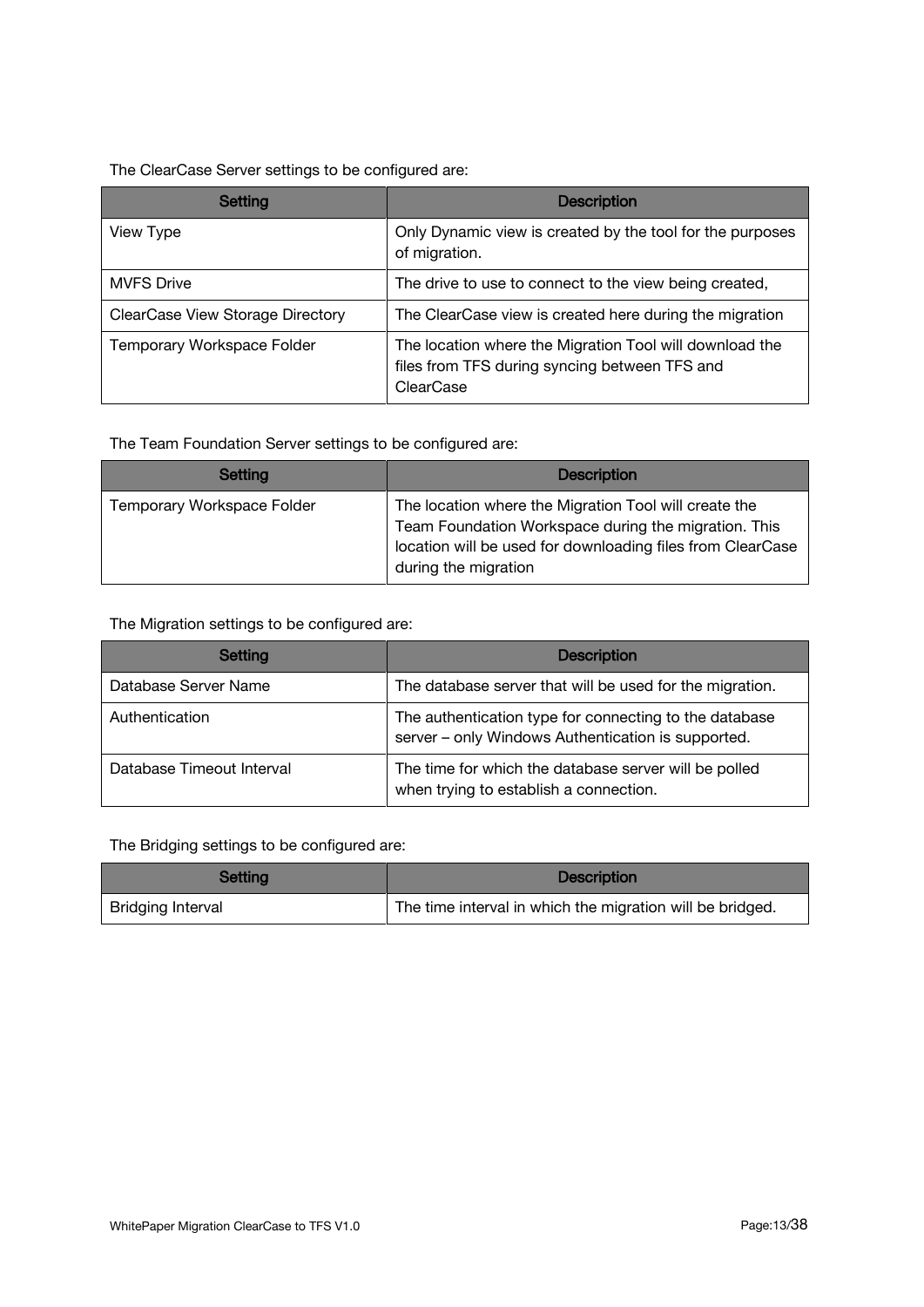#### <span id="page-13-0"></span>4.4.2 Migration Tool Configuration using XML

The configuration of the Migration Tool need not be completed using the GUI. All the settings that are configurable using the GUI in [Migration Tool Configuration](#page-11-1)  [using the GUI](#page-11-1) are also configurable using the XML file MigrationToolSettings.xml:



<span id="page-13-1"></span>4.4.3 Step-by-Step guide to Migrating from ClearCase to TFS using the GUI

#### ClearCase Requirements:

- A valid MVFS (Multi Version File System) drive letter  $\bullet$
- A valid ClearCase Storage Directory  $\bullet$
- A VOB that contains version controlled sources  $\bullet$
- ClearCase Version 2003.06.10 (doesn´t work with V7)  $\bullet$

#### TFS Requirements:

- A valid Team Foundation Server Instance (TFS 2005)  $\bullet$
- TFS Client 2005  $\bullet$
- SQL Server 2005  $\bullet$
- A TFS Team Project  $\bullet$

Executing Migration Approach III (Complete Migration with Branching)<sup>7</sup>:

| <b>Migration Action / Step</b>                                                                                    | <b>Description</b>                                                                                                                                                                                                                                                                                                                                                                                                                                                                                                                                                                             |
|-------------------------------------------------------------------------------------------------------------------|------------------------------------------------------------------------------------------------------------------------------------------------------------------------------------------------------------------------------------------------------------------------------------------------------------------------------------------------------------------------------------------------------------------------------------------------------------------------------------------------------------------------------------------------------------------------------------------------|
| Select the option 'Start New<br>1.<br>Migration'                                                                  | --                                                                                                                                                                                                                                                                                                                                                                                                                                                                                                                                                                                             |
| Select one of the three Migration<br>2.<br>Approaches (choose Approach III<br>Complete Migration with Branching): | If 175 High street field for that most third face.<br>Select Approach<br>C Shopphot Highston<br>Norsten bereihte sein spectled configured file.<br>The stan vehicle there's relational pro-<br>Planetare of subschedule and type) with full hattery. Some not exact and heart in entire entrym-<br>IF Hispation with branch relationships<br>WANTED AND CONTRACTOR COMPANY<br>Reyston of weetheliv architect and layel to relin full testure. Converts selected a achieve<br>abrig with deparators to worker than tractiviting to werhold to ontain<br><b>PAGINAL</b><br><b>Cavoe</b><br>BAAS! |

-

 $7$  For a comprehensive guide to executing a migration and more information regarding the ClearCase Migration Tool and its features please see appendix 1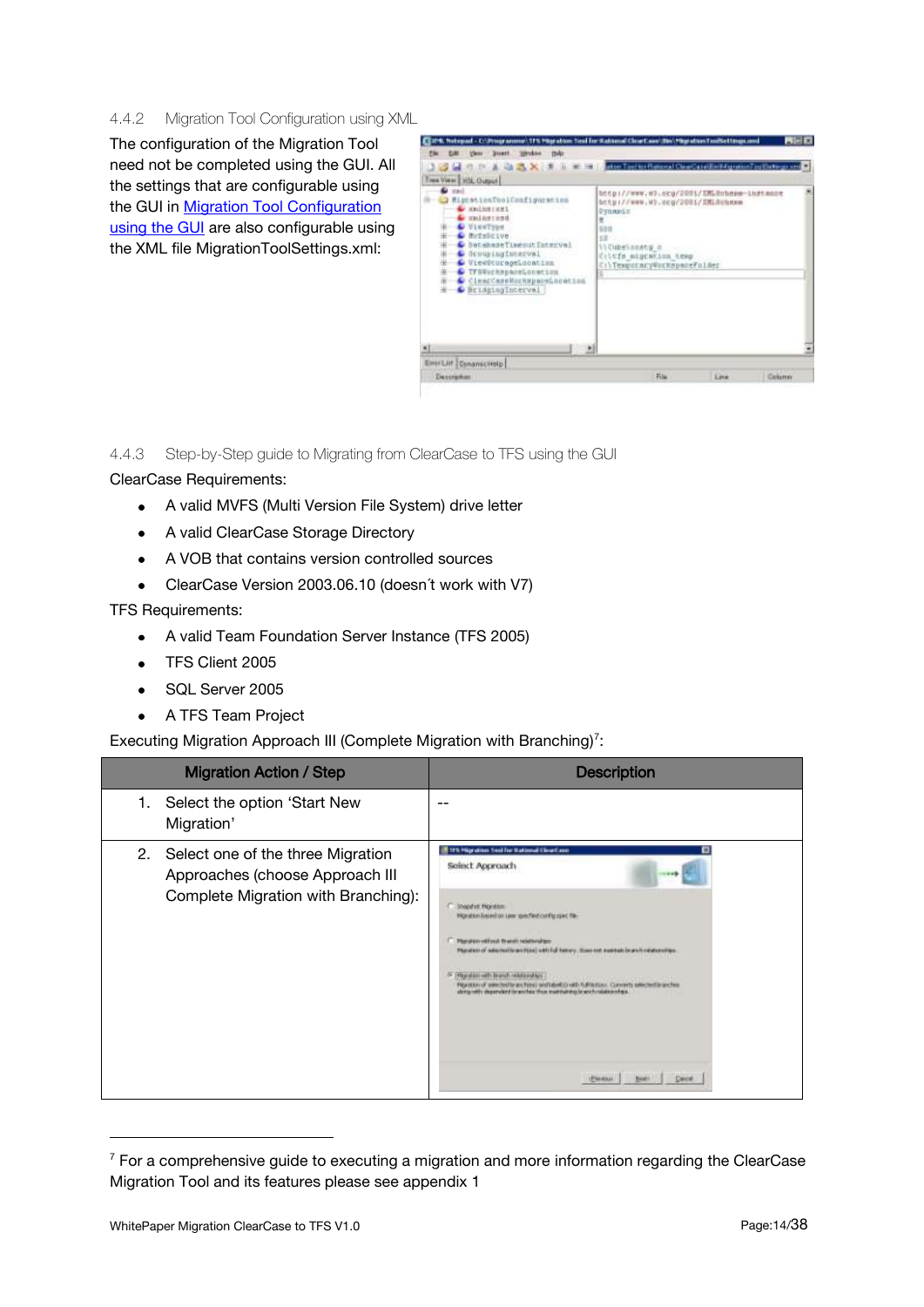| <b>Migration Action / Step</b>                                                                                                                                                                                                                                                                    | <b>Description</b>                                                                                                                                                                                                                                                                                                                                                                                                                                               |
|---------------------------------------------------------------------------------------------------------------------------------------------------------------------------------------------------------------------------------------------------------------------------------------------------|------------------------------------------------------------------------------------------------------------------------------------------------------------------------------------------------------------------------------------------------------------------------------------------------------------------------------------------------------------------------------------------------------------------------------------------------------------------|
| Configure the ClearCase Server<br>3.                                                                                                                                                                                                                                                              | Enter the name of the ClearCase server and select<br>'Windows Authentication'.                                                                                                                                                                                                                                                                                                                                                                                   |
| 4. Enter a valid Team Foundation<br>Server URL                                                                                                                                                                                                                                                    | Enter the URL of the TFS Server and select<br>'Windows Authentication'.                                                                                                                                                                                                                                                                                                                                                                                          |
| 5.<br>Enter a valid name for the migration<br>and select the ClearCase VOB(s)<br>and Folder(s) that are to be migrated<br>to TFS                                                                                                                                                                  | The entered name will be validated for its<br>authenticity by the Migration Tool<br>It is possible to enter multiple ClearCase VOBs and<br>folders.                                                                                                                                                                                                                                                                                                              |
| Map the selected VOB(s) and<br>6.<br>folder(s) to team project(s) in TFS:                                                                                                                                                                                                                         | in the register fucking sales of theme<br>ы<br>ClearCase and Team Foundation Server Mappings<br><b>If fromme for Poble</b><br>al.utility<br><b>Mpchade Host</b><br>Han Project Nation<br><b>S/BranchMgratorPigez</b><br>Pulldery<br>drki<br><b>Sugar</b><br>DWA<br>News<br><b>STORY</b><br><b>Cheatur</b>                                                                                                                                                        |
| 7. For each mapping select the labels<br>and branches that are to be<br>migrated:                                                                                                                                                                                                                 | Branch And Label Selection<br><b>Dramch Solects</b><br>detailfasey (Garcifipese Guelligae<br><b>SERVICE</b><br>Canal.<br><b>EDMINA</b><br>Clean                                                                                                                                                                                                                                                                                                                  |
| 8. For each selected branch, select a<br>valid config spec. It is also possible<br>to select one config spec which is<br>valid for all mappings.<br>The config specs enable the<br>Migration Tool to identify and<br>migrate those files that do not have<br>the branches selected for migration. | <b>IFS Migration Tool for Rational ClearCase</b><br>Configuration Specification<br>Specify config specifie for relacted source folders.<br>Une came config specific for all source folders<br><b>HELM</b><br>阵<br>Una different configures: Sa his different space folder.<br>Taget<br>Selected Burnch Folder Liens<br>File Path<br>Source<br>Eisichligation 1/8 anchiligrat.   pach<br>GranchMgration S/GranchMigrati patch1<br>(Beviour Heat)<br><b>Levent</b> |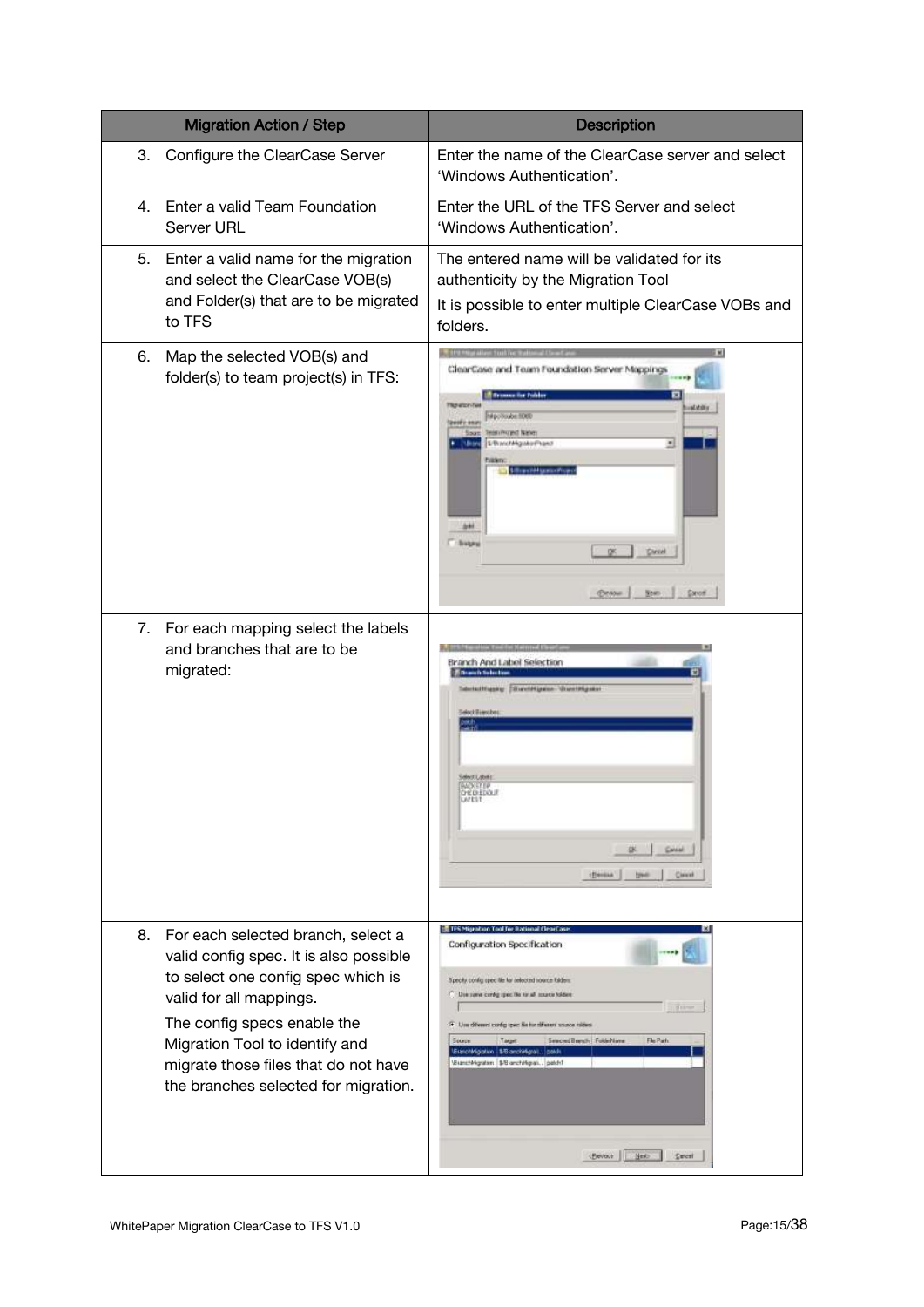| <b>Migration Action / Step</b>                                                                                                                                                         | <b>Description</b>                                                                                                                                                                                                                                                                                                                                                                                                                                                               |
|----------------------------------------------------------------------------------------------------------------------------------------------------------------------------------------|----------------------------------------------------------------------------------------------------------------------------------------------------------------------------------------------------------------------------------------------------------------------------------------------------------------------------------------------------------------------------------------------------------------------------------------------------------------------------------|
|                                                                                                                                                                                        | $\frac{1}{2}$ 0 7 $\frac{1}{2}$<br>Di Corkç falen<br><b>ISMNTO 328</b><br>agfic.tot<br>and responsibility<br>patch.bit<br><b>P</b><br><b>Olive</b><br>Datepoint<br>Lonkgozen Art<br>킈<br>Text Have<br><b>Deteksti</b>                                                                                                                                                                                                                                                            |
| 9.<br>Specify the file path, were the<br>approach XML file as per the<br>selected/specified options until now<br>will be saved.                                                        | On specification of the path file location and<br>selection of the 'Next' button, the user confirms the<br>migration settings. The migration tool input file will<br>be generated.                                                                                                                                                                                                                                                                                               |
| 10. Start the pre-processing pass.                                                                                                                                                     | Issues may be encountered during this pass, the<br>user may choose a default resolution by the tool or<br>the issues may be resolved by the user using the<br>Reporting Module.<br>If the Migration Tool finds any branches other than<br>the branches that have been selected by the user<br>in Step 7, that have to be migrated in order to<br>maintain the branching hierarchy, then the user will<br>be asked to enter the relevant config specs at the<br>end of this pass. |
| 11. On completion of the pre-<br>processing pass (either<br>automatically or after some user<br>actions in the case of issues arising),<br>the Migration pass starts<br>automatically: | --                                                                                                                                                                                                                                                                                                                                                                                                                                                                               |
| 12. The Migration is complete and the<br>sources are present in TFS:                                                                                                                   | A 195 Marvious Tool for Kathenet Dry<br>Migration<br>Status<br>Dargesteld<br>Fiest<br>jus.<br>Tienught 72<br>Source:Francourk<br>Decorption Higaution intered for Magazig 12 unshirlignatur.<br>S/Siechttigsschrie<br>175 Marviller Test by Rational ClearCase<br>11.011<br>De<br>How do not please the state<br>Sitteschhipelonhua<br>œ<br><b>Sheer Elepot</b><br>Drww Link                                                                                                     |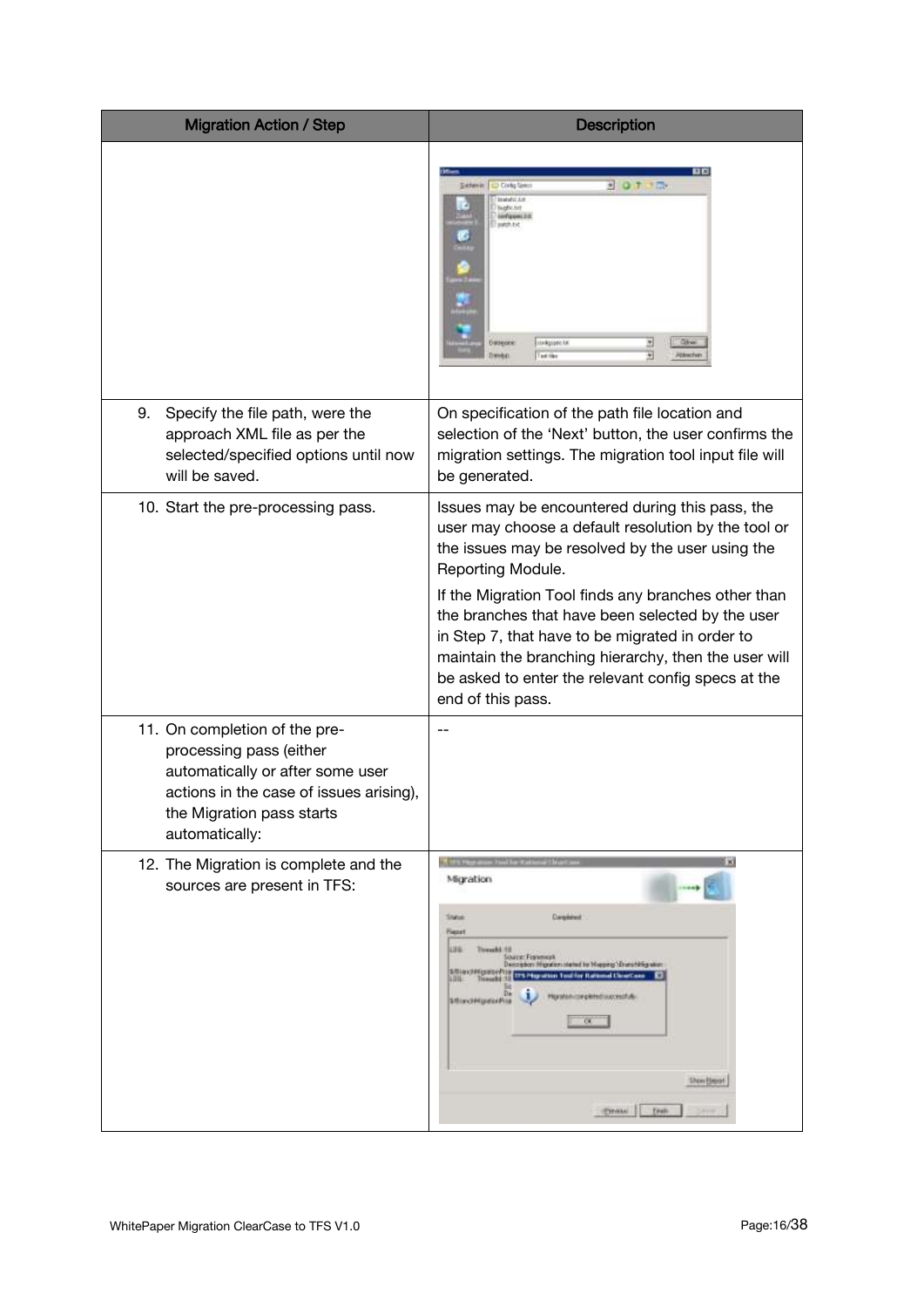#### <span id="page-16-0"></span>4.4.4 Migration Tool XML Output

#### <span id="page-16-1"></span>4.4.5 Approach XML

The Approach XML file stores the migration settings as entered by the user in the GUI when running a migration. The Approach XML file may be referenced by the user when starting future migrations, thus ensuring that the user does not have to repeatedly enter information in any future migrations. Please see Appendix 1 for more information regarding the approach XML generation.

#### <span id="page-16-2"></span>4.4.6 Report XML

The Migration Tool generates an XML file for each migration.

This file is contains statistics regarding the migration.

Please see Appendix 1 for more information regarding the report generation feature of the Migration Tool.

#### <span id="page-16-3"></span>4.4.7 Migration Tool Reporting Website

The Migration Tool features a reporting website. This website contains information on all previously run migrations

The issues, errors, warnings and information that are related to each migration can be examined using the reporting website. Indeed Issues that may have emerged during the pre-processing phase of migration Approach I and II may be resolved using this reporting website. See Chapter 5.2 Multiple Contenders **Technical Example** for more information.

Please see Appendix 1 for more information for more information regarding the Migration Tool and its reporting website functionality.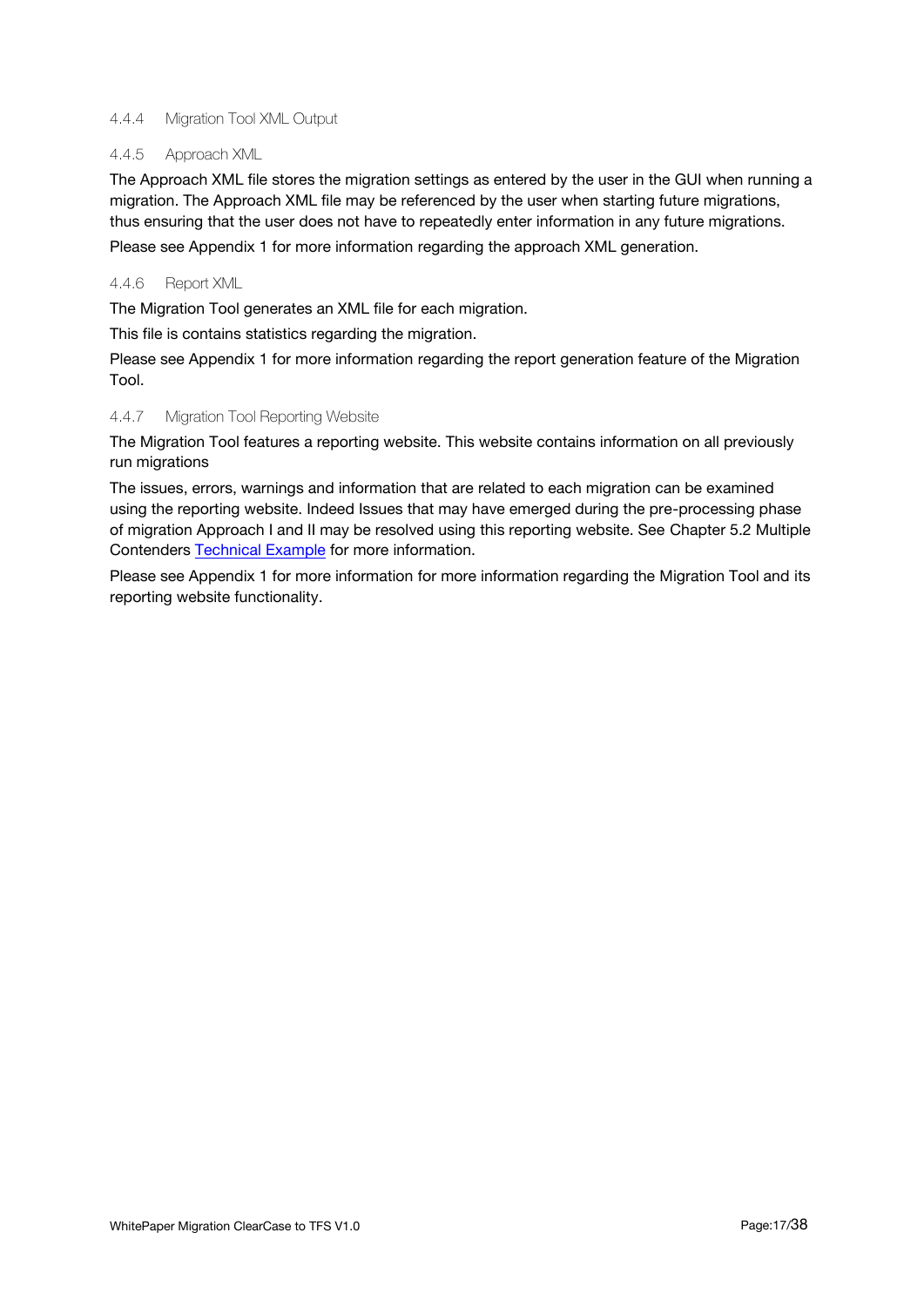## <span id="page-17-0"></span>5 Migration Tool Functionality during the Migration

## <span id="page-17-1"></span>5.1 Migrating Branches and Missing File Processing

#### <span id="page-17-2"></span>5.1.1 Overview

There is a basic difference between how branching is performed in ClearCase as compared to TFS – see Chapter 2 [ClearCase and TFS Compared.](#page-5-1) In order to ensure that the same numbers of files are visible in a branch in both ClearCase and TFS, the concept of Missing File Processing has been introduced. The config spec that is given for each branch in ClearCase is used to enable the Migration Tool to migrate those files that are 'missing' for that branch. This ensures for example that builds that ran successfully on a ClearCase view using this same config spec also will also run successfully on its equivalent branch in TFS.

#### <span id="page-17-3"></span>5.1.2 Missing File Processing Overview

The disparity between ClearCase and TFS branching leads to some challenges when migrating branches. Configuration specifications are integral to determining the correct files to select for a branch in ClearCase<sup>8</sup>. For this reason, the ClearCase migration tool requires a config spec for each branch that is to be migrated. Using this config spec, the tool is able to create TFS style branches out of the ClearCase branches. This, in effect, means that files that were never been branched now exist on the TFS folder that is created for the branch by the Migration Tool.

Although this strategy is not truly preserving the data as it existed in the ClearCase branch, it is a necessary transformation to ensure the completeness of branches in TFS. For example, without all of the correct (missing) files on the branch in TFS, the files will no longer successfully build. Merging files back into parent branches is also impossible without all of the correct files in TFS, essentially defeating the reason to branch in the first place. For these reasons, the tool takes the liberty of adding the missing files to the branch, as specified in the config spec.

#### <span id="page-17-4"></span>5.1.3 Technical Example

#### <span id="page-17-5"></span>5.1.4 Migration Scenario

Using the following config spec, the sources in ClearCase look like this:



 $\overline{a}$ 

<sup>&</sup>lt;sup>8</sup> Migrating ClearCase Branches to TFS [http://blogs.msdn.com/tfs\\_migration/](http://blogs.msdn.com/tfs_migration/) Matt Mitrik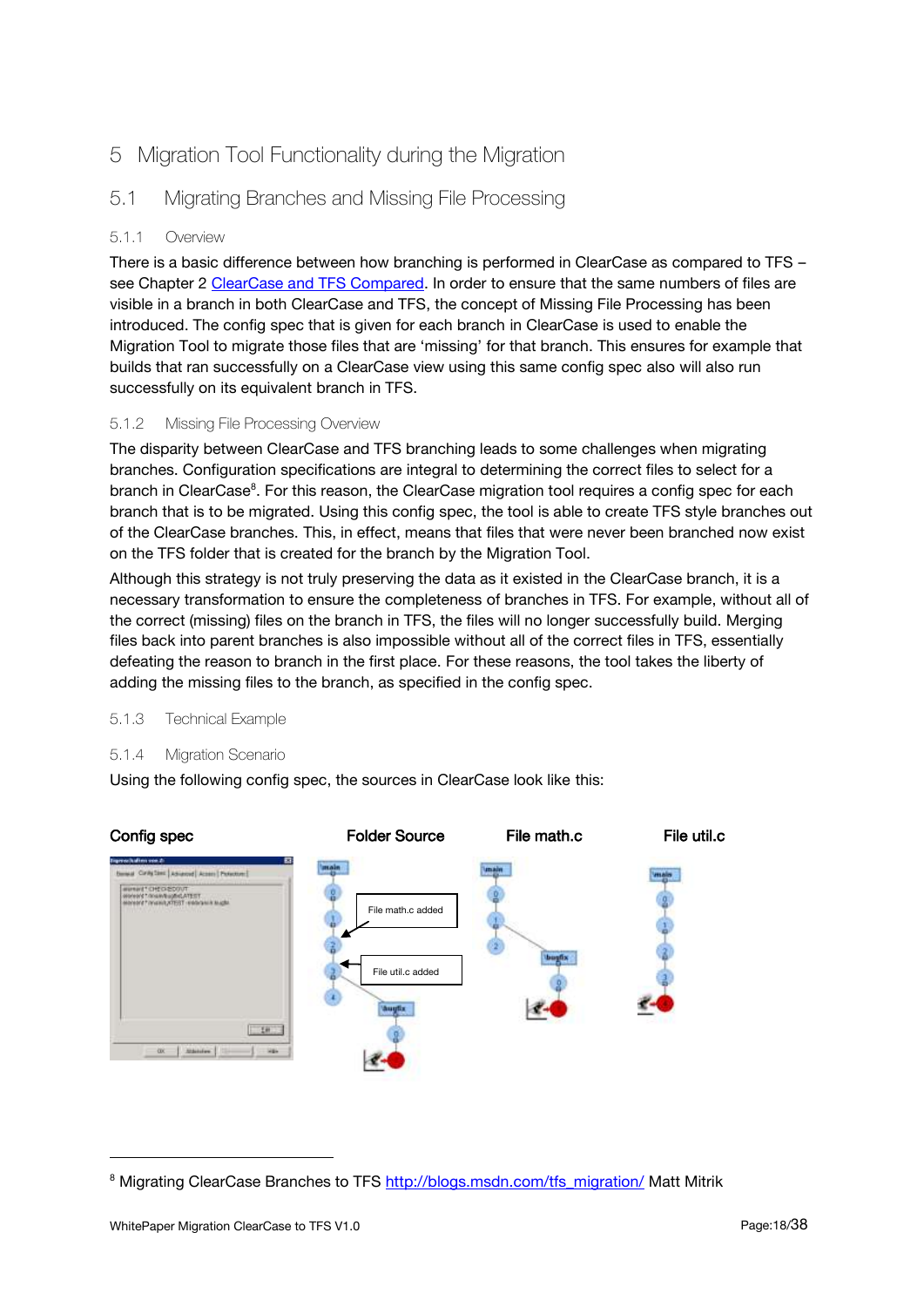The following files can be seen through the view as specified by the config spec:

Source (/main/bugfix/1)

```
+----- math.c (/main/bugfix1)
```

```
+----- util.c (/main/4)
```
#### <span id="page-18-0"></span>5.1.5 Expected Migration Results

The file util.c does not have a bugfix branch applied to it, this is due to the fact that the element was never checked out and checked in using the view as specified by the config spec. If the Migration Tool did not have the config spec as input information, it would not be able to migrate the util.c file to TFS, when using Approach II or Approach III. Following this logic the contents of the bugfix folder in TFS could be:

Source (/main/bugfix/1)

+----- math.c (/main/bugfix1)

This **would** result in the contents of the bugfix branches differing in ClearCase and TFS. For this reason Missing File Processing Rules were introduced.

All files that satisfy each of the following two conditions for a branch (branch X) are considered missing for this branch in TFS:

- 1. The file does not have branch X applied to it
- 2. The file has not been added to the branch  $X$  of the parent folder<sup>9</sup>

In the above example, util.c does not have the branch bugfix applied to it AND it has not been added to the bugfix branch of the parent folder 'Source'. Util.c was added in the main branch of folder 'Source'. Therefore the Missing File Processing rules come into play during the migration.

Missing File Processing enables the Migration Tool to process the config spec that is passed to the Migration Tool during the execution of the migration:



 $\overline{a}$ 

 $9$  If either of these two conditions are true, the file will be migrated without the need for the Missing File Processing Rules coming into play. For example, if a file has been added to the bugfix branch of (parent) folder source and if this file does not have a bugfix branch applied to it, the Migration Tool is able to migrate it to TFS without the Missing File Processing Rules coming into play. This due to the fact, that it was added to the bugfix branch of the parent folder Source.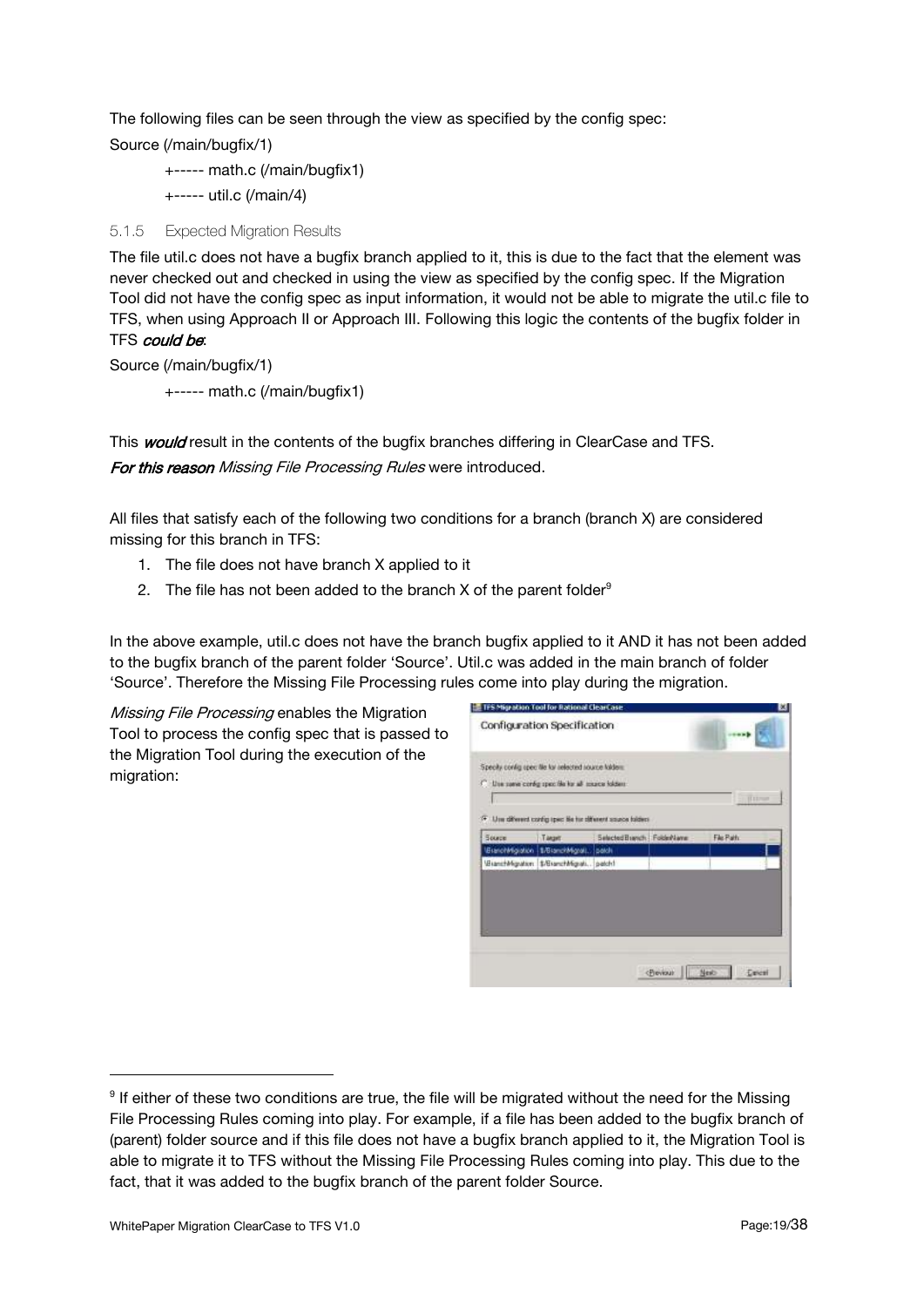The file versions of all elements made visible in ClearCase by this same config spec are copied to the TFS bugfix branch folder. This result's in main/LATEST version of file util.c being copied to the bugfix folder in TFS, thereby ensuring that the all elements that were visible on the bugfix branch/config spec in ClearCase, are also present in the TFS bugfix branch. This is made possible by selecting the config spec as used in ClearCase for the bugfix branch and passing it to the Migration Tool during executing of the migration.

This config spec enables the Migration Tool to locate the files that do not have branch bugfix applied to them, but were visible in ClearCase and add these files in the bugfix folder in TFS as a missing version.

#### <span id="page-19-0"></span>5.1.6 Migration Results Example Conclusion

The util.c file in the Source folder was *missing* for the branch bugfix (util.c did not have have the bugfix branch applied to it AND util.c had not been added to the bugfix branch of the parent folder Source). The Migration Tool is able to use the Missing File Processing Rules together with the config spec and branch the elements in TFS that have not already been branched just-in-time in ClearCase, e.g. util.c.

The contents that were visible in ClearCase using the config spec for the bugfix view are present in the TFS equivalent to this bugfix branch, namely the bugfix folder in TFS:

work and the development of the concept state and interesting

Util.c represents such a 'missing file' to the Migration Tool, thus the Migration Tool uses the Missing File Processing Rules and the config spec and adds the util.c file version (main/LATEST) to the 'bugfix/source' folder in TFS:

| $\cdot$<br>F.<br>* Lolider Pfait: C1Doiumente und Grittellungeriicxel/Deskto QuellCodylverwatungseeiner<br>Anstehende Benutzer<br>Nounce<br>並                                          |
|----------------------------------------------------------------------------------------------------------------------------------------------------------------------------------------|
|                                                                                                                                                                                        |
|                                                                                                                                                                                        |
|                                                                                                                                                                                        |
|                                                                                                                                                                                        |
| <b>NUMBER OF STREET IS AND THE RESIDENCE</b><br><b>CONTRACTOR</b> STATE 1 - 2 X<br><b>CONTRACTOR</b><br>SLD3.330E 12:17 Checked in all the files using the ClearCateMigrationTool tool |
| " "아이" ( ) 6.5 ( ) #224 오 5 6 4 4 4 4 9 4 1 4 5 4 4 4 4 4 4                                                                                                                            |

Source (/main/bugfix/1)

```
+----- math.c (/main/bugfix1)
+----- util.c (/main/4)
```
The migration tool branches all the folders from their  $0<sup>th</sup>$  version. This ensures that when a folder version is branched, the folder is empty, thus avoiding the following potential error conditions:

- $\bullet$ When the Migration Tool creates a branch 'bugfix' from the Source folder /main/3 version math.c and util.c in TFS, both files will be copied to the bugfix folder in TFS. Due to this copy (and if the migration tool **did not branch** all folders from their  $0<sup>th</sup>$  version), if an attempt is made to branch another version of math.c (for example math.c version /main/4) to the bugfix folder an error message saying that the file is already present would occur.
- The same logic would apply if an attempt was made to branch another version (e.g. util.c version /main/3) of the util.c file.

test sell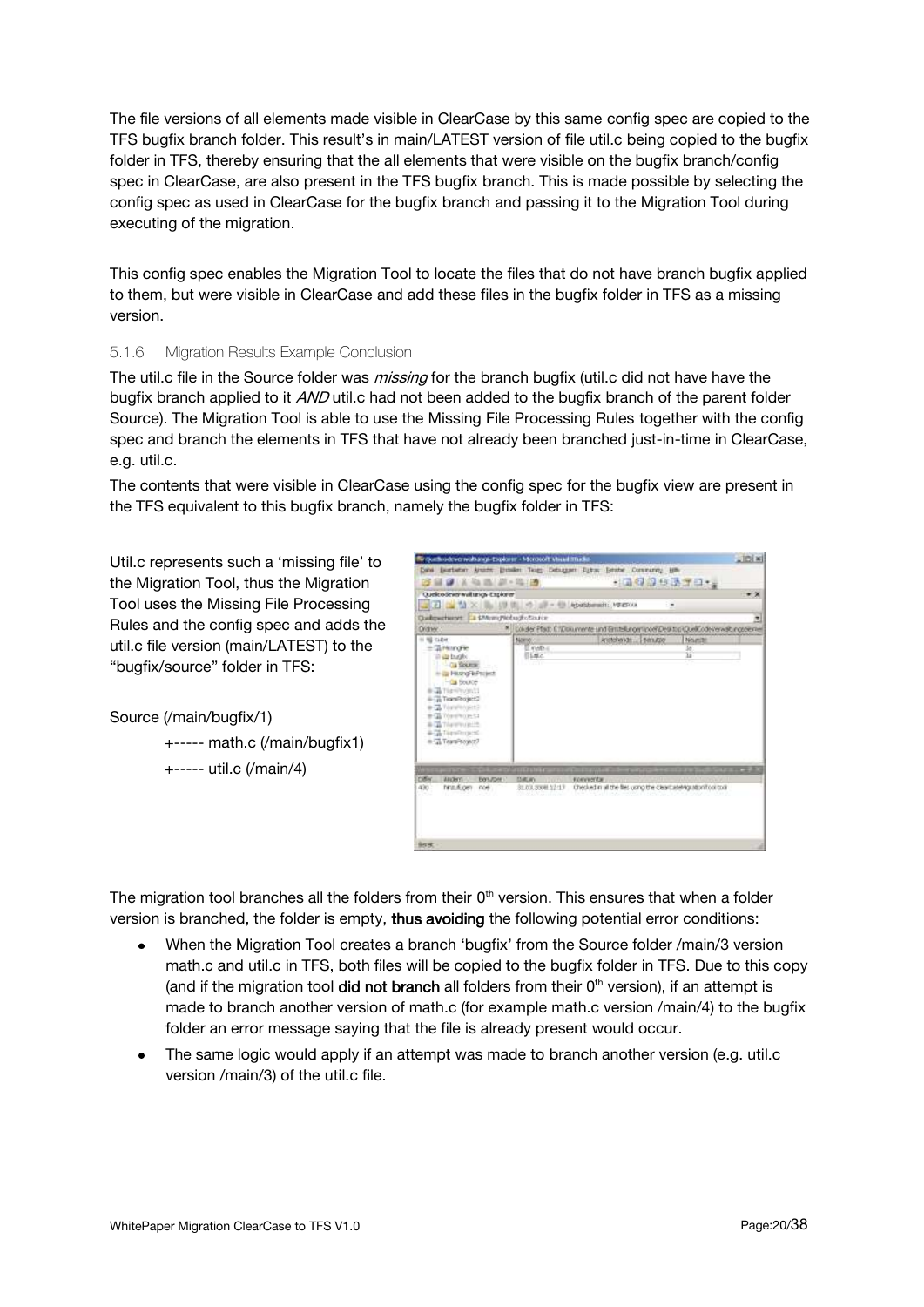## <span id="page-20-0"></span>5.2 Migrating Labels

#### <span id="page-20-1"></span>5.2.1 Overview

The Migration Tool will successfully migrate the selected labels and store them in TFS.

Using the label to access the snapshot of the sources should result in the same sources being made visible to the user in TFS as were made visible to the user in ClearCase.

- Labels on file elements are correctly migrated.
- Labels on directory elements are not migrated (please see Technical Example below for further information regarding the migration.

#### <span id="page-20-2"></span>5.2.2 Technical Example

#### <span id="page-20-3"></span>5.2.3 Migration Scenario

There is a labeled directory. This directory comprises a folder 'SourceCode'. The goal is to migrate this labeled directory to TFS. The same information as was visible to the user in ClearCase must be visible to the user in TFS.

Graphical Version Trees of the elements (files) to be migrated:

Directory structure in ClearCase:



Folder 'SourceCode' with label:

label: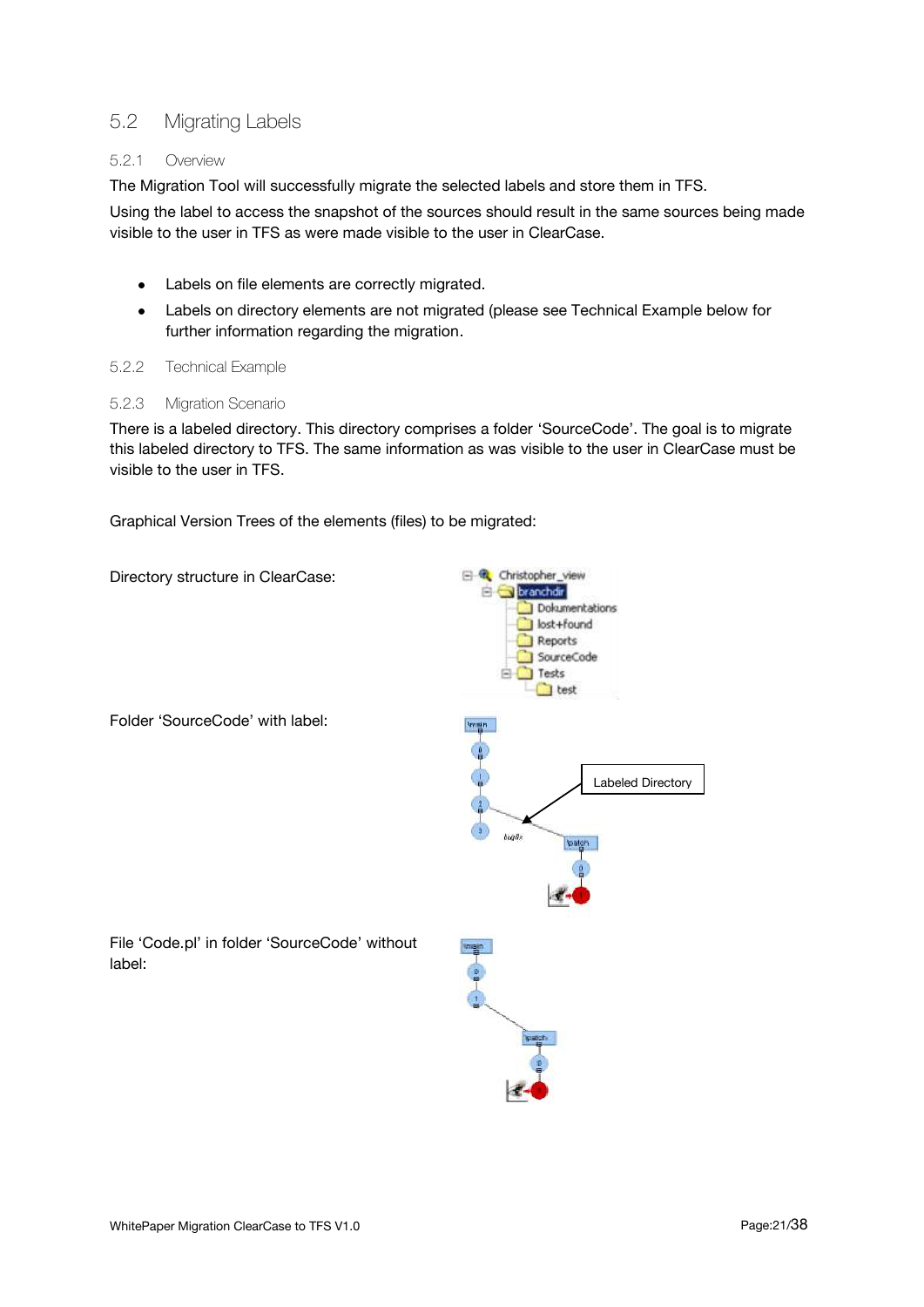#### 5.2.4 Expected Migration Results

<span id="page-21-0"></span>The migration of several branches with several labels attached to several different files should result in these labels being present in TFS as they were in ClearCase:

The following directory structure is expected to be created:

Branchdir (=main) +----- Dokumentations +----- Reports +----- SourceCode +----- Tests +----- test

Patch (=branch)

+----- SourceCode

+----- Tests +----- test

- The folder "SourceCode" should be present as follows in TFS:
	- $\circ$  The ClearCase version "\main\3" should not possess the label "bugfix" in TFS 'Branchdir/SourceCode'

<span id="page-21-1"></span>5.2.5 Migration Results

Directory structure in TFS:



The label 'bugfix' as was present in ClearCase for directory "SourceCode" version "\main\3" has not been migrated by the Migration Tool. Labels on folders are not migrated. This is due to the Changeset creation that the Migration Tool executes when migrating sources from ClearCase to TFS. See Chapter 6 [Migration Tool Functionality regarding TFS Features](#page-37-0) for more information on this topic.

## <span id="page-21-2"></span>5.3 Migrating from ClearCase and Branching Ambiguity Issue

Branching Ambiguity comes into play during the migration when a file version tree consists of an empty /main/0 version and a further branch version or versions. This occurs when an element is created in a view and due to the config spec of this view, a versioned branch containing no /main/1 version is created. This occurs in ClearCase when the Multiple-Level Auto-Branching concept is used for making branches.

Due to the empty /main/0 version, the file (file2.c) in the example below consists of a branch (branch1) that also serves as its target folder (the folder in which the main versions of the file will be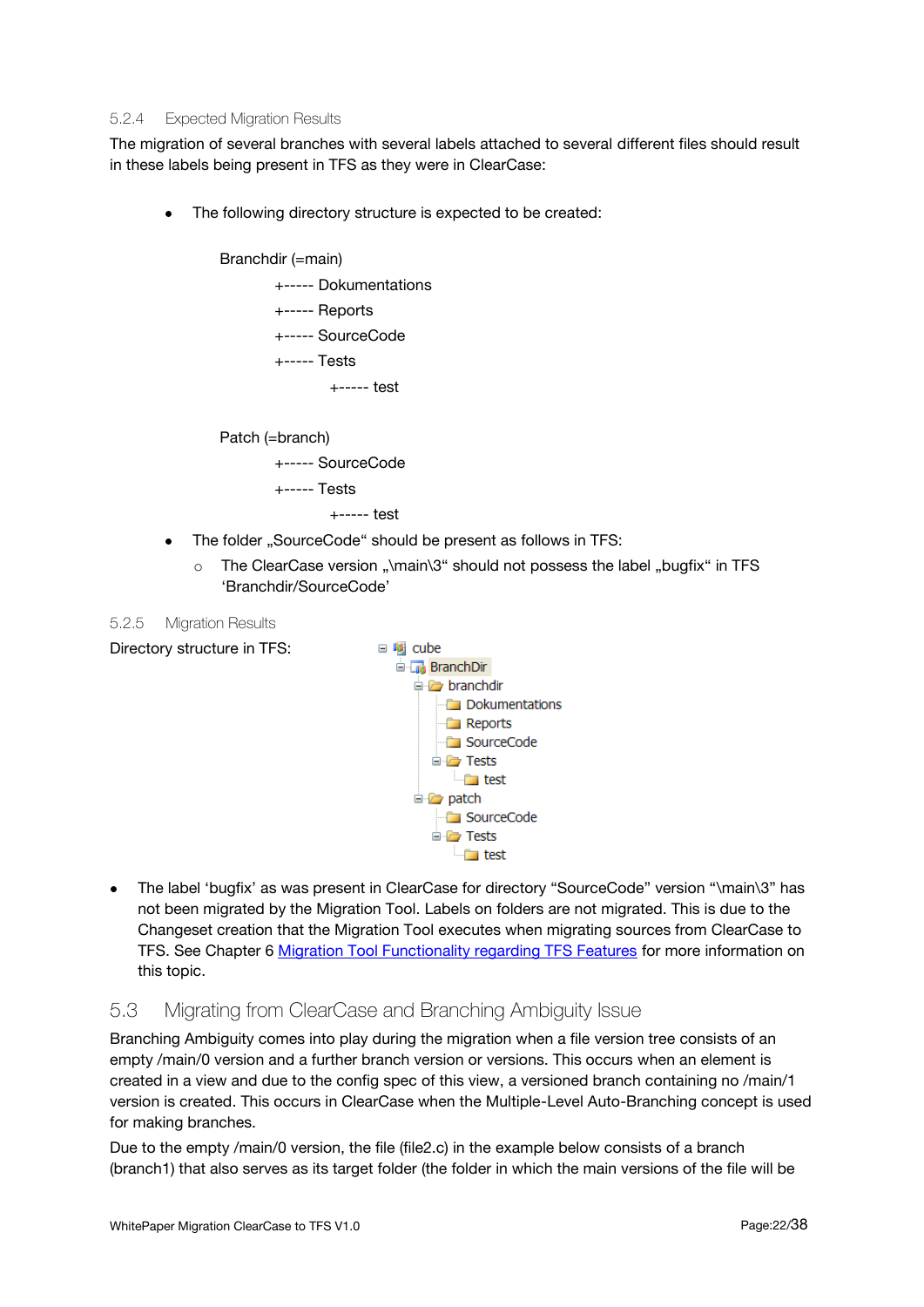mapped to) in TFS. See Chapter 'Branching in TFS' for more information regarding the branching concept in TFS.

Normally a file does not have an empty /main/0 version, in this case the target folder (the folder in TFS in which the branch versions will be mapped to) is different to the folder in which the main versions of the file will be mapped to. E.g. file1.c below, the main versions of this file will be mapped to folder 'Sources' in TFS and the branch1 versions of the file will be mapped to folder 'branch1' in TFS.

<span id="page-22-0"></span>5.3.1 Technical Example

#### ClearCase Scenario:



#### <span id="page-22-1"></span>5.3.2 Expected Migration Results

#### 1. File1.c

- o Analysis of File1.c:
	- File1.c was added in the main branch of folder Sources
	- Target folder in TFS (the folder in TFS in which versions of the main branch of the file will be mapped to) is 'Sources'.
	- File1.c contains a branch 'branch1', the versions of file1 on this branch are expected to be mapped to folder in TFS called 'branch1'.
- o Analysis Conclusion:
	- The file File1.c does not contain a branch that also serves as its target folder in TFS. It's main branch contains versions and is not empty, thus the Migration Tool will not encounter Branching Ambiguity Issues and the branch 'branch1' will not be ignored during the migration.

#### 2. File2.c

- o Analysis of File2.c:
	- File2.c was added in branch branch1 of folder Sources.
	- Target folder in TFS (the folder in TFS in which the main branch of the file will be mapped to) is 'branch1'.
	- File2.c consists of an empty main branch and another branch 'branch1', the versions of file2 on this branch are expected to be mapped to folder in TFS called 'branch1'.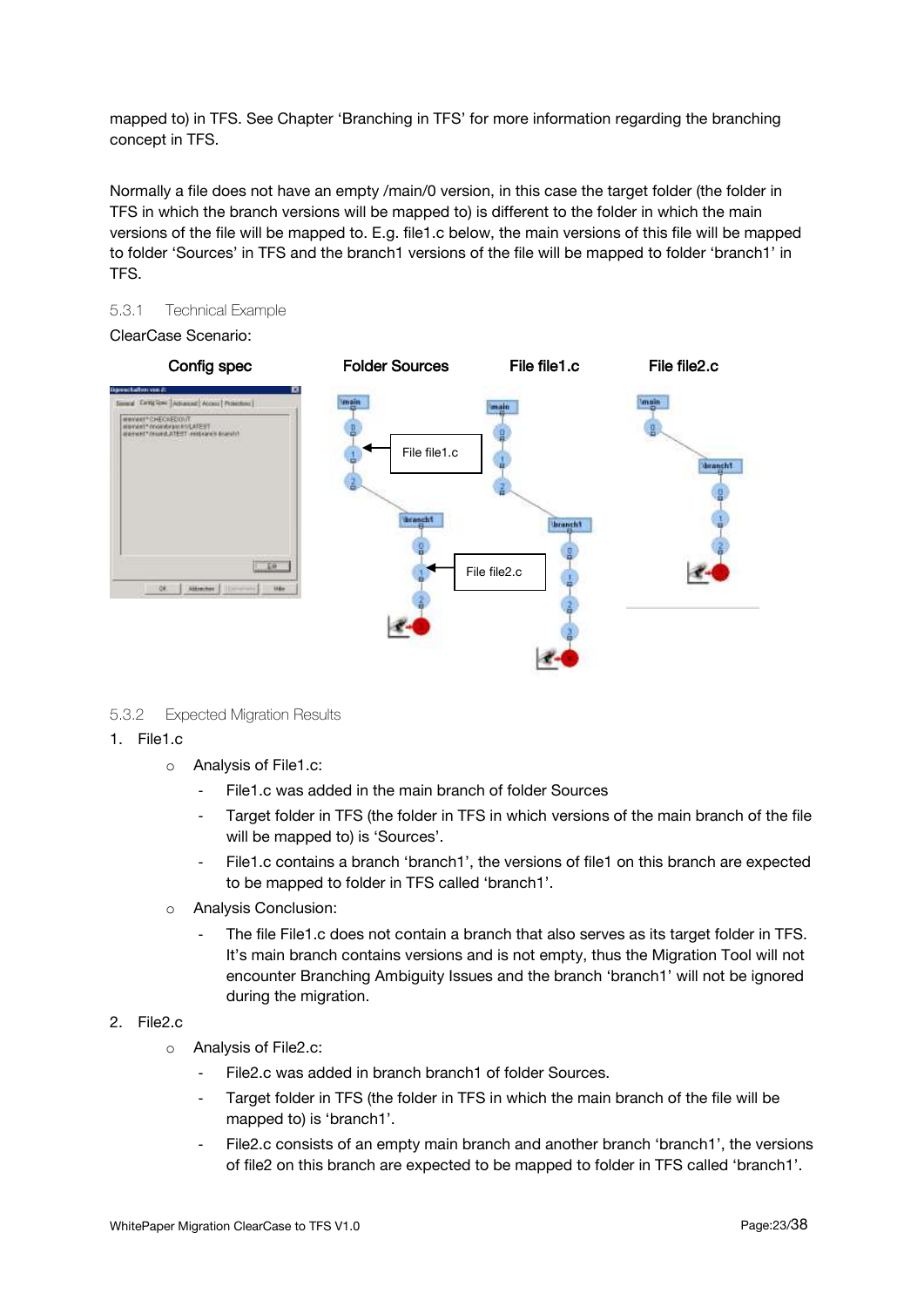- o Analysis Conclusion:
	- The file file2.c contains a branch 'branch1' that also serves as its Target folder in TFS – 'branch1'. This is due to that fact that the main branch of the file is empty, this results in the Migration Tool encountering a Branching Ambiguity Issue during the migration of file file2.c. This in turn means that the versions of the file File2.c on branch 'branch1' will be ignored during the migration.

#### <span id="page-23-0"></span>5.3.3 Migration Results and Branching Ambiguity



File1.c is migrated to TFS: (branch1 versions mapped to folder branch1):

|                                                                 | $=$ $\Box x$<br>D Quelcodeverwaltungs-Explorer - Microsoft Visual Studio                                                                               |
|-----------------------------------------------------------------|--------------------------------------------------------------------------------------------------------------------------------------------------------|
|                                                                 | Date Bearbeton Anacht Enstehn Tops Debuggen Euras Bender Community Hill-                                                                               |
| (石造) 調 一部 (画)<br>$\sim$                                         | $+1.9996390$                                                                                                                                           |
| Quelcodeverwaltungs-Explorer                                    | $\star \times$                                                                                                                                         |
|                                                                 | □□ 当 X 击 U i → B Abesteren M EHA<br>3                                                                                                                  |
| Dueliperferort: La t/ChingsetTertbranch1/200ross                |                                                                                                                                                        |
| Drdner                                                          | * Lokaler Pfad. C:\Dokumente.und Einstelkingen/voel\Desktrp?/QuelCodeVerwaltungselementeOndner'&                                                       |
| $\overline{m}$ $\overline{m}$ $\overline{m}$ $\overline{m}$     | anstehende Berutzer<br>him and w<br>fare -                                                                                                             |
| 中心 Altricultel Automat                                          | <b>BMLC</b><br>ы                                                                                                                                       |
| 4-28 InweltOn                                                   | 562c<br>м                                                                                                                                              |
| + Thursdayston                                                  | h<br>0.963c<br>h<br>日報に                                                                                                                                |
| 4-20 Changes of District                                        | 3i<br>日程名と                                                                                                                                             |
| = ChangesetTest<br>= branchi                                    | iii tietus<br>5ú                                                                                                                                       |
| GOLFORS                                                         |                                                                                                                                                        |
|                                                                 |                                                                                                                                                        |
| B D Changes (Test                                               |                                                                                                                                                        |
| -Ba Sources                                                     |                                                                                                                                                        |
| 中国 Licenter when                                                |                                                                                                                                                        |
| LOWER & LEFT WINNERS                                            | <b>Margaret Linux annualis Fact</b><br>$-1$                                                                                                            |
| <b>Birtutzer</b><br><b>Andem</b>                                | Disk in<br><b>Rommertur</b>                                                                                                                            |
| beatherer).<br>hoel                                             | 09.04.2008 10:07<br>sterNanne : moet                                                                                                                   |
| 1179<br>beatietén.<br><b>TOM</b><br>1170<br>Islabetien<br>Front | Useffame : most Comment : CC : Charlot 2 same comment in the 2 and fle2.<br>09.04.2008 10:07<br>09.04.2008 10:07                                       |
| 1176<br>bearbeiten<br>. Trool                                   | starfärne i novi Comment : change I with same comments used in field, field and field.<br>UserName proel Comment of angelectranch;<br>09.04.2000 30:07 |
| Dfw.<br>1180<br>1175<br>werpweigen noet                         | Useflatte : noel Connent : 00: Chang21:<br>09.04.2008 10:07                                                                                            |
|                                                                 |                                                                                                                                                        |
|                                                                 |                                                                                                                                                        |
|                                                                 |                                                                                                                                                        |
|                                                                 |                                                                                                                                                        |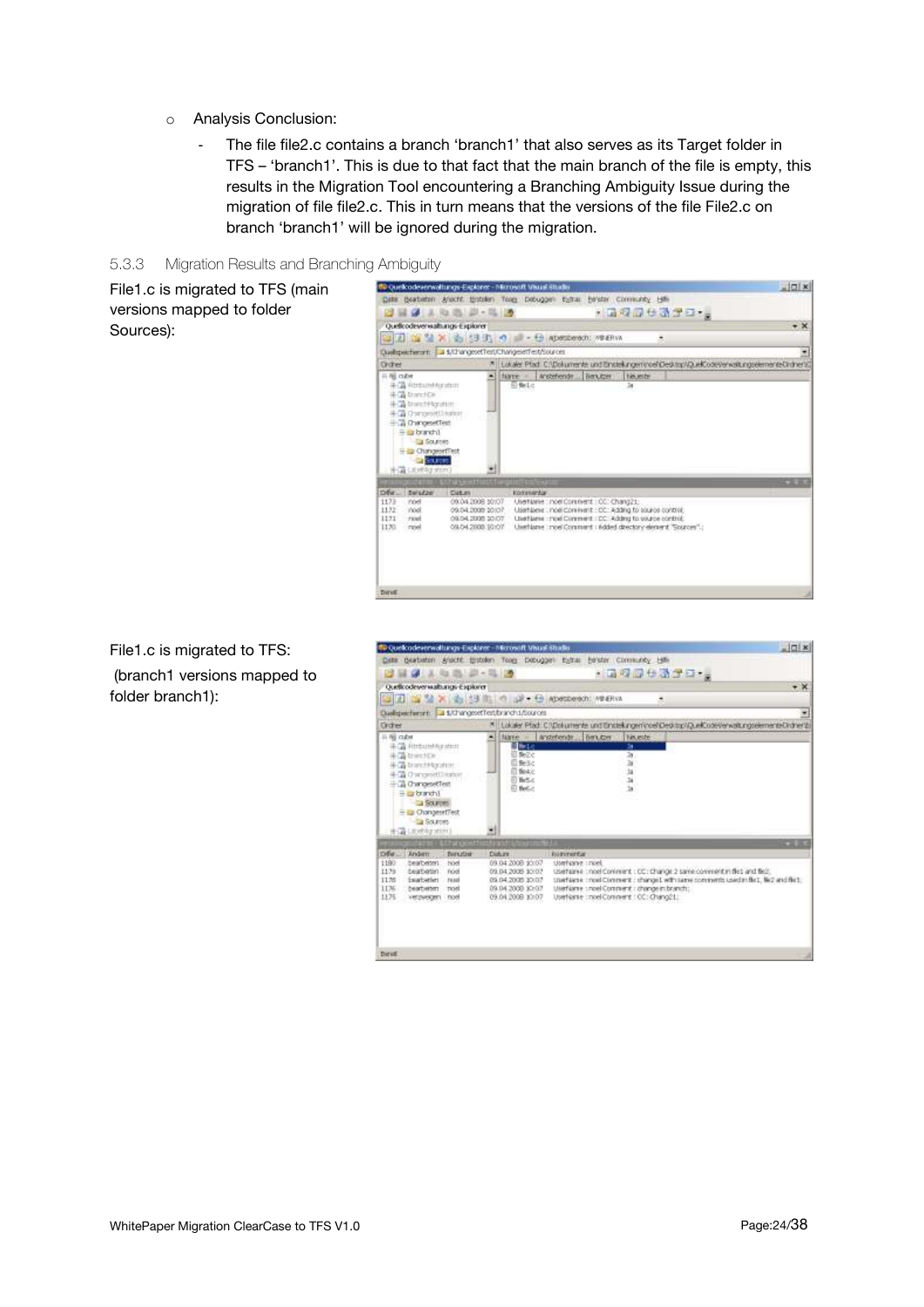Versions of File2.c on branch1 are ignored during the migration to TFS (branch1). Only the ClearCase /main/0 empty version of the file is migrated to folder branch1:

|                                                    | Te Quelcodevenwaltungs-Explorer - Mirrosoft Waud Studio                                                          | $=$ $\vert \Box \vert x \vert$ |
|----------------------------------------------------|------------------------------------------------------------------------------------------------------------------|--------------------------------|
|                                                    | Date Bearbeton Ansorit Erstellen Team Debuggen Eutras Einster Community Hift:                                    |                                |
| 日は人物出品・風味                                          | - 日本国立語文章                                                                                                        |                                |
| Quelicodeverwaltungs-Explorer                      |                                                                                                                  | $\rightarrow \infty$           |
|                                                    | □日 当 X 面 (1 m の コ + 0 Abottbeers MREVA<br>÷                                                                      |                                |
| Doelspeicherort: La MChangesetTest/branch1/Sources |                                                                                                                  | ٠                              |
| Drdrwr                                             |                                                                                                                  |                                |
| til 46 cube                                        | * Lotalet Place Cripoic ments and Emball repertment David Exploration in the repellement of the entity           |                                |
| <b>卡马 Attributeling ation</b>                      | Ambinande J Benutow<br>Neuerte<br><b>Fáirne</b> : in<br>$0$ feb $1$ c<br>Jn.                                     |                                |
| <del>化国</del> PranchDill                           | <b>Desc</b><br>Jir                                                                                               |                                |
| + The form of Higgs editors                        | <b>Title Sc</b><br>$\overline{\mathbf{u}}$                                                                       |                                |
| + DisnometOrroben                                  | <b>图像48</b><br><b>Ja</b>                                                                                         |                                |
| - La ChangesetTest                                 | 日毎5と<br>计证<br>日野の                                                                                                |                                |
| B is branch (                                      |                                                                                                                  |                                |
| <b>Call Sources</b>                                |                                                                                                                  |                                |
| - ChangeerTest                                     |                                                                                                                  |                                |
| <b>Ca Sources</b>                                  |                                                                                                                  |                                |
|                                                    |                                                                                                                  |                                |
| 中国Liberitari1                                      |                                                                                                                  |                                |
| contracts +4.0 second ter.Manfustanans             |                                                                                                                  |                                |
| Benutter<br>Andern-                                | CHLIN<br><b>RONDEYS</b>                                                                                          | <b>COLOR</b>                   |
| travian rod                                        | Unividative : now Comment : Ackled the element. "Be2.1". Ackled the element: "Be1.1". Ackles<br>09.04.2008 10:07 |                                |
| Differ.<br>1177                                    |                                                                                                                  |                                |
|                                                    |                                                                                                                  |                                |
|                                                    |                                                                                                                  |                                |
|                                                    |                                                                                                                  |                                |
|                                                    |                                                                                                                  |                                |
|                                                    |                                                                                                                  |                                |
| v.                                                 |                                                                                                                  | Σ                              |

#### <span id="page-24-0"></span>5.3.4 Migration Results Example Conclusion

The encountered Branching Ambiguity Issue when migrating file2.c is reported on the Migration Tool website. The migration of the branch1 versions of file2.c may be carried out manually at a later stage:

| J.2 TextVags - Windows Internet Explorer              |                                                                                                                                                                                                                                        | $= 101$                                                                                                                                                                                                                                                                                                                                                                                                                                                                               |
|-------------------------------------------------------|----------------------------------------------------------------------------------------------------------------------------------------------------------------------------------------------------------------------------------------|---------------------------------------------------------------------------------------------------------------------------------------------------------------------------------------------------------------------------------------------------------------------------------------------------------------------------------------------------------------------------------------------------------------------------------------------------------------------------------------|
| $-1$<br>Norton                                        | . In the Jose Litter/Jelenop.com/ben-Warms<br>Brabmer, Issued Eastern Cotta: 7<br>the actual contract of the contract of the contract of the contract of the contract of the contract of the contract of<br><b>APE RUNAWAY GALLERY</b> | With all book<br><b>CLL</b>                                                                                                                                                                                                                                                                                                                                                                                                                                                           |
| <b>BETWEENED</b>                                      |                                                                                                                                                                                                                                        | AL - (7) - lat + 1500 + 10 00 k +                                                                                                                                                                                                                                                                                                                                                                                                                                                     |
|                                                       | <b>ClearCase Migration Reports</b><br><b>Warnings List</b>                                                                                                                                                                             |                                                                                                                                                                                                                                                                                                                                                                                                                                                                                       |
| <b>TENNET</b><br>Home<br><b>INSER</b><br><b>Firem</b> | <b>Coloure ALC</b>                                                                                                                                                                                                                     | Display -                                                                                                                                                                                                                                                                                                                                                                                                                                                                             |
|                                                       | A. Warning<br><b>EX-Noration A.L.</b>                                                                                                                                                                                                  | Ξ                                                                                                                                                                                                                                                                                                                                                                                                                                                                                     |
| Warnings.<br>Information                              | MetadataProcessor<br>Component:<br>Details :                                                                                                                                                                                           | BranchingAmblgoltyIssue: FileSystemSlement: DataSnurosNamu: "(ChengesetTest"<br>FReOiffalderPath: "@@Umain\1\Sources\main\branch1\1Ville2.c" has branch!-<br>branch), and also has to be created on the same branch of its parent:-<br>DataSourceNeme: "(ChangeedTest" FileOrFolderPath: ", @@\main\1\Sources'.Hence<br>branch: - branch1 of FlieSystemEkement: - DataSourceName: "(ChangesetTeat"<br>FileOrFolderPath: ".@@\rnain\1\Sources\main\branch1\1\file2.c' will be ignored. |
|                                                       | Date<br>09.04.2008 10:07:42<br>Occured :-                                                                                                                                                                                              |                                                                                                                                                                                                                                                                                                                                                                                                                                                                                       |
|                                                       | <b>InCritical:</b><br>Eslap                                                                                                                                                                                                            | 139                                                                                                                                                                                                                                                                                                                                                                                                                                                                                   |
| Porter.                                               |                                                                                                                                                                                                                                        | <b>Stare</b> .<br>a kalment                                                                                                                                                                                                                                                                                                                                                                                                                                                           |

## <span id="page-24-1"></span>5.4 Migrating from ClearCase and Multiple Contenders Issue

The issue of multiple contenders arises when different ClearCase elements sharing the same name and having the same branch type applied to them are to be migrated to TFS.

This scenario can arise when:

- An element named 'file1.c' is added in the main branch of a folder 'folder1'. The element 'file1.c' has a branch named 'bugfix' applied to it.
- Another element, also named 'file1.c' is added in the 'bugfix' branch of 'folder1'. This  $\bullet$ element 'file1.c' also has a branch named 'bugfix' applied to it.

The two elements 'file1.c' are to be migrated to TFS. The bugfix branches of the two elements sharing the same name will be mapped to a folder named 'bugfix' in TFS. See Chapter 2 ClearCase [and TFS Compared](#page-5-1) for more information on branching. This results in two identically named elements in ClearCase, having the same branch type applied to them competing for the same folder in TFS – Multiple Contenders Issue.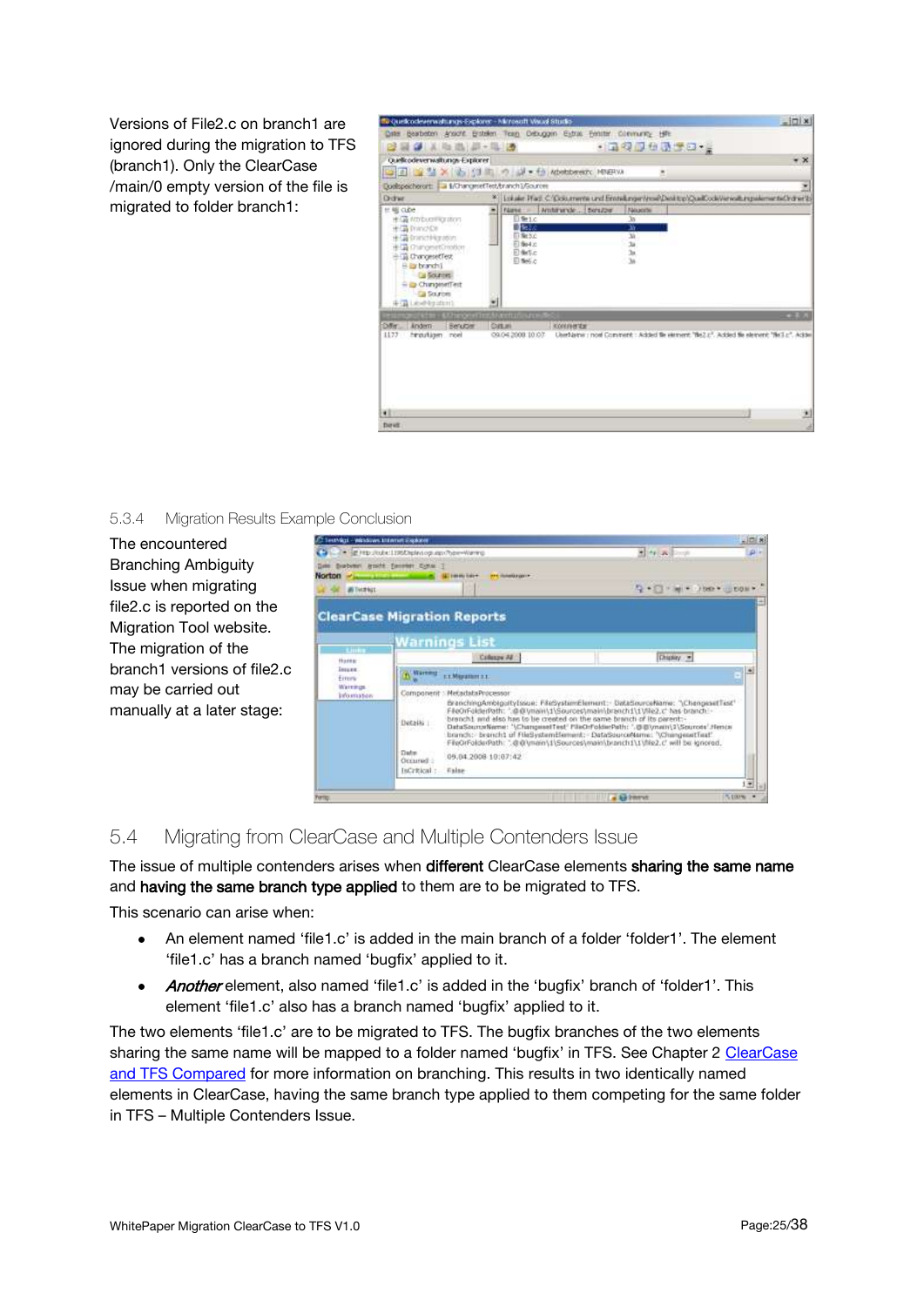#### <span id="page-25-0"></span>5.4.1 Technical Example

This example is referred to in ClearCase circles as being the 'evil twins' scenario. The occurrence of this scenario using ClearCase is normally prevented by use of a mkelem- trigger, which prevents the creation of two elements sharing the same name.

ClearCase Scenario:

- 1. A folder 'Foo' has two branches:
	- a. Main
	- b. Patch
- <span id="page-25-2"></span>2. a.c file element 2 added in 'patch' view:



#### <span id="page-25-1"></span>5.4.2 Expected Migration Results

The Migration Tool creates a folder named 'bugfix', the versions of the elements in ClearCase that have the branch bugfix applied to them will be migrated to this folder during the migration. The two identically names a.c files are two such elements that have the branch bugfix applied to them in ClearCase:

- a.c added in branch 'main' of folder 'Foo'  $\bullet$
- a.c added in branch 'patch' of folder 'Foo'  $\bullet$

There are two elements that share the same name and these same two elements are to be migrated to the folder 'bugfix' in TFS. The Migration Tool requires input from the user in order to decide which a.c file element bugfix branch to migrate.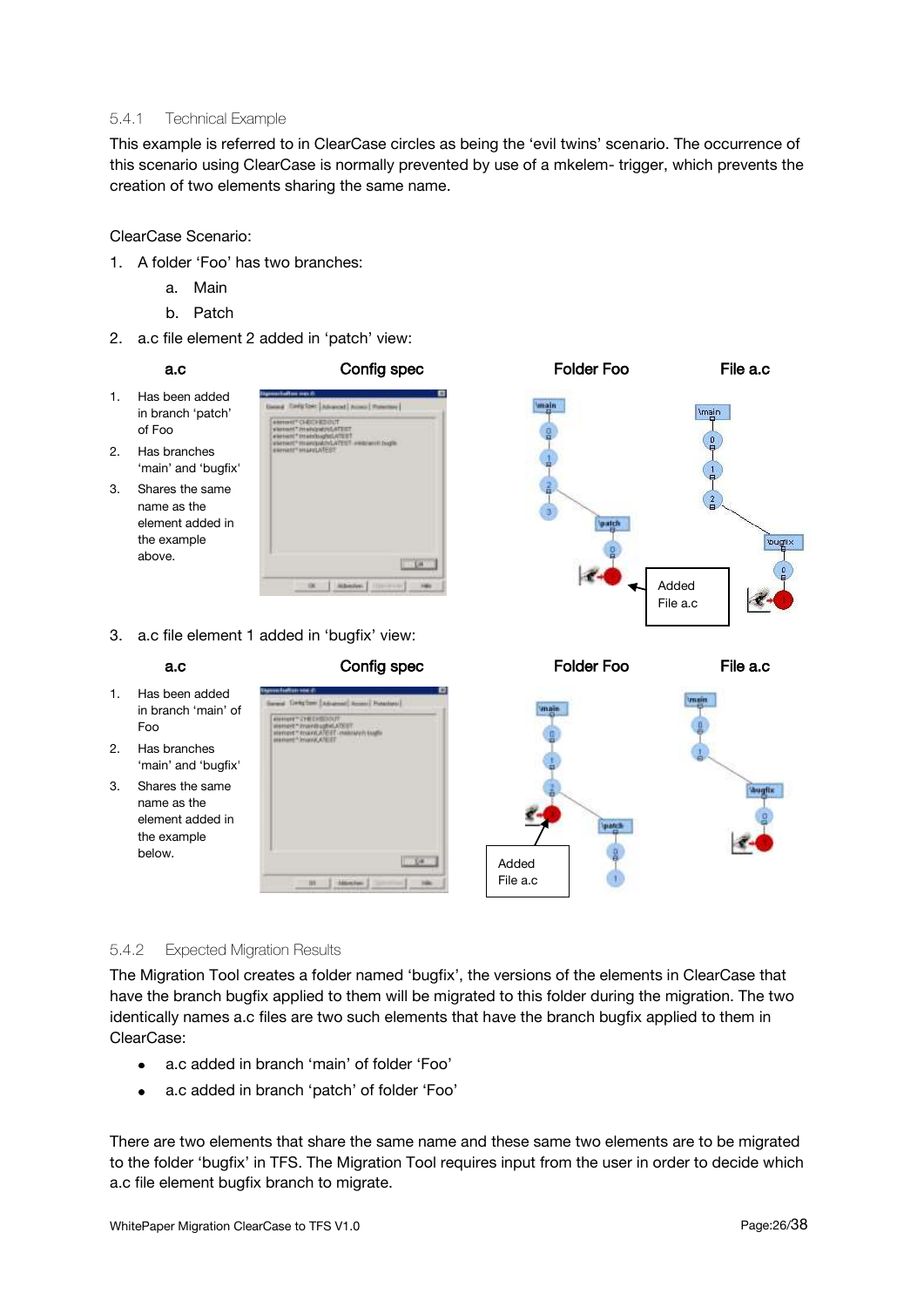<span id="page-26-0"></span>5.4.3 Migration Results and Multiple Contenders

| During the preprocessing phase of |
|-----------------------------------|
| the migration:                    |

2 The migration tool informs the user that there are multiple contenders issues present in the current

| Click 'Starf' to begin conversion: |                                                                | <b>Start</b>                                       |                                                                         |       |        |
|------------------------------------|----------------------------------------------------------------|----------------------------------------------------|-------------------------------------------------------------------------|-------|--------|
| <b>Status</b>                      |                                                                | Completed                                          |                                                                         |       |        |
| Report                             |                                                                |                                                    |                                                                         |       |        |
| LDB:<br>Thread d:5                 |                                                                |                                                    |                                                                         |       |        |
|                                    | Soulce Francisco.                                              |                                                    |                                                                         |       |        |
| LOG:<br>Thread d:S                 |                                                                | Decorption: Validating User Settings               |                                                                         |       |        |
|                                    | <b><i><u>Болек Енимной</u></i></b>                             | Description: Validation Complete                   |                                                                         |       |        |
| LOG<br>Threadd <sup>®</sup>        |                                                                |                                                    |                                                                         |       |        |
|                                    | <b>Source: Framework</b>                                       | Description: Adding details to the Master database |                                                                         |       |        |
| LOB<br>Threadd 5                   |                                                                |                                                    |                                                                         |       |        |
|                                    | Source: Francework                                             |                                                    | Description: Associated database ClearCaseMigrationTool\$40 for storing |       |        |
|                                    | metadata from Clave Cane for Convenion: MultipleContenderlooks |                                                    |                                                                         |       |        |
| LOBE<br>Threadd:5                  | Source Francisco                                               |                                                    |                                                                         |       |        |
|                                    |                                                                |                                                    |                                                                         |       |        |
|                                    |                                                                |                                                    |                                                                         |       |        |
|                                    |                                                                |                                                    |                                                                         |       |        |
|                                    |                                                                |                                                    | (Previous)                                                              | Next: | Eancel |
|                                    |                                                                |                                                    |                                                                         |       |        |
|                                    |                                                                |                                                    |                                                                         |       |        |
|                                    |                                                                |                                                    |                                                                         |       |        |
|                                    |                                                                |                                                    |                                                                         |       |        |

- 3 The user can choose to resolve the issues (Select Ja button) or allow the migration tool to generate a default solution to the multiple contenders (Select Ja button).
- 4 Select the 'Ja' button:

migration:

| Preprocessing                                                                                                                                                                                                                                                                                                                                                                                                                                                                                                                           |                                                                                                                            |                                                                                                                                                                                                                                                                                       |
|-----------------------------------------------------------------------------------------------------------------------------------------------------------------------------------------------------------------------------------------------------------------------------------------------------------------------------------------------------------------------------------------------------------------------------------------------------------------------------------------------------------------------------------------|----------------------------------------------------------------------------------------------------------------------------|---------------------------------------------------------------------------------------------------------------------------------------------------------------------------------------------------------------------------------------------------------------------------------------|
| Dick Staff to begin conversion:<br><b>Status:</b>                                                                                                                                                                                                                                                                                                                                                                                                                                                                                       | Ether !                                                                                                                    |                                                                                                                                                                                                                                                                                       |
| <b>Report</b>                                                                                                                                                                                                                                                                                                                                                                                                                                                                                                                           | Completed                                                                                                                  |                                                                                                                                                                                                                                                                                       |
| Thread d:S<br>LOG<br><b>Source: Francework</b><br>netedata from Clear Case for Conversion: MultipleContenderlisue<br>LOG-<br>Threadd <sup>3</sup><br>Source: Francescok.<br>LOB<br>Threadd <sup>3</sup><br><b>Source: Framework</b><br>Pre-cenceroing phase completed: Time Taken - 00:00:06 4330000<br>Unseabled issues are present for the current ragazion. Flexolve all the issues reported by the tool<br>before proceeding. Use the reporting website installed at the following URL.<br>once you have resolved all the locuers.) | Description: Adding details to the Master distabage<br>Decorption: Associated database ClearCareMonatonTool\$40 for storro | Description: Analysis started for Mapping 1ME12 : \$/MultipleContendershisuse<br>Description: Analysis ended for Mapping WEE2: \$/MultipleContendershistuse<br>1stp://CLIBE/ClearCaseMigrationTooFleports/Home.aspx', to resolve the issues: <press button<="" neat="" th=""></press> |
|                                                                                                                                                                                                                                                                                                                                                                                                                                                                                                                                         |                                                                                                                            |                                                                                                                                                                                                                                                                                       |

5 The issue will be solved using the reporting website, once this is completed the migration may be resumed by selecting the 'Next' button.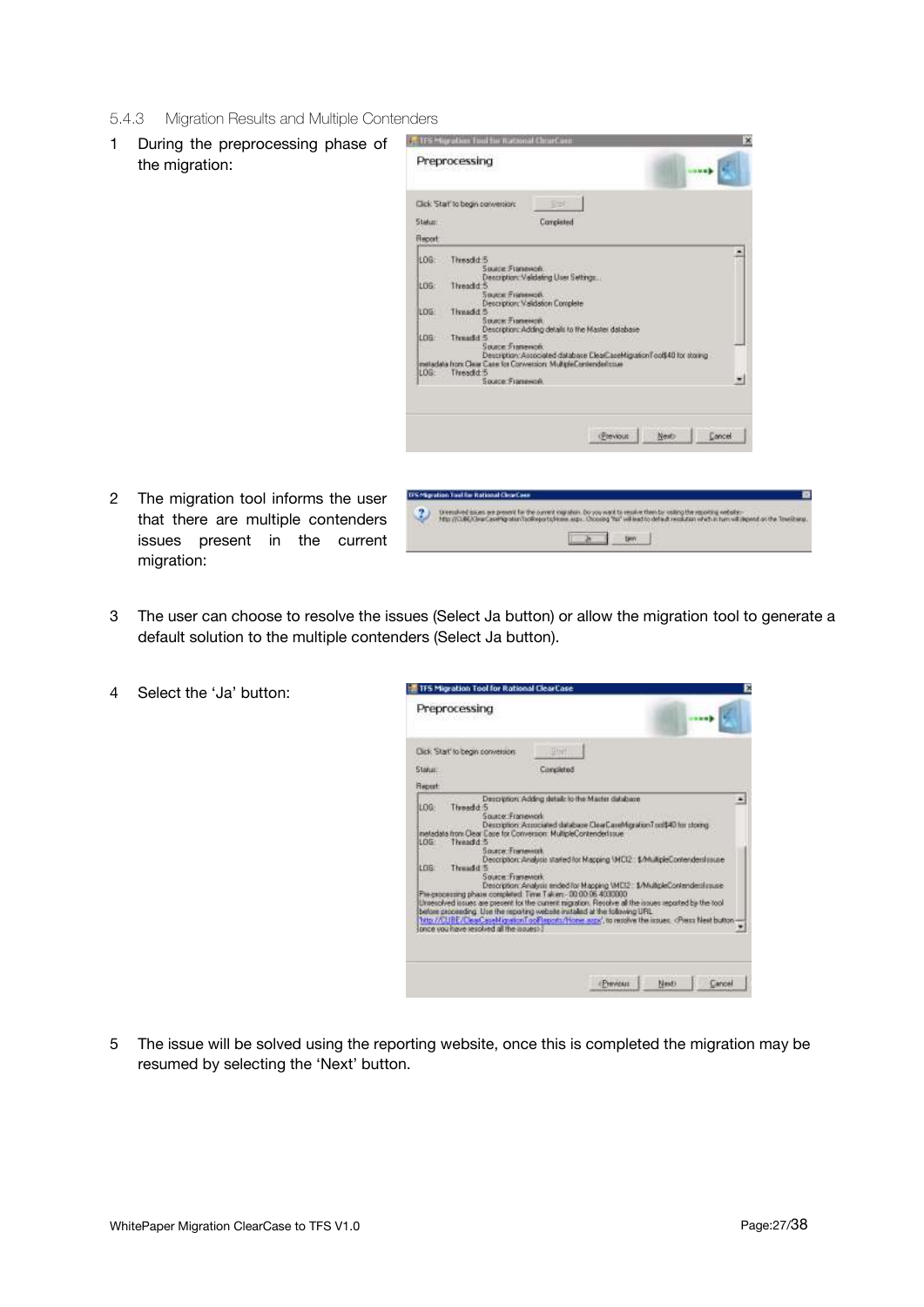6 To resolve the issue, browse to the reporting website, select the Migration Name and the Issues link:

| <b>Chain Doge: Windows Internet Explorer</b><br>Let a the Pole 1190 contains                         |           |                                                |                          |                       | <b>With Allen</b>       |
|------------------------------------------------------------------------------------------------------|-----------|------------------------------------------------|--------------------------|-----------------------|-------------------------|
| biateten Austr Henrier Rive r<br><b>Printed and State Construction</b><br>Norton<br><b>ARTISTING</b> |           | <b>Harter frais v</b>                          | <b>THE BUARDERSHIP</b>   |                       | St. El - accurato chec- |
|                                                                                                      |           | <b>ClearCase Migration Reports</b>             |                          |                       |                         |
| <b>Silver</b><br>Piccore                                                                             |           | <b>Migration List</b><br><b>Migration Name</b> | <b>Date of Migration</b> | <b>Migration Pass</b> | <b>Migration Status</b> |
| <b>SAFE</b><br>Errors                                                                                | ٠         | HaltpleContendednam                            | 10.04.2008 14:14:54      | Preparatement         | Campleton               |
| Werenge<br><b>Istemator</b>                                                                          |           | Teaming                                        | DAUGH 2009 12:56:47      | Colemanies            | Carreleted              |
| <b>CONTINUES</b>                                                                                     | <b>CT</b> | <b>HyanofinkMigratores</b>                     | 00:04:2009 11:55:23      | Cintaansier           | Completed               |
|                                                                                                      | n         | <b>BranchMoratorsk</b>                         | 17.24 OT WAY, 10.25      | Distantage            | Carrigativel            |
|                                                                                                      |           | TestPici                                       | 06:04.2008 12:07:30      | Conversion            | Completed               |
|                                                                                                      |           | <b>Infrastrus</b>                              | 24.34.2000 15:16:42      | Coloradore            | Corpleted               |
|                                                                                                      | 岩         | <b>BREE</b>                                    | 04:04.2009 15:06:52      | Conservatore          | Cirricktur              |
|                                                                                                      |           |                                                |                          |                       | 123439 -                |
|                                                                                                      |           |                                                | <b>ITTLE</b>             | $4$ All statut        | [11, Salva, 1. 19       |

7 The issues are listed as follows:

|                                   | <b>Constantinoperation / Wednes Historic Englober</b>                                                                                                                                                                          | $-1218$                                                                                                                                                                                                                 |
|-----------------------------------|--------------------------------------------------------------------------------------------------------------------------------------------------------------------------------------------------------------------------------|-------------------------------------------------------------------------------------------------------------------------------------------------------------------------------------------------------------------------|
| Carol 19 of Fig. Indectioning ap- |                                                                                                                                                                                                                                | <b>Nilea Millerine</b><br>gan                                                                                                                                                                                           |
| Norton                            | -Batcher posts function house 2<br><b>THE NUMBER</b><br><b>LAST FRANCISCO AT</b>                                                                                                                                               |                                                                                                                                                                                                                         |
| All H. ROAD LINKSHOULD AT         |                                                                                                                                                                                                                                | A TT-art Her Jose                                                                                                                                                                                                       |
|                                   | <b>ClearCase Migration Reports</b>                                                                                                                                                                                             |                                                                                                                                                                                                                         |
| <b>STORES</b>                     | <b>Issues List</b>                                                                                                                                                                                                             |                                                                                                                                                                                                                         |
| <b>Marginal</b>                   | SHILLAR.                                                                                                                                                                                                                       | Equant N                                                                                                                                                                                                                |
| <b>Bulcans</b><br><b>Eyriam</b>   | <b>Sart Steam #1</b>                                                                                                                                                                                                           | Crister #                                                                                                                                                                                                               |
| Wertings<br><b>Schematics</b>     | <b>Issue Details</b>                                                                                                                                                                                                           |                                                                                                                                                                                                                         |
|                                   | 1 11 Please than one fills with you're centers are contractions for conversions followed and their payable fields. 11                                                                                                          |                                                                                                                                                                                                                         |
|                                   | $Imus1d$ :<br>DOMEST.<br>The versions of GleSpiden(Damest - . DrD/yrain),(Voolynain),(Va.c on that branck.<br>The versions of file@esternDarrent:- .@@Vrneit/JV/co/ynatrtpabil/J/js z an that bosnich<br>Idlettplytel : Falser | As our the reignition algorithm that fallonting are contenders for migration to the branch. "Bugfix" of the<br>folder: " (Biglielann, Lizes: Steps thay all have the same raying, only one of them can be converted : " |
|                                   | Morale: @@inser/ifacement7acc.<br>固<br>Rooder.                                                                                                                                                                                 |                                                                                                                                                                                                                         |
|                                   |                                                                                                                                                                                                                                | <b>Record Supplets</b>                                                                                                                                                                                                  |
| <b>THERE</b>                      |                                                                                                                                                                                                                                | <b>CONTRACTOR</b><br><b>TV STATE</b>                                                                                                                                                                                    |

8 The user is required to choose which element is to be migrated:

|                                                      | <b>Circulate Contented Hours Wednes Internet Englisher</b>                                                                                                                                                                                                                                                                                                                                                                |                                  | $-1218$                |
|------------------------------------------------------|---------------------------------------------------------------------------------------------------------------------------------------------------------------------------------------------------------------------------------------------------------------------------------------------------------------------------------------------------------------------------------------------------------------------------|----------------------------------|------------------------|
|                                                      | C. 2011 19: 20: 1 Philadelphia Calendary Announcement Contract Announcement Contract Announcement                                                                                                                                                                                                                                                                                                                         | <b>BEFALLE</b> STAR              | <b>SECTION</b>         |
| Date: publisher grache Estorient Robert E.<br>Norton | <b>BETWARTEN</b><br><b>THE GRANDERS</b>                                                                                                                                                                                                                                                                                                                                                                                   |                                  |                        |
| #Hybridge@angrade.html                               |                                                                                                                                                                                                                                                                                                                                                                                                                           | A-Fi-a-t-lus- pre-               |                        |
|                                                      | <b>ClearCase Migration Reports</b>                                                                                                                                                                                                                                                                                                                                                                                        |                                  |                        |
| $\overline{\phantom{a}}$                             | <b>Issues List</b>                                                                                                                                                                                                                                                                                                                                                                                                        |                                  |                        |
| Rochar<br><b>Januar</b>                              | SpectAL.                                                                                                                                                                                                                                                                                                                                                                                                                  |                                  | <b>Date of AL</b>      |
| freast.                                              | But Namir #                                                                                                                                                                                                                                                                                                                                                                                                               | Display #                        |                        |
| Washington<br><b>Scheeping</b>                       | <b>Issue Details</b>                                                                                                                                                                                                                                                                                                                                                                                                      |                                  |                        |
|                                                      | . 11 First Sar on the officers remeater controller, for concessor to seen input of the point folio, 11                                                                                                                                                                                                                                                                                                                    |                                  |                        |
|                                                      | Incom 12.1<br>As one the relocation algorithm the following are contenders for migration to the branch :- 'bugby' of the<br>folder: - . @@\main\s\Feo. Since they all have the sares came, only one of their can be converted :-<br>Details :<br>The veryons of F&SystemDemont: - @@Vreak11Vto/ynakit/Vanic on that branch<br>The versions of historystem (terrent: - @@/yosks).(Vroo/ynanctootch).(1)a.c.on that brench. |                                  |                        |
|                                                      | Inflate/vitt : False<br>Mission: #Istimate infractional politician in<br>Floorbirt.                                                                                                                                                                                                                                                                                                                                       |                                  |                        |
|                                                      |                                                                                                                                                                                                                                                                                                                                                                                                                           |                                  | <b>Render Statched</b> |
| <b>Prentice</b>                                      |                                                                                                                                                                                                                                                                                                                                                                                                                           | <b>Contact Contact Advisored</b> | Th grams.              |

- 9 The possibilities listed in the Resolve drop down menu list correspond to the elements listed and explained in Chapter [Technical Example:](#page-25-0)
	- BranchFooMain
	- [BranchFooPatch](#page-25-2)

Select main\patch\1\a.c (BranchFooPatch) and the Resolve button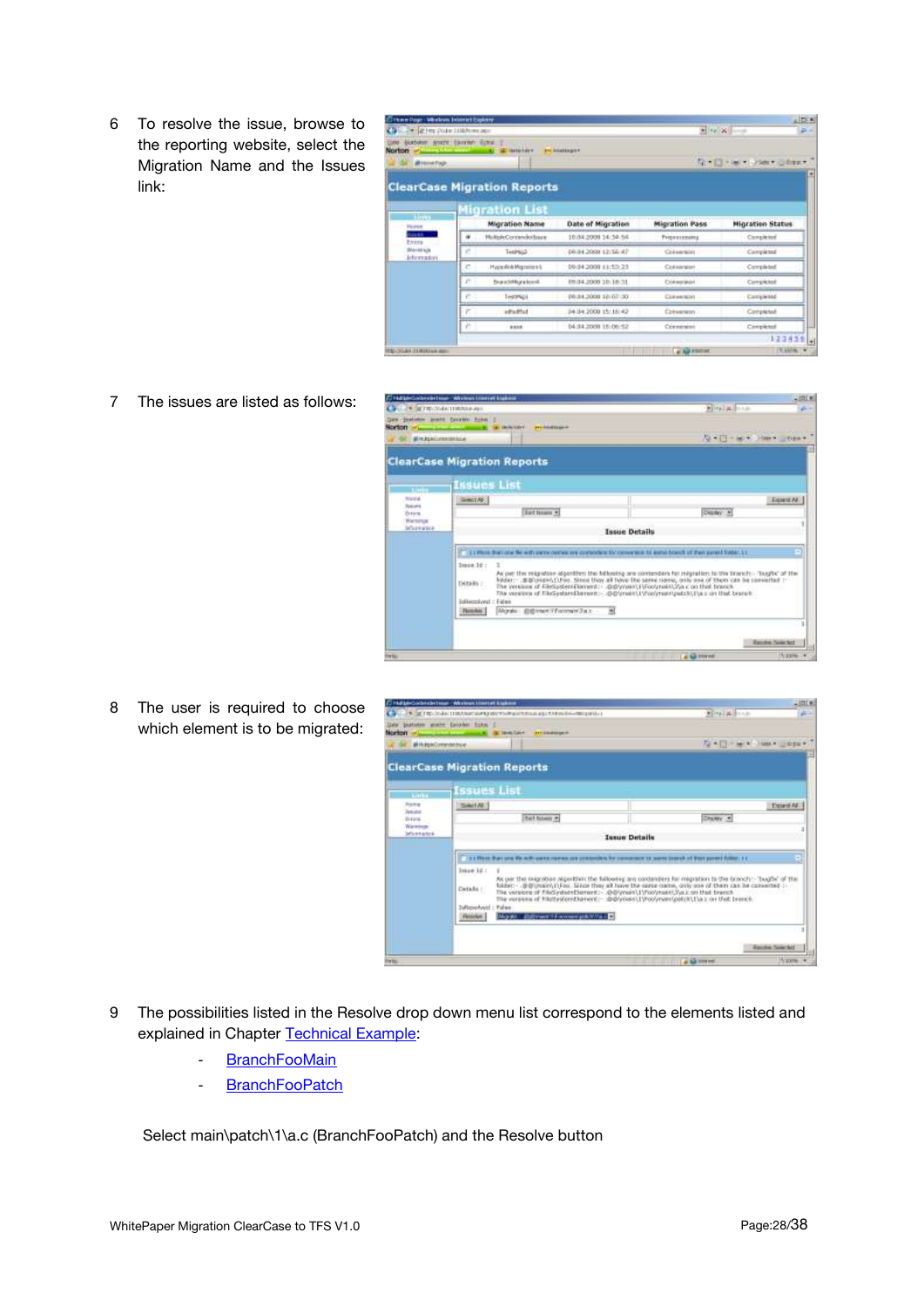10 The multiple contender issue has been resolved, it is now possible to continue with the migration:



11 Return to the Migration Tool GUI and select the 'Next' Button. The bugfix branch of Foo\main\3\a.c element and all the hierarchy below it will be ignored for the migration.

The element  $Foolmain$  $batch|1|a.c$  is successfully migrated:



12 The bugfix branch of Foolmain\3\a.c is ignored. However the main branch of this element is migrated:



#### <span id="page-28-0"></span>5.4.4 Migration Results Example Conclusion

The migration requires input from the user. The user decides which one of the multiple contender elements branches is to be migrated. The migration tool will ignore the other element(s) branches. The entire branching hierarchy below the ignored element(s) will also be ignored. This branch(es) of the element will have to be manually migrated at a later stage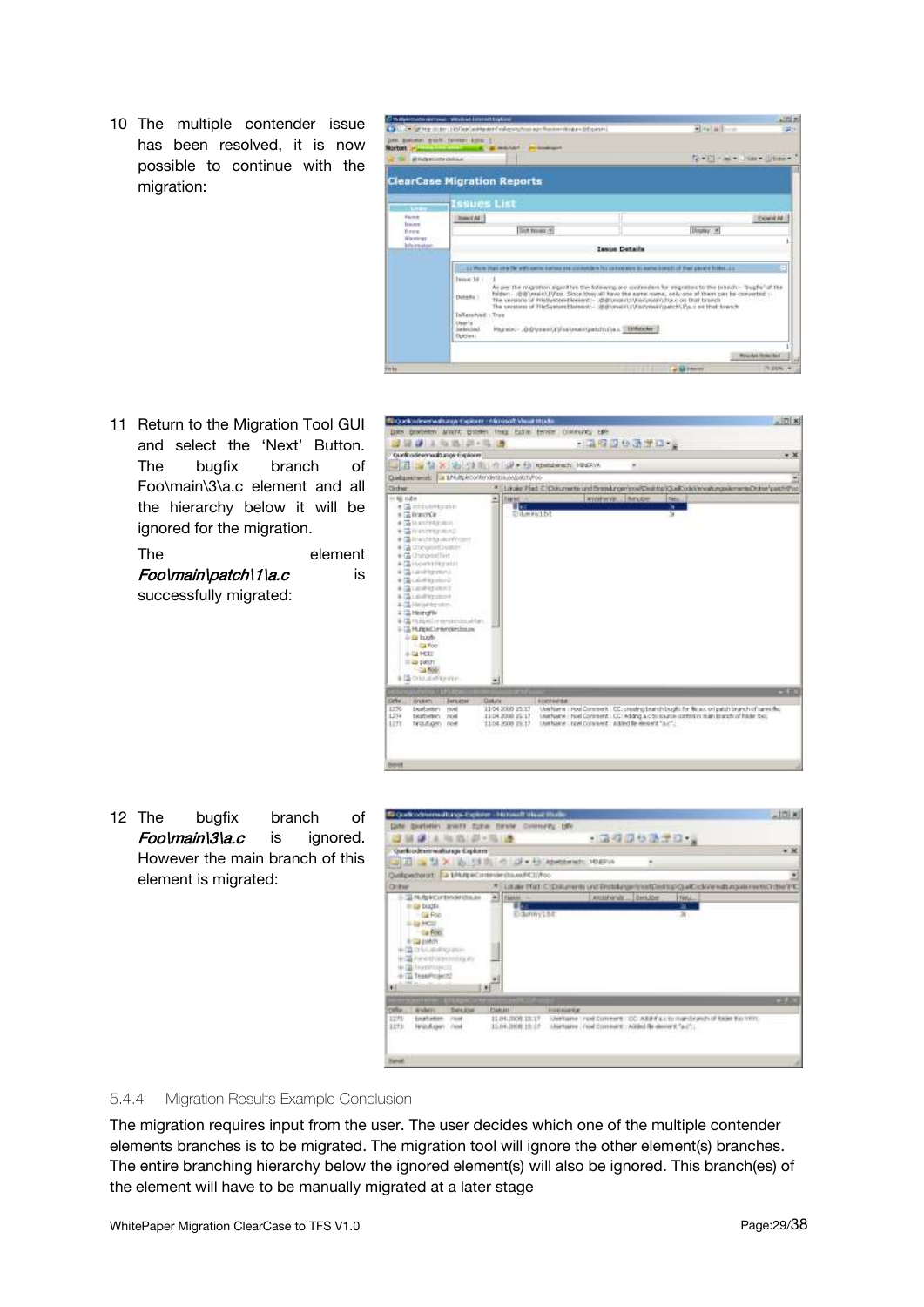## <span id="page-29-0"></span>5.5 Migrating from ClearCase and Parent Folder Ambiguity Issue

Parent Folder Ambiguity occurs when a file / folder has a parent folder that shares an identical name with another folder added on a different branch of the grandparent.

In the example below:

- 1. The file a.c has been added to the folder foo, folder foo is the parent of file a.c. This folder foo was in turn added in the main branch of folder root, therefore root is the grandparent of file a.c.
- 2. A different folder named foo was added to the bugfix branch of the folder root (grandparent of file a.c).

#### <span id="page-29-1"></span>5.5.1 Technical Example

ClearCase Scenario - Folder foo added in main branch of folder root; File a.c added in main branch of folder foo:



ClearCase Scenario empty Folder foo added in bugfix branch of folder root:



Scenario Summary: Two different elements identically named foo are present in ClearCase.

#### <span id="page-29-2"></span>5.5.2 Expected Migration Results

Two different folders named foo will be created in TFS:

- 1. Folder foo for the main branch of the folder root
- 2. Folder foo for the bugfix branch of the folder root

The bugfix branch of the root folder is migrated to a folder named bugfix in TFS. The second of the foo folders above is migrated to this location.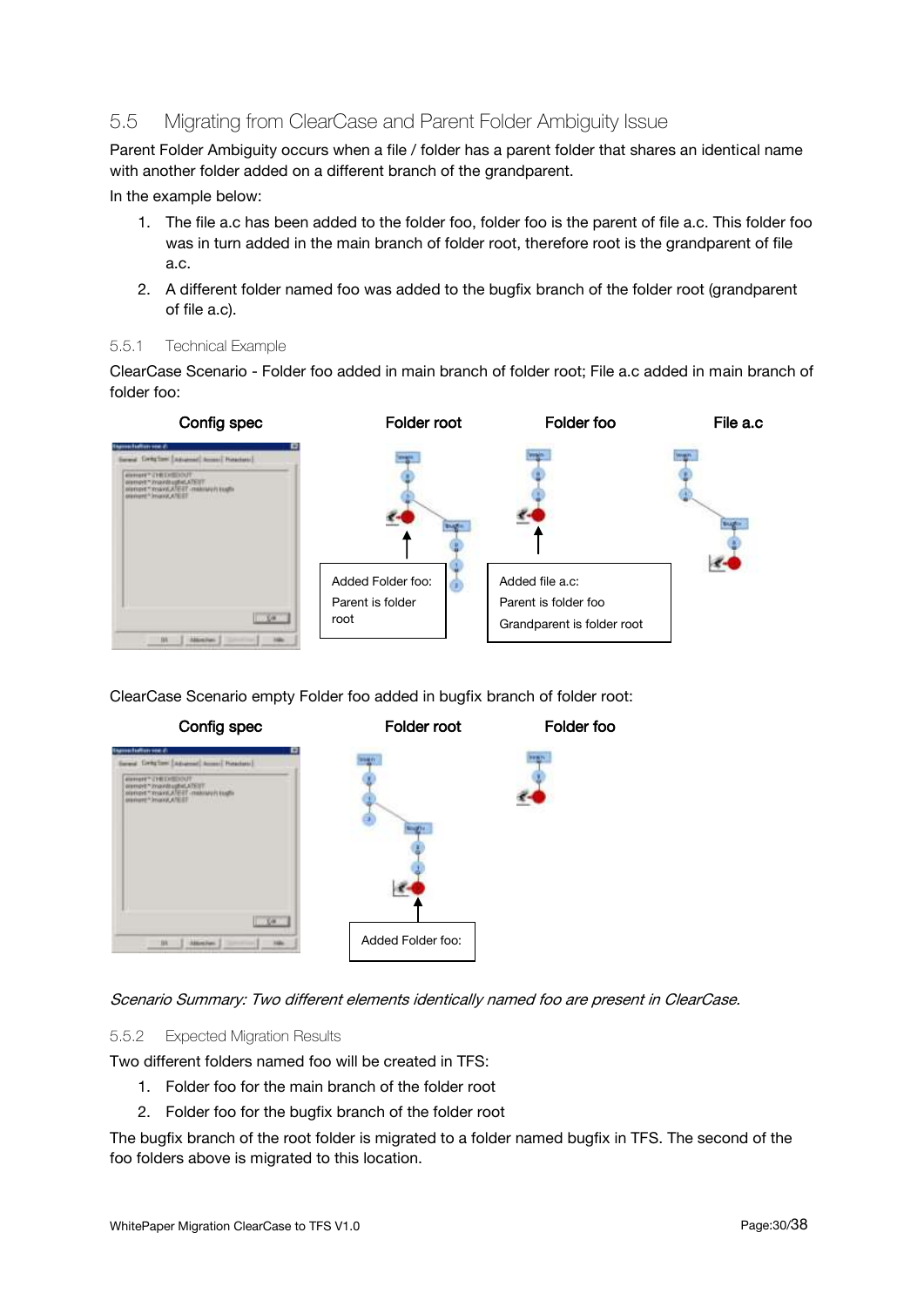The Migration Tool encounters a Parent Folder Ambiguity Issue when it tries to migrate the bugfix branch of the file a.c – it would be incorrect to migrate the bugfix branch of a.c to the foo folder created in the bugfix folder in TFS (the second of the foo folders above), therefore the Migration Tool will ignore the bugfix branch of the file a.c, this branch of the a.c file may be manually migrated at a later stage.

#### <span id="page-30-0"></span>5.5.3 Migration Results and Parent Folder Ambiguity

1 During the migration the Migration Tool recognizes the parent folder ambiguity that is associated with file a.c. This information is made available in the report that the user may use to identify the candidates for a manual migration at a later stage:



2 The bugfix branch of file a.c is ignored during the migration, only the main branch of this file is migrated to TFS 'root/foo' folder:



#### <span id="page-30-1"></span>5.5.4 Migration Results Example Conclusion

Whenever the migration encounters a branch of a file that possesses a parent folder ambiguity issue, then this branch of the file will be ignored for the migration. The information regarding the ignored branch is available on the report website for the migration.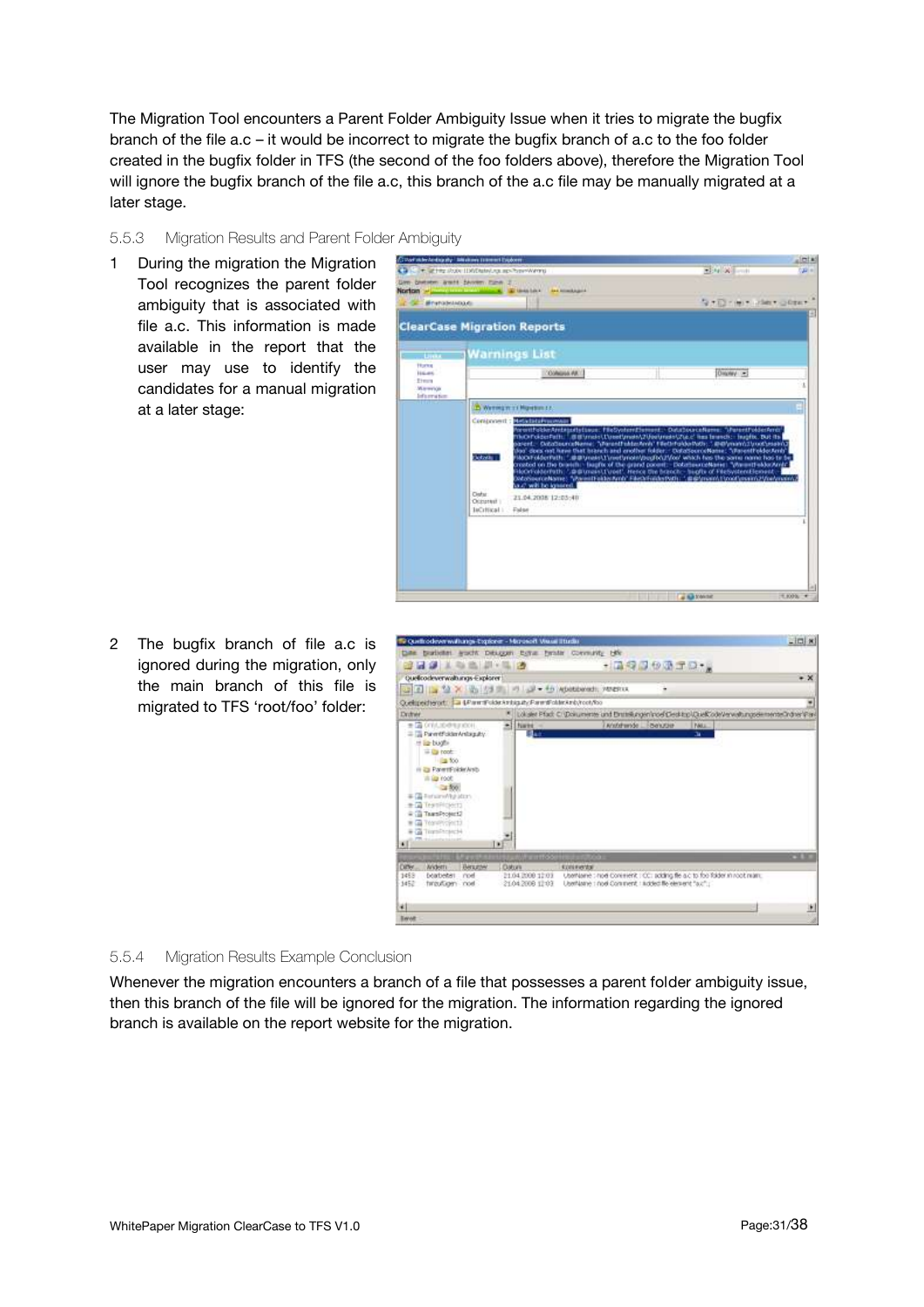## <span id="page-31-0"></span>5.6 Migration Tool and Move Operations (Folder Versioning)

#### <span id="page-31-1"></span>5.6.1 Technical Example

#### <span id="page-31-2"></span>5.6.2 Migration Scenario

A file which has a branch of type 'bugfix' attached to it is moved from folder 'MoveFromFolder' into folder 'MoveToFolder'. The VOB is then migrated to TFS.

ClearCase directory structure before Move: ClearCase directory structure after Move:



The move operation results in the creation of two new folder versions in ClearCase, one for the source folder (MoveFromFolder) and one for the target folder (MoveToFolder).

#### <span id="page-31-3"></span>5.6.3 Expected Migration Results

The following is expected in TFS post migration:

- The version history of the file file1.c will be correctly migrated from ClearCase  $\bullet$
- The file and version history contents of the MoveFromFolder and the MoveToFolder are correctly migrated to TFS

#### <span id="page-31-4"></span>5.6.4 Migration Results

Migration complete, present in the in the Migration report is the following uncritical Error:



The complete version history of the file file1.c is correctly migrated to TFS.

The Migration Tool does not perform a move operation - the tool migrates *all versions* of the moved file (file1.c) to its final location in TFS(MoveToFolder in bugfix and in MOVEMIG folders):

all versions: means the versions that were present in ClearCase in the MoveFromFolder and in the MoveToFolder

| <b>This purchase consideration fraument - Microsoft Visual Stade</b>                                                                                                                                                                                                        | $-1018$ |
|-----------------------------------------------------------------------------------------------------------------------------------------------------------------------------------------------------------------------------------------------------------------------------|---------|
| Cost Denteler grave futur Done Cornors; 1991                                                                                                                                                                                                                                |         |
| ■国際協会議学員→<br>同盟 主 所 出 前 三 二 章                                                                                                                                                                                                                                               |         |
| justicolownshing-Eighne                                                                                                                                                                                                                                                     | 0.00    |
| THE ATTNA SET ALL CALLS WITH A REPORTED HER PARTY.<br>1.9                                                                                                                                                                                                                   |         |
| Outgailess: La LNC-RNCACHERLPL-FUTOLES                                                                                                                                                                                                                                      |         |
| * Law the CDA mm informazionnel period calcole<br><b>CryTer</b><br><b>THAT I</b><br><b>Electronical Contractor</b><br>$= 24.489896$<br>- Danie<br><b>CENT</b><br>British Magher?<br>0-49 MOTABILET<br>- La Mondroot Cras<br>il Ca Minn Tollston<br>ALCOHOL: NO ANGELES PARA |         |
| (uf a) 20 C/550 361 Box 500 Publish<br><b>WIDOOUS</b>                                                                                                                                                                                                                       |         |
| <b>Sammage CO Dark der</b><br><b>ECHANICA INC.</b><br>$1 - 0$                                                                                                                                                                                                               |         |
| Listiane, chroup'er connect, during<br>chosopher - Isuzis zinni zi ziv<br>14<br><b>Lighters: Overcore Concelli Lad to at</b><br><b>CONVALUATION</b><br>THE RECORD FROM                                                                                                      |         |
| instants (C) that's instead, Alberta stout "buy".<br><b>Christopher</b><br>DE27, 2006 21-23<br>$1 - 20$<br>Chicagon 19130-2026 21:25<br>Une fame: Clestopher Economic AMAD Broddy (month)<br>1.081<br>un<br>a material de la construcción                                   |         |
|                                                                                                                                                                                                                                                                             |         |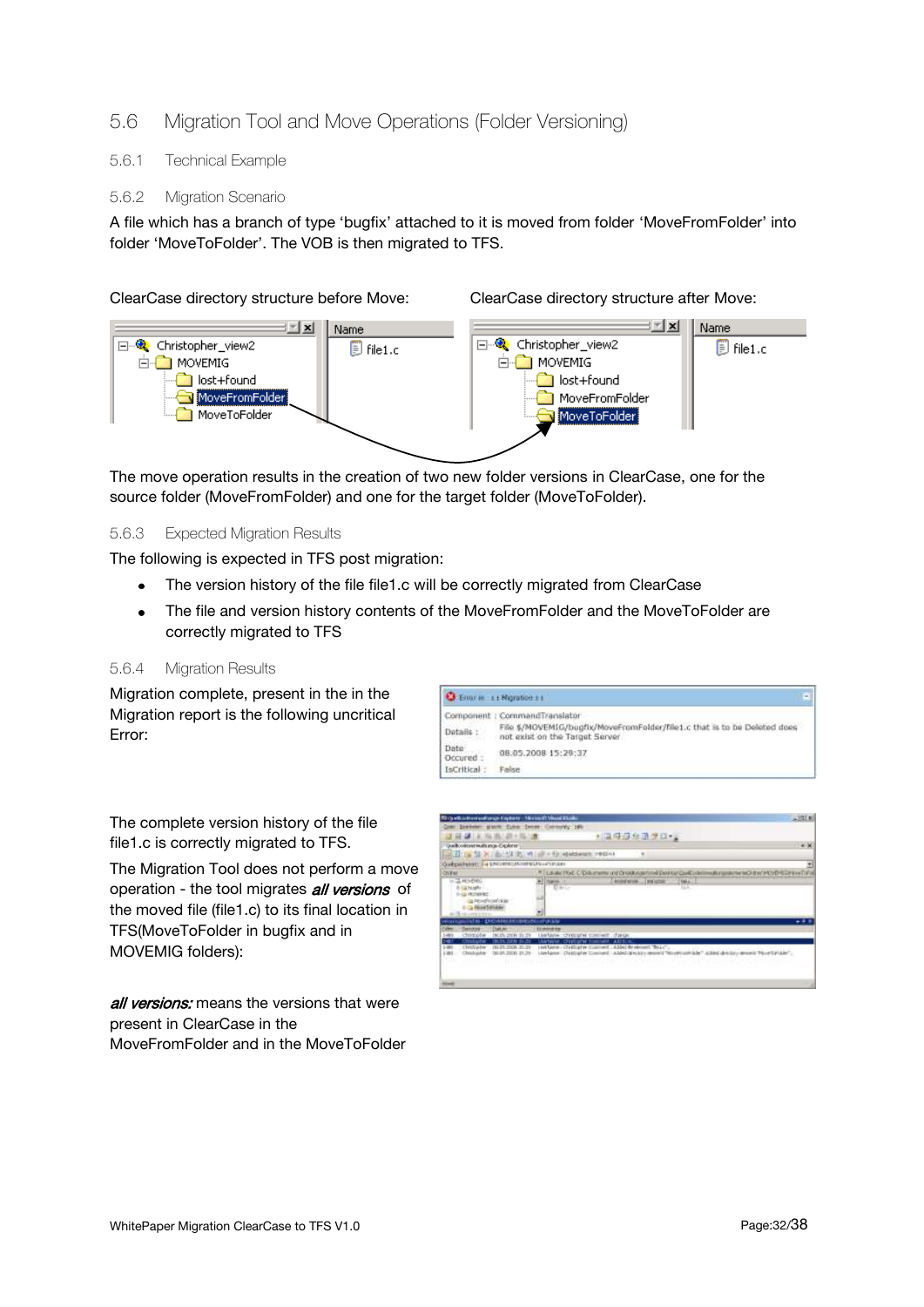| To cardioathorizationgs Equipment - Nicolaids Visual Studio |                                                                                                                                                                                                                                                                     | $-1018$        |
|-------------------------------------------------------------|---------------------------------------------------------------------------------------------------------------------------------------------------------------------------------------------------------------------------------------------------------------------|----------------|
|                                                             | Cost Excheder grave fixtur from Cornwrig (site                                                                                                                                                                                                                      |                |
| (正) (2) (3) (3) (3) (3) (3) (3)                             | ● 国際協会議長ロー」                                                                                                                                                                                                                                                         |                |
| padcodeverwaternan Explorer !!                              |                                                                                                                                                                                                                                                                     | 4000           |
|                                                             | ALTER TO ATTACHED IN APARTMENT PRIME<br>٠                                                                                                                                                                                                                           |                |
| Outpartent: DJ MORKULuMA-Phriste                            |                                                                                                                                                                                                                                                                     | $\overline{ }$ |
| <b>Chilling</b>                                             | * Louis that COAutrem unf in mit control Distinguish and control the project of Control and Control of Control                                                                                                                                                      |                |
| in 12 Moddes                                                | <b>NUMBER OF STREET</b><br>* Ilain                                                                                                                                                                                                                                  |                |
| Gita bught<br><b>CONTRACTOR</b>                             | <b>Clin</b> ich i                                                                                                                                                                                                                                                   |                |
| - 613 Months of LEW<br>$+1.4043394W$                        | n a s                                                                                                                                                                                                                                                               |                |
| o la Hodnig                                                 |                                                                                                                                                                                                                                                                     |                |
| 4-Top PhonePhonePublick                                     |                                                                                                                                                                                                                                                                     |                |
| di-hambourtchukter                                          |                                                                                                                                                                                                                                                                     |                |
| in the planning and                                         | 61                                                                                                                                                                                                                                                                  |                |
|                                                             |                                                                                                                                                                                                                                                                     |                |
| Electricity<br><b>College</b><br>Annexes.                   | Dottest<br><b>Timestra</b>                                                                                                                                                                                                                                          |                |
| 1401<br>burbenn, cressone                                   | 1605 208 1539 . Itemany : Unitorie Colment  hange                                                                                                                                                                                                                   |                |
| $1 - 201$                                                   | VICTIMIZATI, LEVELLANDI, 18000 SOBELECIN - CARPARINI CRISIQUEM COMMENT, MOTOR III.                                                                                                                                                                                  |                |
|                                                             |                                                                                                                                                                                                                                                                     |                |
|                                                             |                                                                                                                                                                                                                                                                     |                |
|                                                             |                                                                                                                                                                                                                                                                     |                |
|                                                             |                                                                                                                                                                                                                                                                     |                |
| $+1$                                                        |                                                                                                                                                                                                                                                                     | Ø.             |
| <b>Single Cold</b>                                          |                                                                                                                                                                                                                                                                     |                |
|                                                             |                                                                                                                                                                                                                                                                     |                |
| To cyclocological original in the search Visual Study.      |                                                                                                                                                                                                                                                                     | $-1218$        |
|                                                             | Con Instead pack fine from Concert; isn                                                                                                                                                                                                                             |                |
|                                                             |                                                                                                                                                                                                                                                                     |                |
| 计自动 未购货 群 医法                                                | ● 国際協会議学員+』                                                                                                                                                                                                                                                         |                |
| authorizer with man-biplerer in                             |                                                                                                                                                                                                                                                                     | 0.00           |
|                                                             | A DITE SEXUALISM IN A BURNAHIM PRIMA<br>٠                                                                                                                                                                                                                           |                |
| Quépartesse: La LINCORDA CORRUPCION EN LIN                  |                                                                                                                                                                                                                                                                     | ۰              |
| Crymer                                                      | * Local of the CD Automotive (NY) produced participal color manufactures to the MS/D/E/2 to elected                                                                                                                                                                 |                |
| $= 24.00966$                                                | Annewards   Forsche   Texts<br>$+1$ makes                                                                                                                                                                                                                           |                |
| <b>Britishugh</b>                                           |                                                                                                                                                                                                                                                                     |                |
| 6-GL MOTERED<br><b>In Strattgart Star</b>                   |                                                                                                                                                                                                                                                                     |                |
| <b>B. Carl Advised To Producer</b>                          |                                                                                                                                                                                                                                                                     |                |
| ALCOHOL: A STATE OF A STATE AND                             |                                                                                                                                                                                                                                                                     |                |
|                                                             |                                                                                                                                                                                                                                                                     |                |
| Differ  "Denotor" Datum                                     | <b>ELIAMING INC.</b>                                                                                                                                                                                                                                                |                |
| 1464 chranater<br>1941 10-200 10-278                        | - Starting community comment: Adds/Institute denied "Newtromagne", AS\$4 disclair werent "Newtrocket"                                                                                                                                                               |                |
| na sen                                                      | TAN A 2017 NA WASHINGTON A TANGGA A TAGAMA A TAGAMA NA TAGAMA A TAGAMA A TAGAMA A TAGAMA A TAGAMA A TAGAMA A T<br>TAGAMA A TAGAMA A TAGAMA A TAGAMA A TAGAMA A TAGAMA A TAGAMA A TAGAMA A TAGAMA A TAGAMA A TAGAMA A TAGAMA A TA<br>The Microsoft College Committee |                |
|                                                             |                                                                                                                                                                                                                                                                     |                |
|                                                             |                                                                                                                                                                                                                                                                     |                |
|                                                             |                                                                                                                                                                                                                                                                     |                |
|                                                             |                                                                                                                                                                                                                                                                     |                |
|                                                             |                                                                                                                                                                                                                                                                     |                |
|                                                             |                                                                                                                                                                                                                                                                     |                |

The source directory in TFS (MoveFromFolder in both MOVEMIG and bugfix folders in TFS) does not contain any version history of the file file1.c.:

The folder version contents as they are present in ClearCase are not migrated to TFS. In the case of a move file operation, the file and its complete version history is migrated to the folder that is its final location in TFS (MoveToFolder in MOVEMIG and in bugfix folders). The versions of the file that are located in the source folder in ClearCase (MoveFromFolder) are not present in the corresponding folders in TFS, instead they have been migrated to the final location (MoveToFolder in both MOVEMIG and bugfix folders in TFS).

## <span id="page-32-0"></span>5.7 Migration Tool and Rename Operations

- <span id="page-32-1"></span>5.7.1 Technical Example
- <span id="page-32-2"></span>5.7.2 Migration Scenario



A file file1.c consists of a main branch and a bugfix branch. A rename operation is performed in ClearCase (see above diagram). The VOB is then migrated to TFS.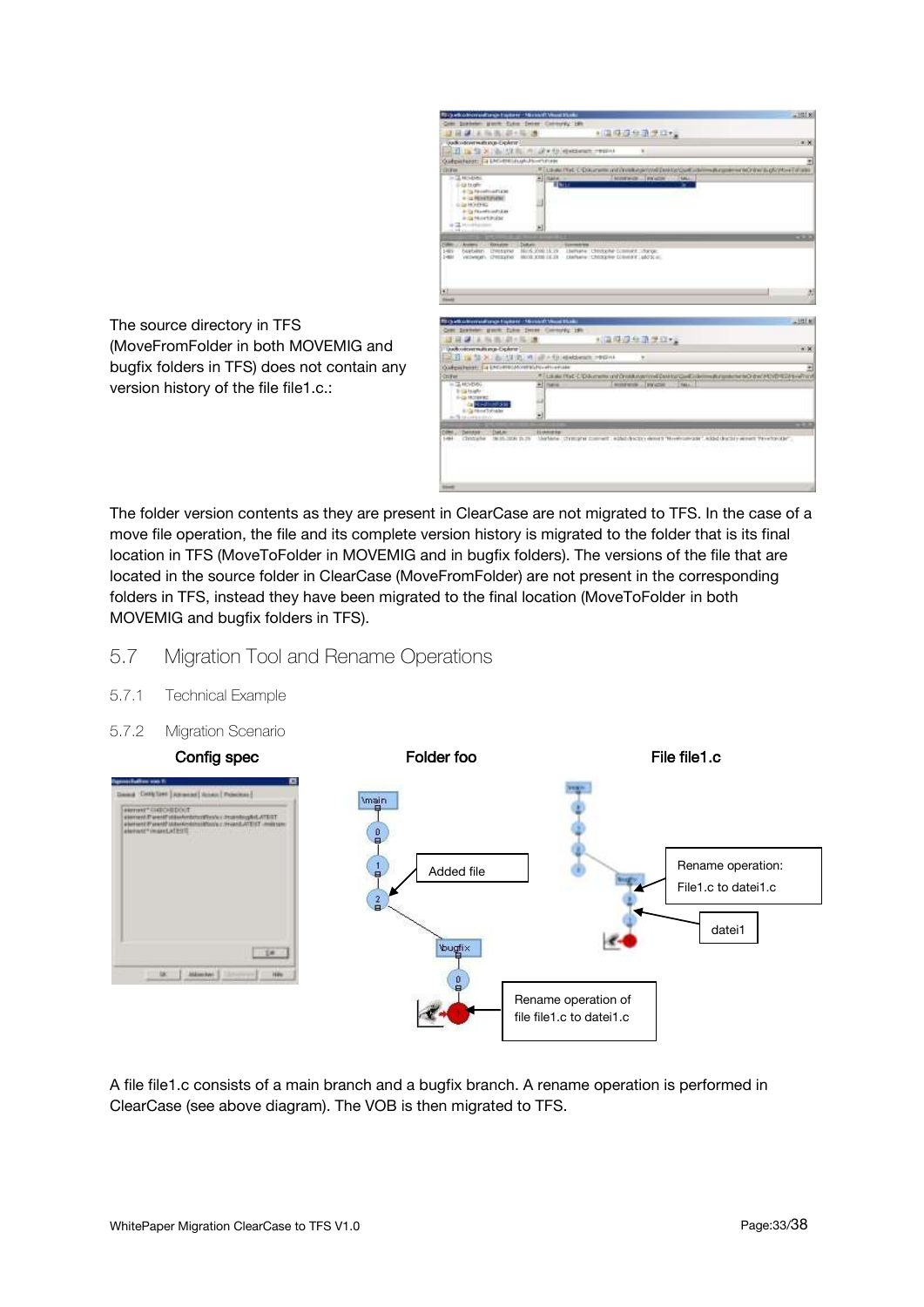#### <span id="page-33-0"></span>5.7.3 Expected Migration Results

The following is expected in TFS post migration:

The version history of the renamed file will be correctly migrated from ClearCase to TFS

#### <span id="page-33-1"></span>5.7.4 Migration Results

The complete history of the latest versions of both the folder and the file affected by the name change is successfully migrated to TFS:

| for cards a term with man to player - Microsoft Visual Market                                                                                                                                                                                                                     |                                                                                                                                                                                                                                                                                                  | $\frac{1}{2}$ H $\frac{1}{2}$ |
|-----------------------------------------------------------------------------------------------------------------------------------------------------------------------------------------------------------------------------------------------------------------------------------|--------------------------------------------------------------------------------------------------------------------------------------------------------------------------------------------------------------------------------------------------------------------------------------------------|-------------------------------|
| One Details: Avert fine from Cleverel, the                                                                                                                                                                                                                                        |                                                                                                                                                                                                                                                                                                  |                               |
| 计算法 医斯坦氏法                                                                                                                                                                                                                                                                         | +コ号は日通常ロ+2                                                                                                                                                                                                                                                                                       |                               |
| spell intermediates Explorer                                                                                                                                                                                                                                                      |                                                                                                                                                                                                                                                                                                  | $\pm 1$                       |
| 国内加盟区 あせまめい 国                                                                                                                                                                                                                                                                     | Abattdreets, HAEVA<br>$\sim$                                                                                                                                                                                                                                                                     |                               |
| Gallerine III Masseng socialistic                                                                                                                                                                                                                                                 |                                                                                                                                                                                                                                                                                                  | ×                             |
| Cintron                                                                                                                                                                                                                                                                           | * Liker Pet COAuters in this enterly self-arm coefficient and present the high-                                                                                                                                                                                                                  |                               |
| <b>EGS DVV and lighters</b>                                                                                                                                                                                                                                                       | erstehunge I kesung<br><b>THIS</b><br>#1 mana->                                                                                                                                                                                                                                                  |                               |
| A TENNY PHRAINS<br>in Lighter an artist product.<br>in the truckle.<br>$\mathbf{r} \mathbf{r} = \mathbf{r} \mathbf{r}$<br>500<br>in the party and all in<br>8 Safe<br>e-ca noo.<br><b>Benedict Avenue</b>                                                                         | $-0.0001$<br>$-14$<br>Evanti<br>늰                                                                                                                                                                                                                                                                |                               |
| <b>TELEVISION</b>                                                                                                                                                                                                                                                                 |                                                                                                                                                                                                                                                                                                  |                               |
| Drifter<br><b>Burnayar</b><br><b>STURIOS</b><br>$1-604$<br><b>LTWINGTWF</b><br>18.09.2000.0189<br><b>VALL</b><br>massive<br><b>JA DI JOR 10 RF</b><br>3,470<br>18.01200630.99<br><b>Children</b><br>1399<br>Ownight<br>18.01.2000 30.0%<br>1,999<br>18You 2009 31:59<br>Contrator | Unitaria - Chicaggiae Collisions, Address element (general incomposed this model "Braz",<br>Markiew - Chrosgree Comeent - shange in branch<br>Literature / Christopher Claramed / brand critically<br>Univision - Checkster Consent : Univer 11<br>Markener: Cletchpher Convent, Address Manager |                               |
|                                                                                                                                                                                                                                                                                   |                                                                                                                                                                                                                                                                                                  |                               |

When calling the previous version of folder foo, the original file name version is available in TFS:

| for careful are environmental and control of the control Museum and                                                                                                                    | 1118 |
|----------------------------------------------------------------------------------------------------------------------------------------------------------------------------------------|------|
| Come Statistics Avents Frank Steven Company, 1981                                                                                                                                      |      |
| $+14200244$<br><b>BELLET ALL PRODUCTS AND INCOME.</b>                                                                                                                                  |      |
| gardissingment and capturer                                                                                                                                                            | - 3  |
| 開発論 禁約 あけまわる<br>LUE A RA ADAMINARY, FOEVIL<br>$-20.5$                                                                                                                                  |      |
| columnation of the term of the advertised                                                                                                                                              |      |
| Otter<br>Lick die Plast (CDHassente und Brund Angertrum Quarta (Quality in the Angeler en to Orien Stagle Thur                                                                         |      |
| * Illette -1<br>ありませんの時にはあり<br><b>Understand Libbanes</b><br>Links (1)<br>. The controller results                                                                                     |      |
| CLEmenth state<br>11.24 N.ON<br><b>DO 200</b><br><b>SAFAAR</b><br>Printed Precipies in Alberta<br>Ш<br>※当作<br>B.Ga Pool<br>$\blacksquare$                                              |      |
| <b>Barkaton</b><br><b>PERMIT WHITE REPORT REPORT</b><br><b>LISH</b><br><b>TMDAR</b><br><b>ECONOMIST</b>                                                                                | . .  |
| Oprigers: Chickyate Convent - Addust Brittewell Toest J T Lincology (Brittenhold "Britts")<br><b>Luck</b><br>18 DA 3008 31-91<br><b>Thenhave</b>                                       |      |
| 141<br>180410011039<br><b>Chemical Fox</b><br>Lize-Lamer: Climbig the Comment 1 station in branch<br>usedana : Orengine Consure : burshindualli.<br>i ani<br>B.042009.3595<br>Desturne |      |
| L394<br>8.002008.039<br>UseAame : Chickgrist Command : change 1;<br>(Trindigker)                                                                                                       |      |
| 8.043000.0589<br>Justane: Chicharier Comment: Addocds denote "Ref.e"<br><b>LSK</b><br>Deteksho<br>The control of the Charles County of the                                             |      |
| m                                                                                                                                                                                      |      |

## <span id="page-33-2"></span>5.8 Migration Tool and Handling of Delete (CC:rmname)

- <span id="page-33-3"></span>5.8.1 Technical Example 1
- <span id="page-33-4"></span>5.8.2 Migration Scenario
	- A file called file1.c is deleted in branch 'bugfix' using the ClearCase rmname command
	- The VOB is then migrated to TFS

#### <span id="page-33-5"></span>5.8.3 Expected Migration Results

The following directory structure is expected to be created:

- The file history and older versions of the file file1.c on 'bugfix' branch will be migrated to folder 'bugfix'.
- The deleted version will not be migrated.
- All versions of the file file1.c on 'main' branch will be migrated  $\bullet$

#### <span id="page-33-6"></span>5.8.4 Migration Results

After the migration the structure in main and the 'bugfix' branch are correct. All information regarding the delete operation in ClearCase is correctly migrated to TFS.

#### <span id="page-33-7"></span>5.8.5 Technical Example 2

<span id="page-33-8"></span>5.8.6 Migration Scenario

- A file file1.c is deleted on branch 'bugfix' using the ClearCase 'rmname' command
- A file file1.c is created on branch, bugfix'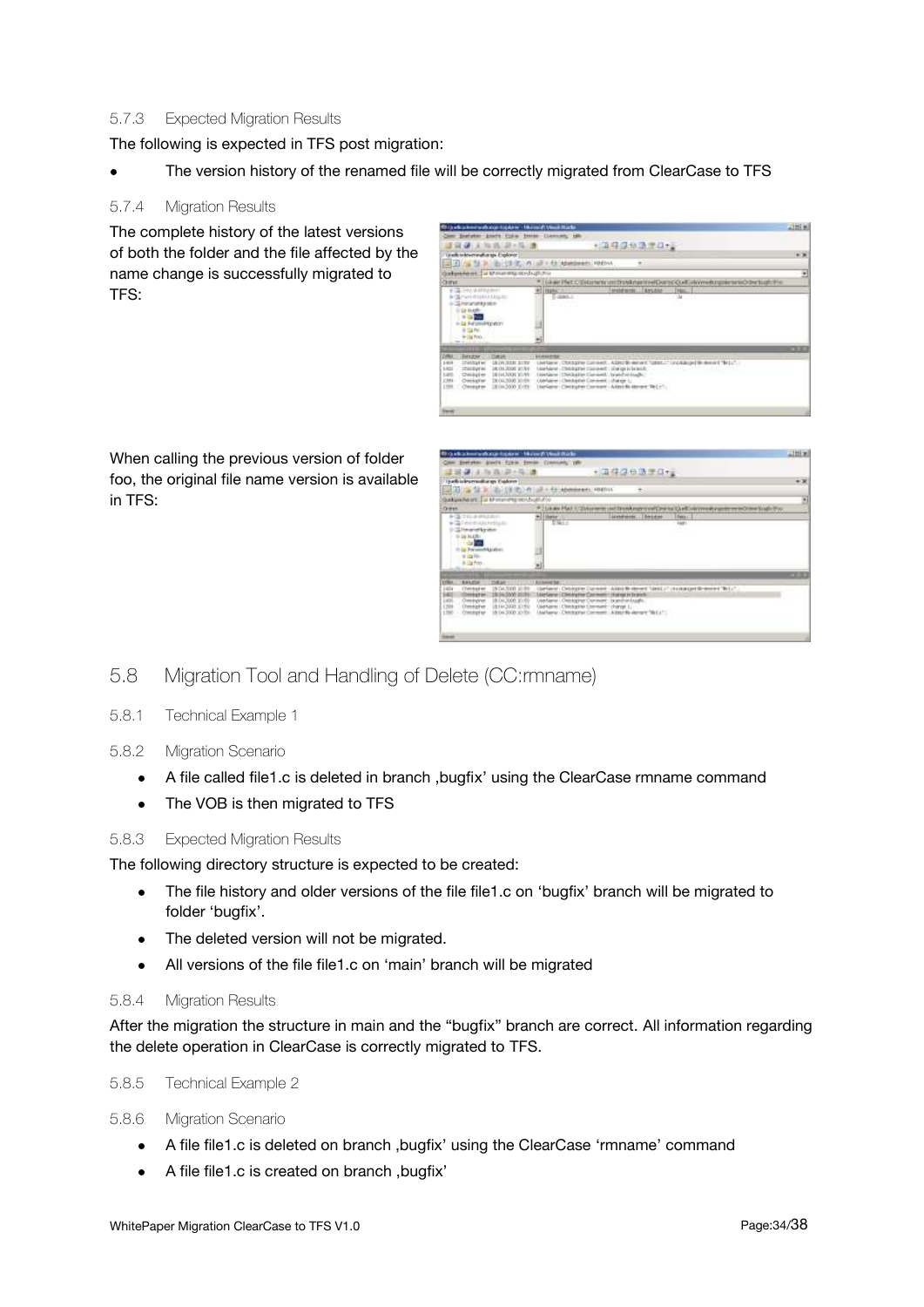• The VOB is then migrated to TFS

#### <span id="page-34-0"></span>5.8.7 Expected Migration Results

• It should be possible to trace the deleted and new created version of the file1.c on the 'bugfix' branch.

#### <span id="page-34-1"></span>5.8.8 Migration Results

The complete version history of the file file1.c is correctly migrated to TFS.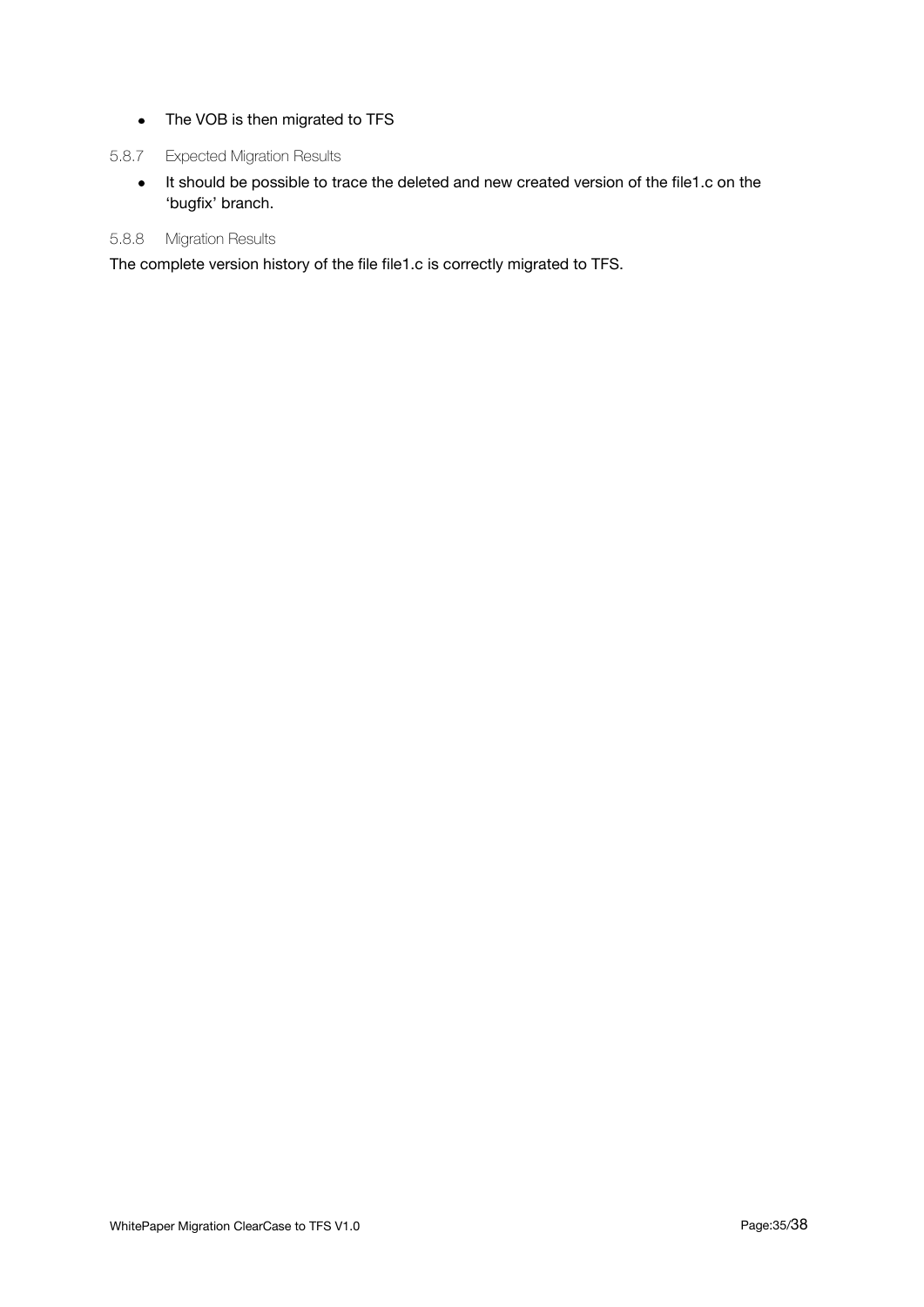## <span id="page-35-0"></span>6 User Account Management

## <span id="page-35-1"></span>6.1 ClearCase – User Account Management

The user management in ClearCase is handled across the Windows/Unix group affiliation. There is no user management activities performed within ClearCase. The users are registered in the relevant domain group or groups by the domain administrator. ClearCase access control is based upon this domain group membership. The ClearCase administrator workload is negligible.

## <span id="page-35-2"></span>6.2 Team Foundation Server – User Account Management

The user management is TFS is a combination of Active Directory and Team Foundation affiliation.

Users are initially created / defined in the Active Directory, this is normally performed by the domain administrator(s). Groups are created / defined in TFS, this is normally performed by the TFS administrator(s).

TFS user account management is based on a group concept - within TFS, users out of the Active Directory are then assigned to the relevant or appropriate TFS group(s).

Team Foundation security is user and group based. Team Foundation Server, Windows SharePoint Services and SQL Server Reporting Services all maintain their own information about groups, users and permissions.

When a project is created in Team Foundation Server, each project has three default groups, to which users and groups can be assigned:

- Project Administrators
- **Contributors**
- Readers

Additionally, the Team Foundation Administrators group appears as a group in every project. Users and groups may be added to these default groups. It is also possible to create custom groups and assign those groups the permissions appropriate to the business role each group represents.

| Name                                 | Beschreibung                                                                                                         |
|--------------------------------------|----------------------------------------------------------------------------------------------------------------------|
| <b>Air</b> [ProjectX]\Contributors   | Die Mitglieder dieser Gruppe können innerhalb des Teamprojekts Elemente hinzufügen, ändern und löschen.              |
|                                      | arta [ProjectX]\Project Administrators Mitglieder dieser Gruppe können alle Vorgänge im Teamprojekt ausführen.       |
| <b>At Exercise Executes</b>          | Die Mitglieder dieser Gruppe verfügen über Berechtigungen als Builddienst für das Teamprojekt. Nur für Dienstkonten. |
| <b>At Execute</b> [ProjectX]\Readers | Die Mitglieder dieser Gruppe können auf das Teamprojekt zugreifen.                                                   |

## <span id="page-35-3"></span>6.2.1 Security Concept

Rights are assigned to the various groups in TFS, it is important to ensure that only the groups that require the rights are actually assigned these rights.

The assigned rights (to data and functions) should allow the group members to execute their tasks, nothing more, nothing less.

Data protection can be achieved through limiting the group access. The default or standard user groups that are created during the installation of Team Foundation Server are designed to suit the security requirements of most organizations.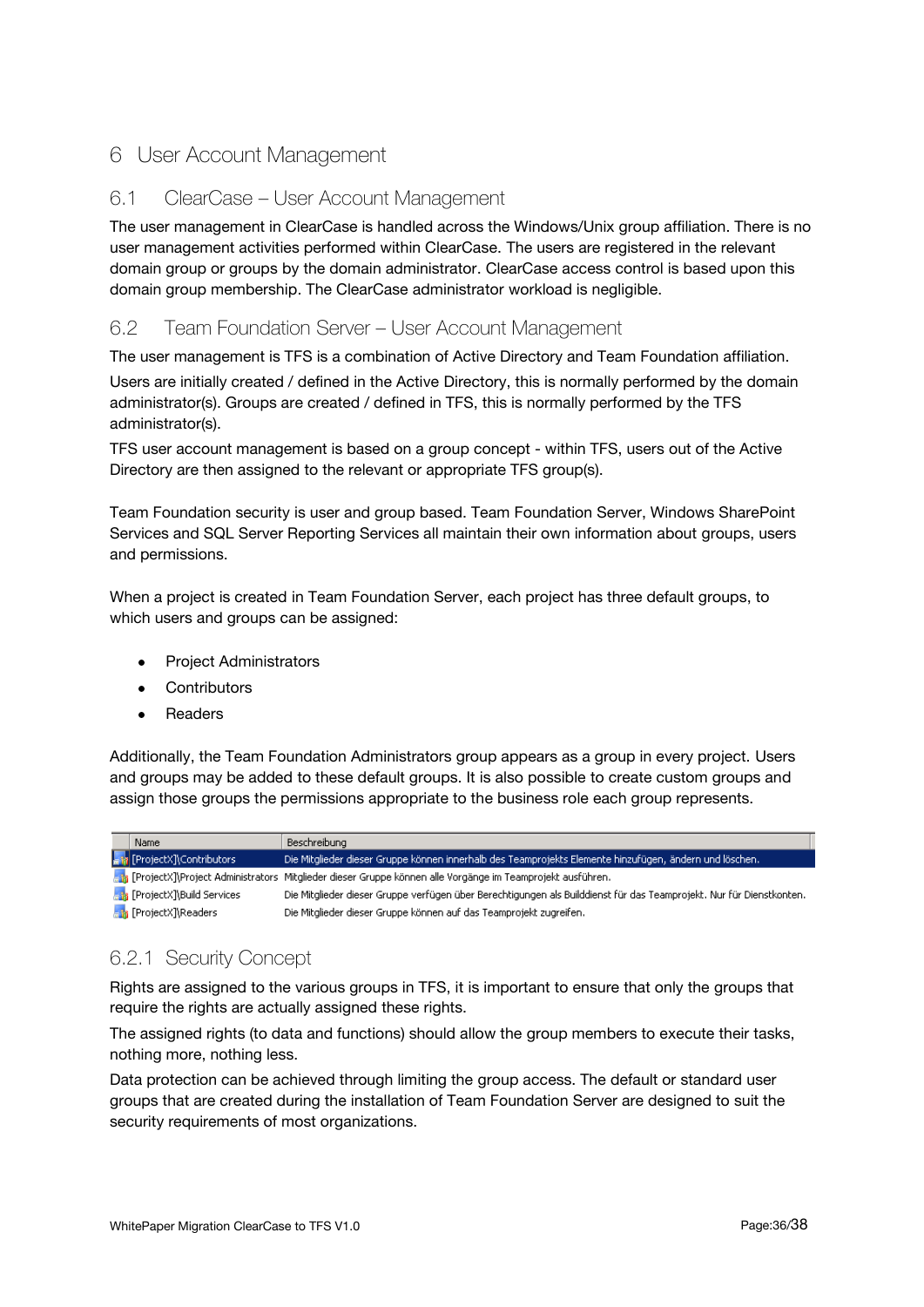In cases where an organization has special or specialized security requirements, it remains possible to alter the existing security groups or create new security groups.

|                                                                                                                                  |                                                                                                                                                                                                           | 60               |
|----------------------------------------------------------------------------------------------------------------------------------|-----------------------------------------------------------------------------------------------------------------------------------------------------------------------------------------------------------|------------------|
| Taxes Proundlation Service: CLEET<br><b><i>BUSINESS</i></b><br><b>Talenting</b><br>Bendras und Grappen:                          |                                                                                                                                                                                                           |                  |
| <b>Nome</b>                                                                                                                      | <b>Bentheliving</b>                                                                                                                                                                                       |                  |
| <b>The Division Editorial Advisorments</b>                                                                                       | Michelle deser Groppe idente alle Vorgerge zu Teatgerauft warfdivon.                                                                                                                                      |                  |
|                                                                                                                                  | The ETERNET Effects for a statement of the Midle of the discovery and a statement and the state of a statement of the Section of the Sector and a                                                         |                  |
| <b>Pressurations</b><br>ĸ                                                                                                        | On Watch down Grant Kimmi auf des Transmittlingerfen.                                                                                                                                                     |                  |
| 10 Dividenti Bibald Services<br><b>B. Project/3/Jumidiation</b>                                                                  | De Mößechr (Beim Grape verfügen den terrefitigungen als Buldikend für zie: Trompingeld, Na für Senatkorken.<br>De Wiglede dem Graps könne eventab des Teanproisits Elevenis Moultigen, braine und Rochen. |                  |
| film down and language feroulfages.                                                                                              |                                                                                                                                                                                                           |                  |
| IF Team Poundation for use Grupper                                                                                               | Headland,                                                                                                                                                                                                 | <b>Britterne</b> |
| <b>C. Introduce Anticipar radio - Gruppe</b>                                                                                     |                                                                                                                                                                                                           |                  |
| <b>Deschopment for Drowin (Bleaders)</b>                                                                                         |                                                                                                                                                                                                           |                  |
| <b>Boothisms</b>                                                                                                                 |                                                                                                                                                                                                           | D.Austin, 174446 |
| <b>Bald charters</b>                                                                                                             |                                                                                                                                                                                                           |                  |
|                                                                                                                                  | г                                                                                                                                                                                                         |                  |
| <b>Build certainlines</b><br><b>Tubbs with # Temp before</b>                                                                     | ť                                                                                                                                                                                                         |                  |
| <b>Elevent Fridakt Kladier:</b>                                                                                                  | ۳                                                                                                                                                                                                         |                  |
|                                                                                                                                  | n<br>۳                                                                                                                                                                                                    |                  |
| In Biddhetvideopeicher schrieben<br><b>Distal Externamento anni illumento e colocent</b><br>Projektebe environ saturen beacheten | è                                                                                                                                                                                                         |                  |

It is generally advisable to avoid the direct creation of users in TFS due to the fact that is timeconsuming to administer the user access rights for a large number of users from within TFS. If TFS is used for managing the user accounts, then it is recommended to use user groups. It is then possible to add or remove users to and from these groups as necessary.

As a general rule the user management should be based on the existing windows domain user accounts.

#### <span id="page-36-0"></span>6.2.2 Standard roles and security

The following is an overview of the default user groups in TFS:

- Team Foundation-Administrator
- Teamprojectadministrator
- Contributors Project team members with write access
- Readers Project team members with read access
- **•** Build Services Project team members with build rights